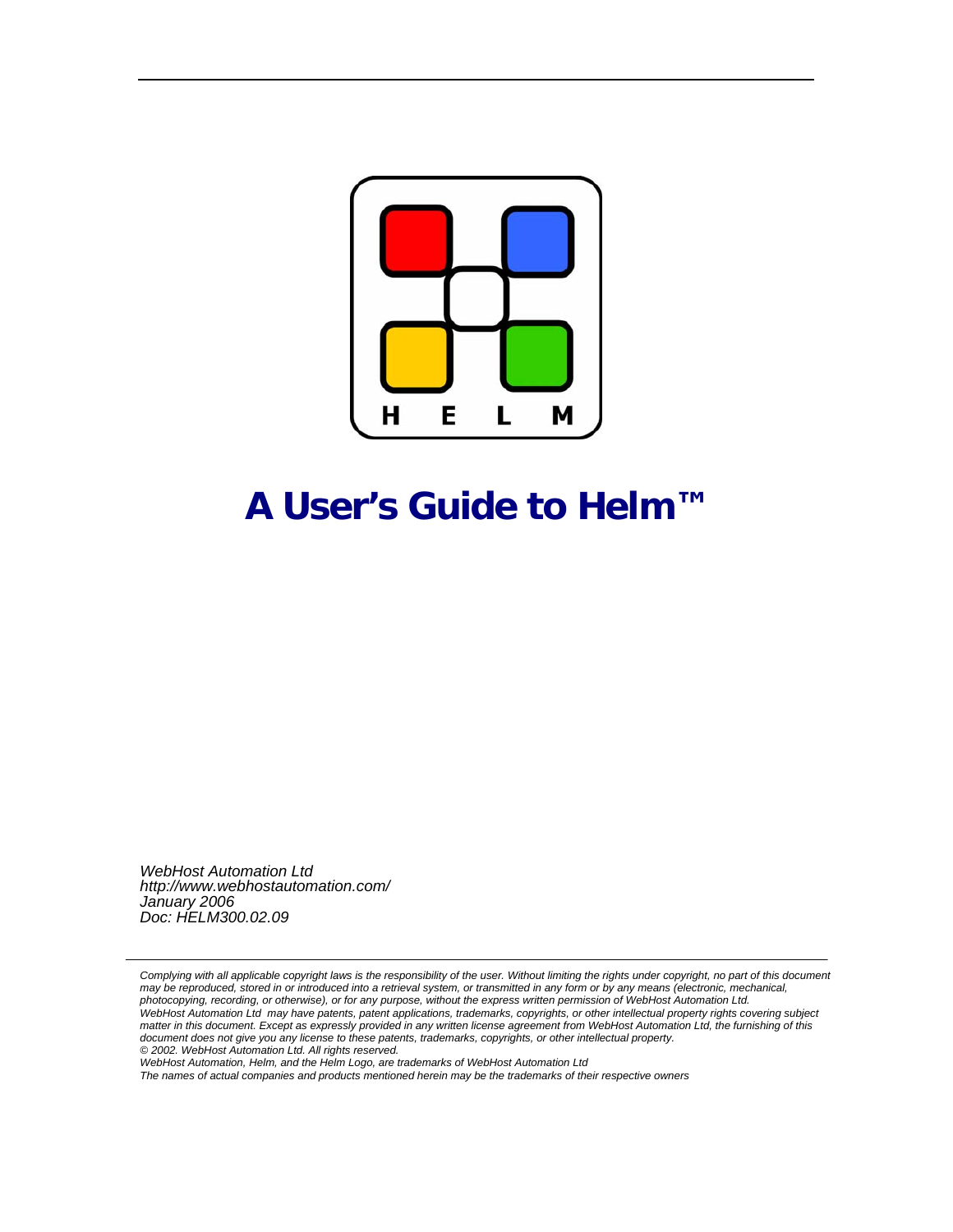## **Table of Contents**

|  | 32 |
|--|----|
|  |    |
|  |    |

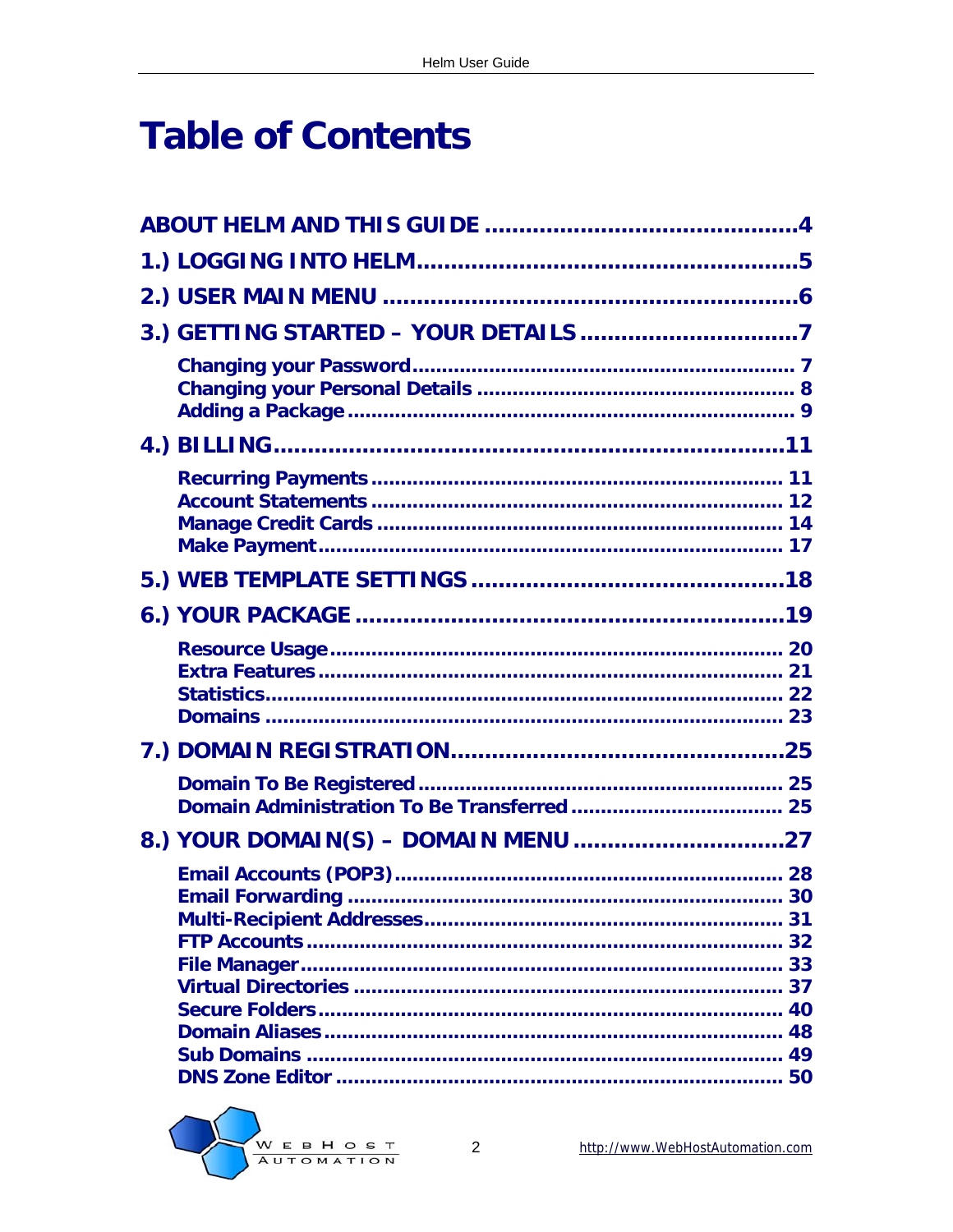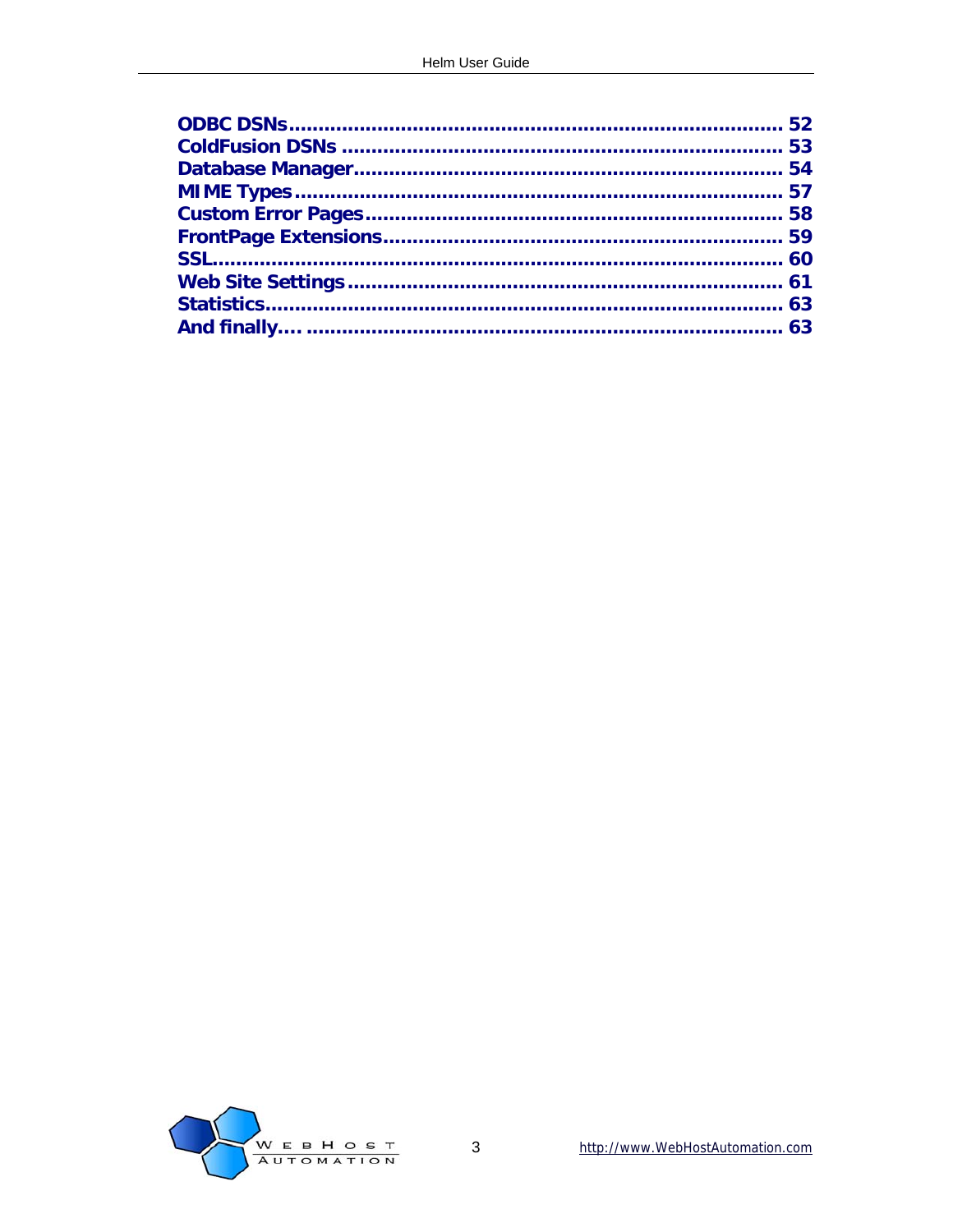## <span id="page-3-0"></span>**About Helm and This Guide**

The Helm Web Hosting Control System is an extremely powerful hosting automation solution for Windows 2000 and Windows .NET servers. Helm is developed by WebHost Automation Ltd, a United Kingdom-based corporation. Their main website is:

#### [http://www.webhostautomation.com](http://www.webhostautomation.com/)

Please take some time to read over this guide. Doing so will make your experience as a user much more enjoyable and profitable. We have littered this guide with helpful screenshots and valuable step-by-step guides.

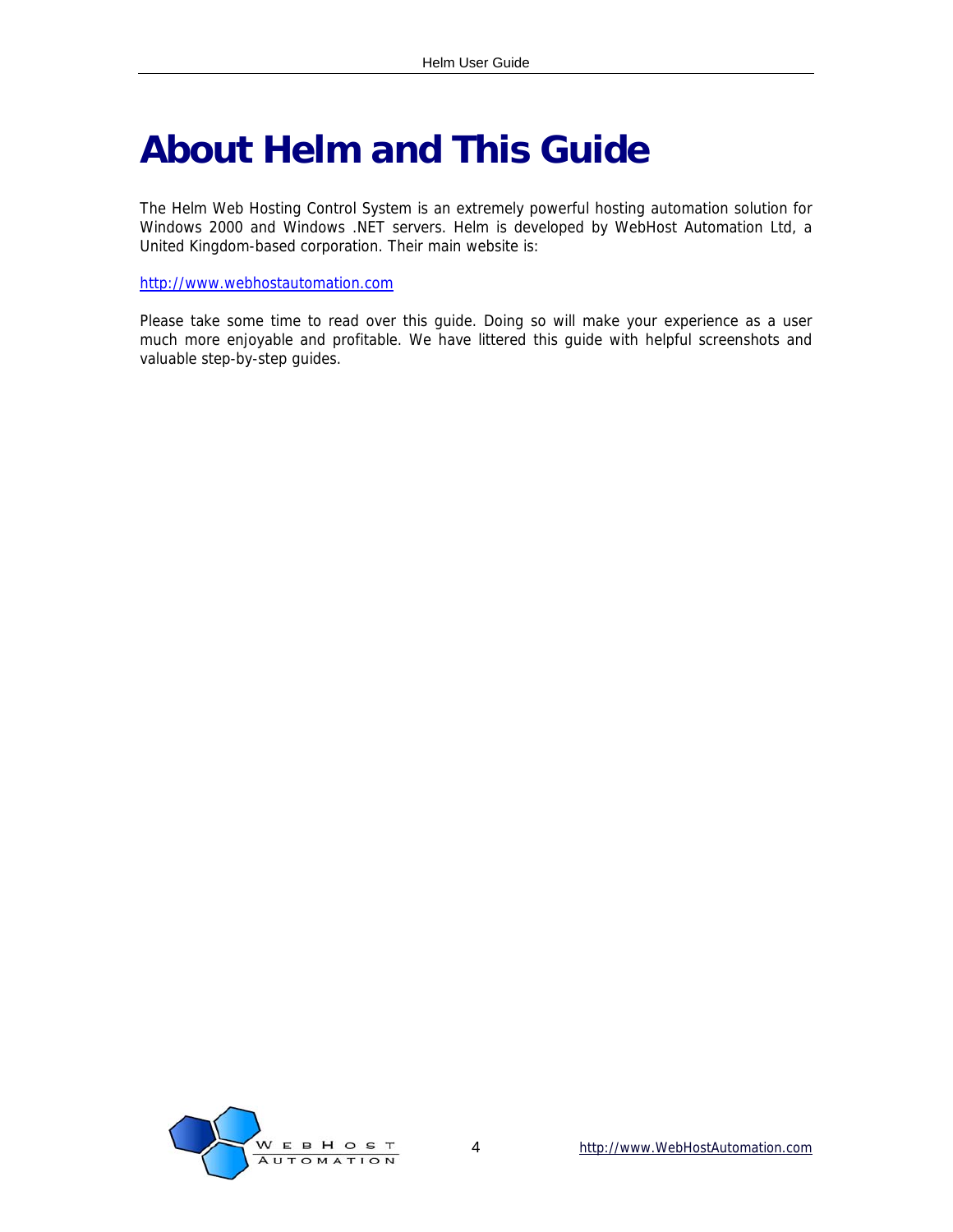## <span id="page-4-0"></span>**1.) Logging Into Helm**

When you first get to the Helm Control Panel login screen, you will be prompted to enter your username and password. These will have been given to you by your web host. If you haven't been provided with these, please refer to your web host. Below is the default login page you will see, but some web hosts may use different login pages:



Enter your username and password (provided by your web host) and click the "Logon" button to log into Helm.

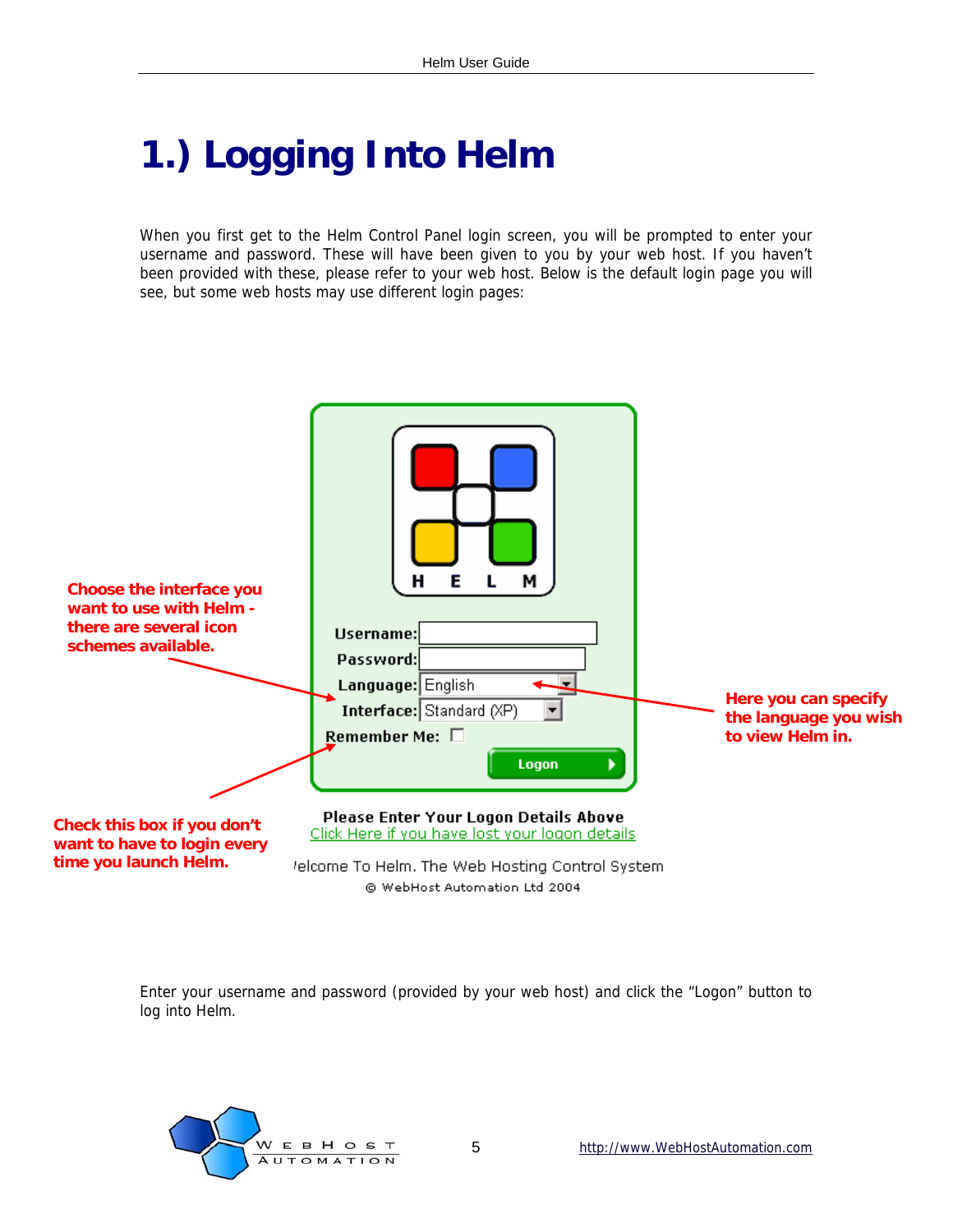## <span id="page-5-0"></span>**2.) User Main Menu**

Upon logging into Helm, this is the first screen you will see. From here, you can add packages and domains to your account, access the Billing system (if enabled), change your password and personal details, and access the Online Help system.



6 http://www.WebHostAutomation.com

**AUTOMATION**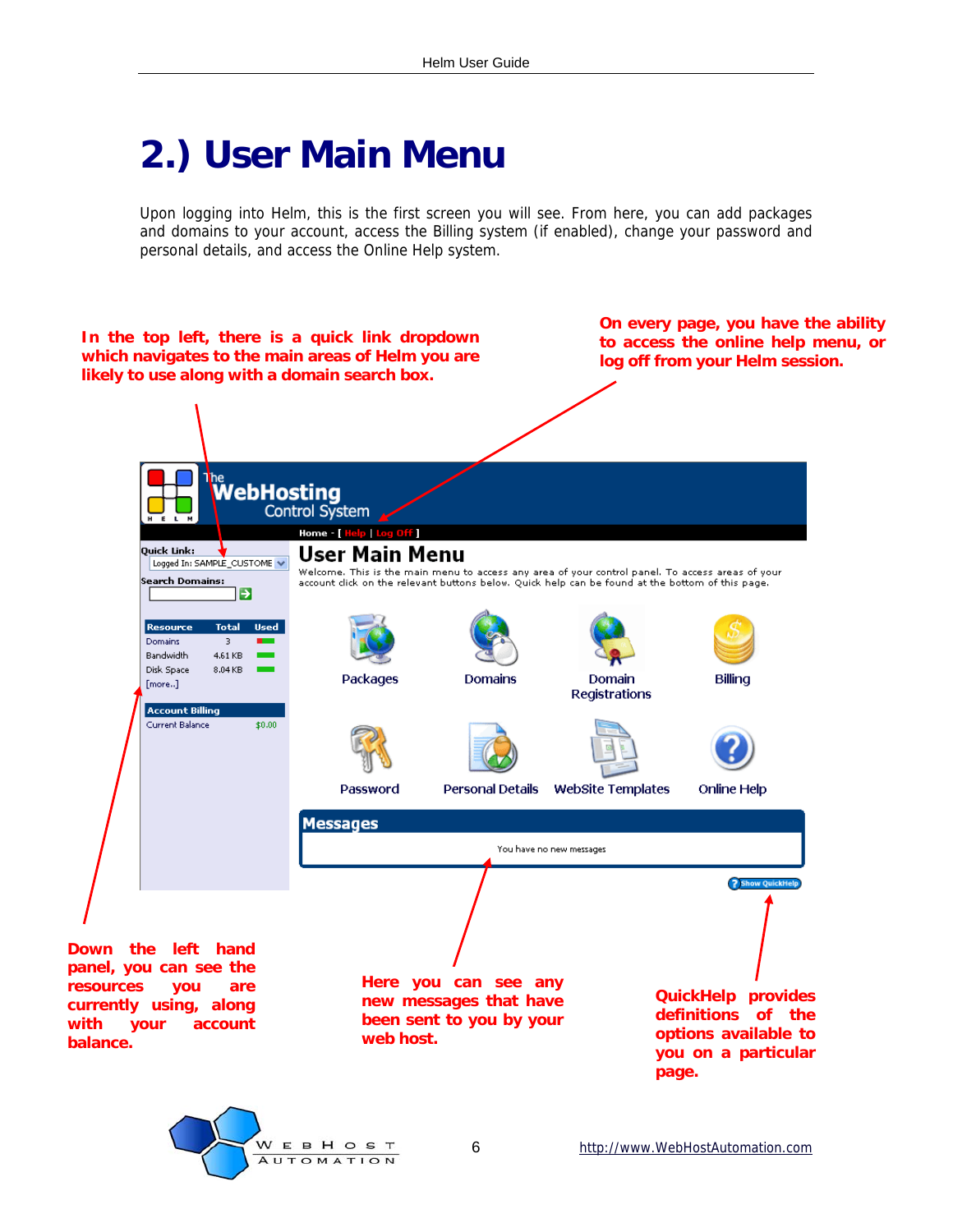## <span id="page-6-0"></span>**3.) Getting Started – Your Details**

(This guide assumes that you have not yet selected a package or added a domain to your account. If you have completed either of these steps, then you should proceed to going through the domain functionality – see page 19).

### **Changing your Password**

The first thing you may want to do is change your Helm login password from the one given to you by your web host. This is a simple enough process. From the main menu, click the password icon. You will be presented with the following screen:

## **Control Panel Password**

Use the form below to change your control panel password. The change is instantaneous. The old password will become invalid immediately.

| Old Password:     |      |
|-------------------|------|
| New Password:     |      |
| Confirm Password: |      |
| Back              | Save |

Simply enter your old password, followed by your new password twice, then click Save to change your password to the new one.

Click "Back" to go back to the main menu, or alternatively click the "Home" link at the top of the page underneath the banner. The top link bar is useful if you want to go up a couple of levels with one click. For instance:

#### Home > Domains > Sample Hosting Package > sampledomain.com > Statistics

From the Statistics page you can go back to your Domain Menu, to your Package Menu, to the rest of your domains, and back to your Control Panel home page with a single click.

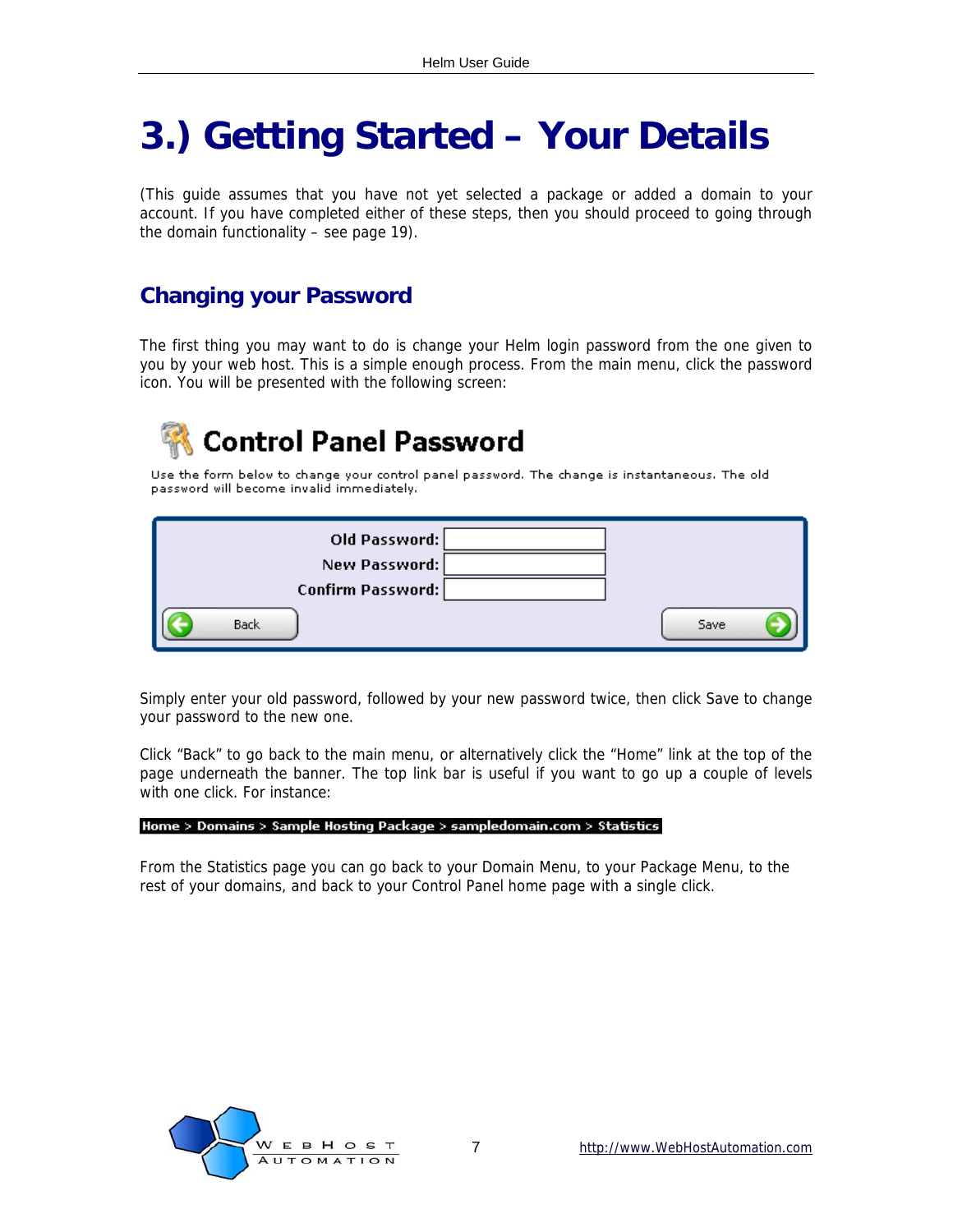### <span id="page-7-0"></span>**Changing your Personal Details**

If you need to change your details for any reason, you can do this at the main menu as well. Simply click Personal Details and you will get taken to this screen:

## **Personal Details**

Below are your contact details. These details will be used when ever either your administrator or the control panel needs to get in touch with you. For this reason it is important that these details are always kept up to date.

|                                              | Customer, Customer (SAMPLE_CUSTOMER)     |      |
|----------------------------------------------|------------------------------------------|------|
| Title:                                       |                                          |      |
| First Name(s): Customer                      |                                          |      |
| Last Name: Customer                          |                                          |      |
| <b>Company Name:</b>                         |                                          |      |
|                                              | Address: Customer Address 1              |      |
|                                              |                                          |      |
|                                              |                                          |      |
| Town:                                        |                                          |      |
| State/County:                                |                                          |      |
|                                              | <b>Country:</b> United States of America |      |
|                                              | Zip/PostCode: CUSTOMER POS               |      |
| Daytime Tel.:                                |                                          |      |
| <b>Evening Tel.:</b>                         |                                          |      |
| Mobile Tel.:                                 |                                          |      |
| Fax Tel.:                                    |                                          |      |
| Primary Email Address: customer@customer.com |                                          |      |
| <b>Secondary Email Address:</b>              |                                          |      |
|                                              |                                          |      |
| <b>Back</b>                                  |                                          | Save |

Alter the relevant details, and click "Save" to save them.

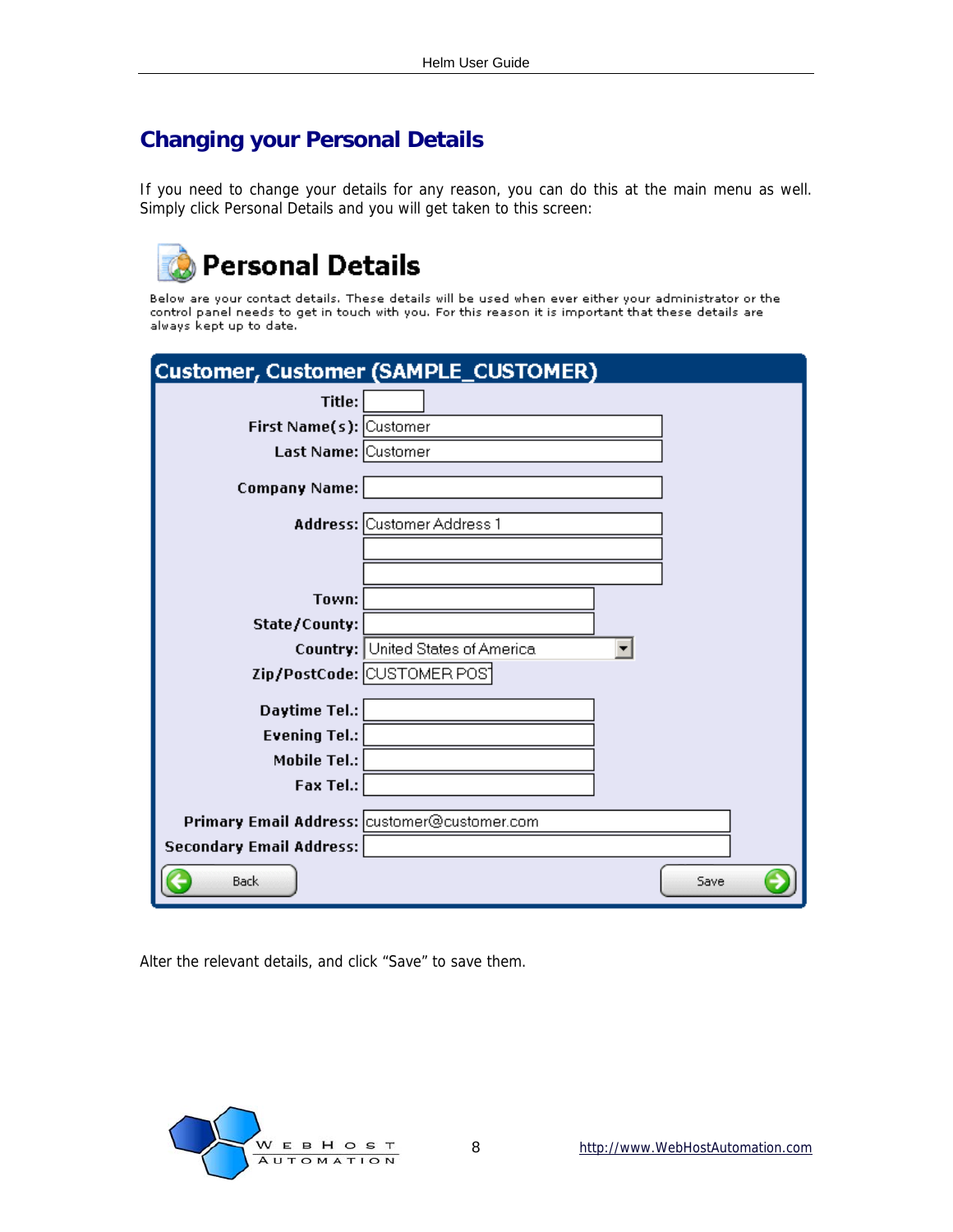### <span id="page-8-0"></span>**Adding a Package**

Click the "Packages" button to get taken to the Packages screen:

## **Packages**

Below is a list of the packages that have been set up for this account. To edit or remove a package click on the package name. To add a new package click on the 'Add New' button.

| Package Name | Type                                       | <b>Domains</b> | <b>Status</b>     |
|--------------|--------------------------------------------|----------------|-------------------|
|              | There are currently no packages to display |                |                   |
| Back         | Package Search:<br>Package Status:         |                | Search<br>Add New |

Assuming you have no packages set up, click "Add New". This will take you to a list of available plans that you can choose to make your package from. The list will have been set up by your web host, so will be different to the one below:

## **Add Package**

Use the form below to add a new package to this account. To add domains to your account you will first need to add a package below.

|      | Package Name: Type Your Package Name Here!                                                         |
|------|----------------------------------------------------------------------------------------------------|
|      | Web Hosting Plan: Sample Hosting Plan (\$10.00 Setup + \$5.00 Every 3 Months) $\blacktriangledown$ |
| Back | Save                                                                                               |

Choose a plan from the dropdown box and type a Package Name (something relevant) and click Save. You will now see your package in the list of packages associated with your account:

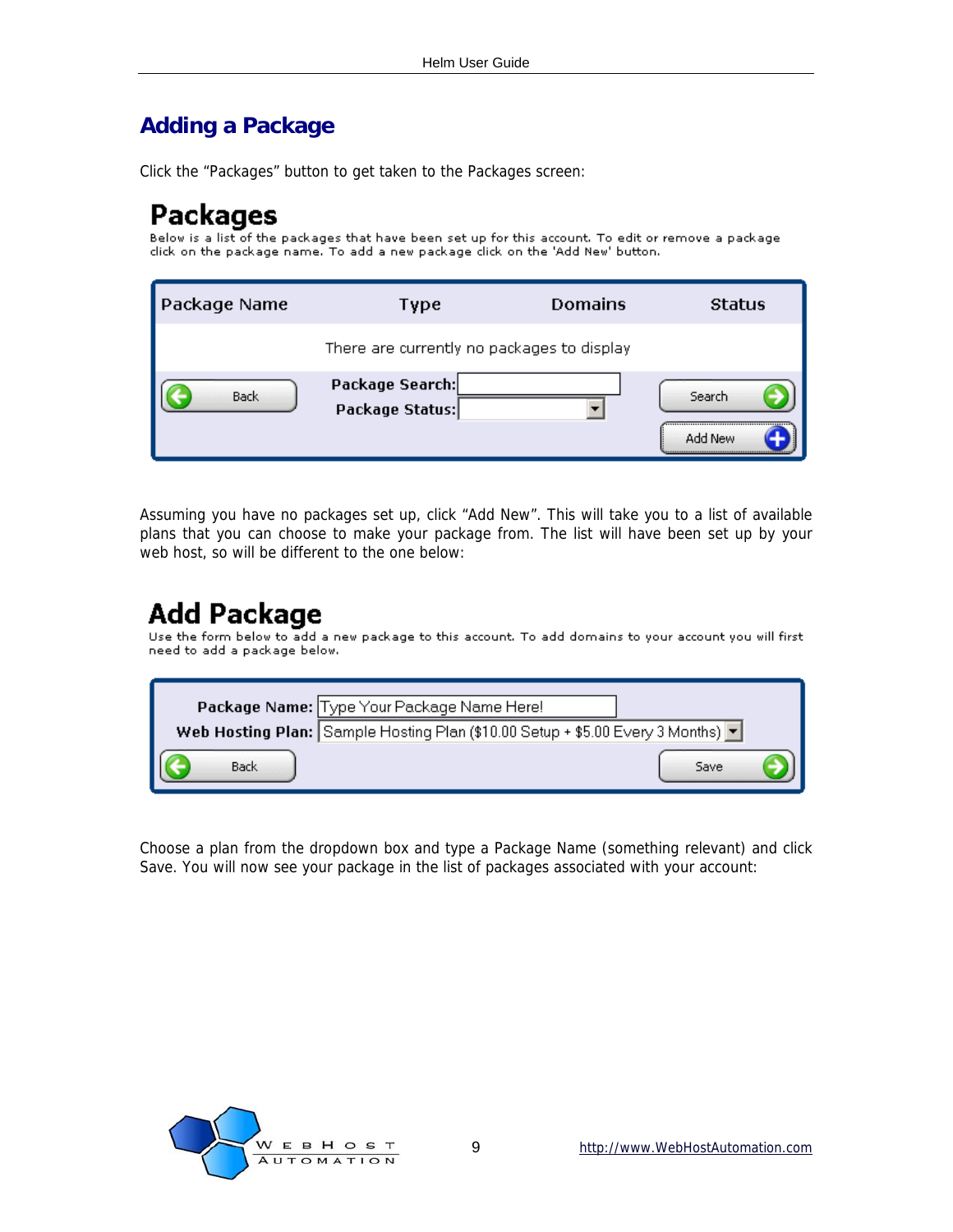## **Packages**

Below is a list of the packages that have been set up for this account. To edit or remove a package dick on the package name. To add a new package dick on the 'Add New' button.

| <b>Package Name</b>          |                                    | Type                | <b>Domains</b> | <b>Status</b> |
|------------------------------|------------------------------------|---------------------|----------------|---------------|
| Type Your Package Name Here! |                                    | Sample Hosting Plan |                | Active        |
| Back                         | Package Search:<br>Package Status: |                     | Search         | Add New       |

If you click this Package you can enter the Package Screen, providing you have paid for it. The Package Screen is discussed later, but first you need to go to Billing to pay for your package (where necessary).

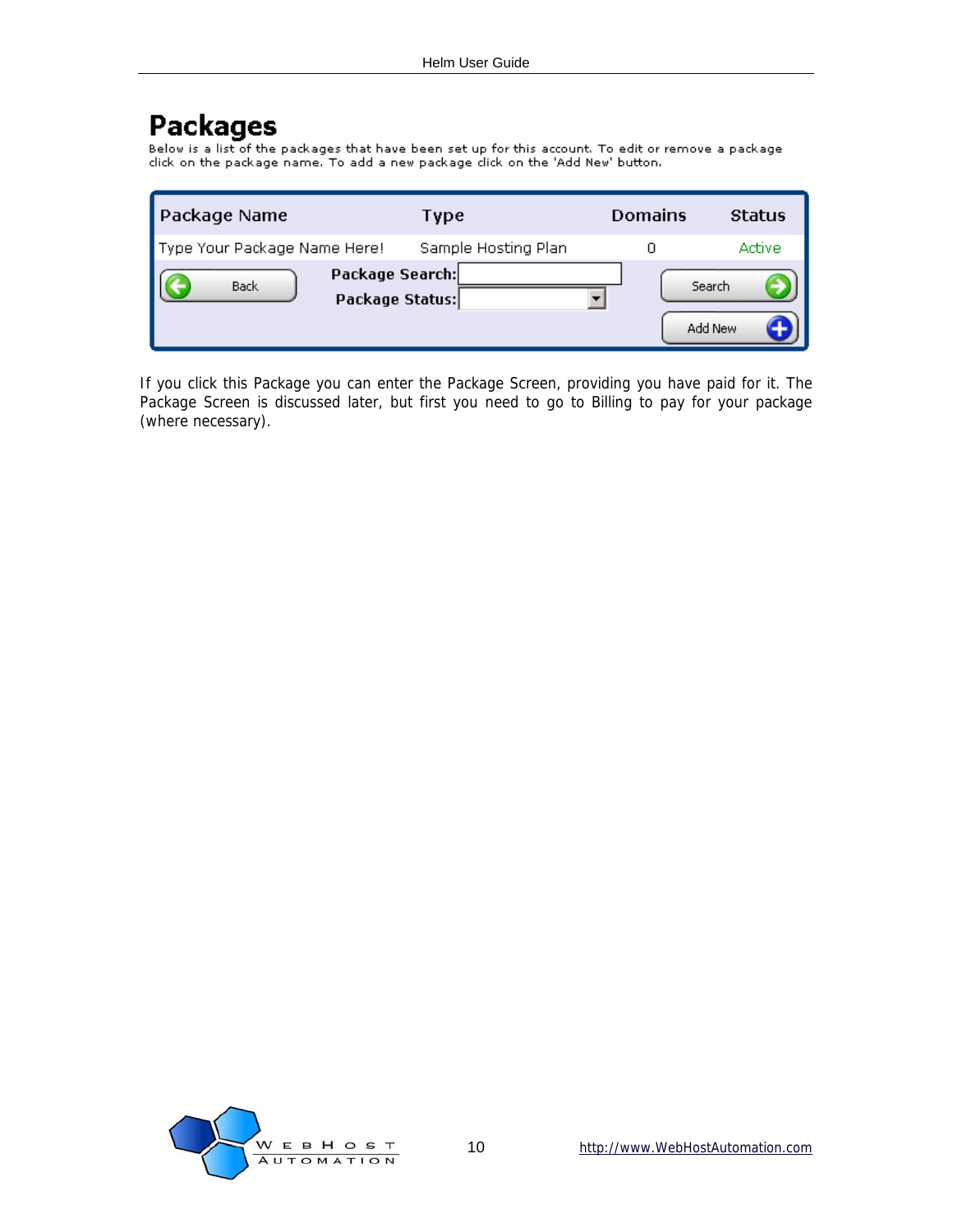## <span id="page-10-0"></span>**4.) Billing**

Click the "Billing" button from the main screen to access the Billing menu. You will see your total account balance:

## **Billing Menu**

This is the main billing menu. From this location you can access all the billing details about this account.



There are 4 options available here. Firstly, we'll look at recurring payments.

### **Recurring Payments**

Clicking on the "Recurring Payment" button will take you to that part of the system:

## **Recurring Transactions**

The following shows the all of the recurring transactions for this account. Click on the recurring transactions to view, delete or update the transaction details.

| Description               |        | Amount Start Date | - Interval     | Last Recurrance |
|---------------------------|--------|-------------------|----------------|-----------------|
| 1 x 500MB Extra Diskspace | \$5.00 | 2004-07-15        | Every 3 Months | 2004-07-15      |
| Back                      |        |                   |                |                 |

If you have any recurring transactions (e.g. a monthly payment for a package, or extra features, etc) they will be listed here. Click on the transaction to get more details:

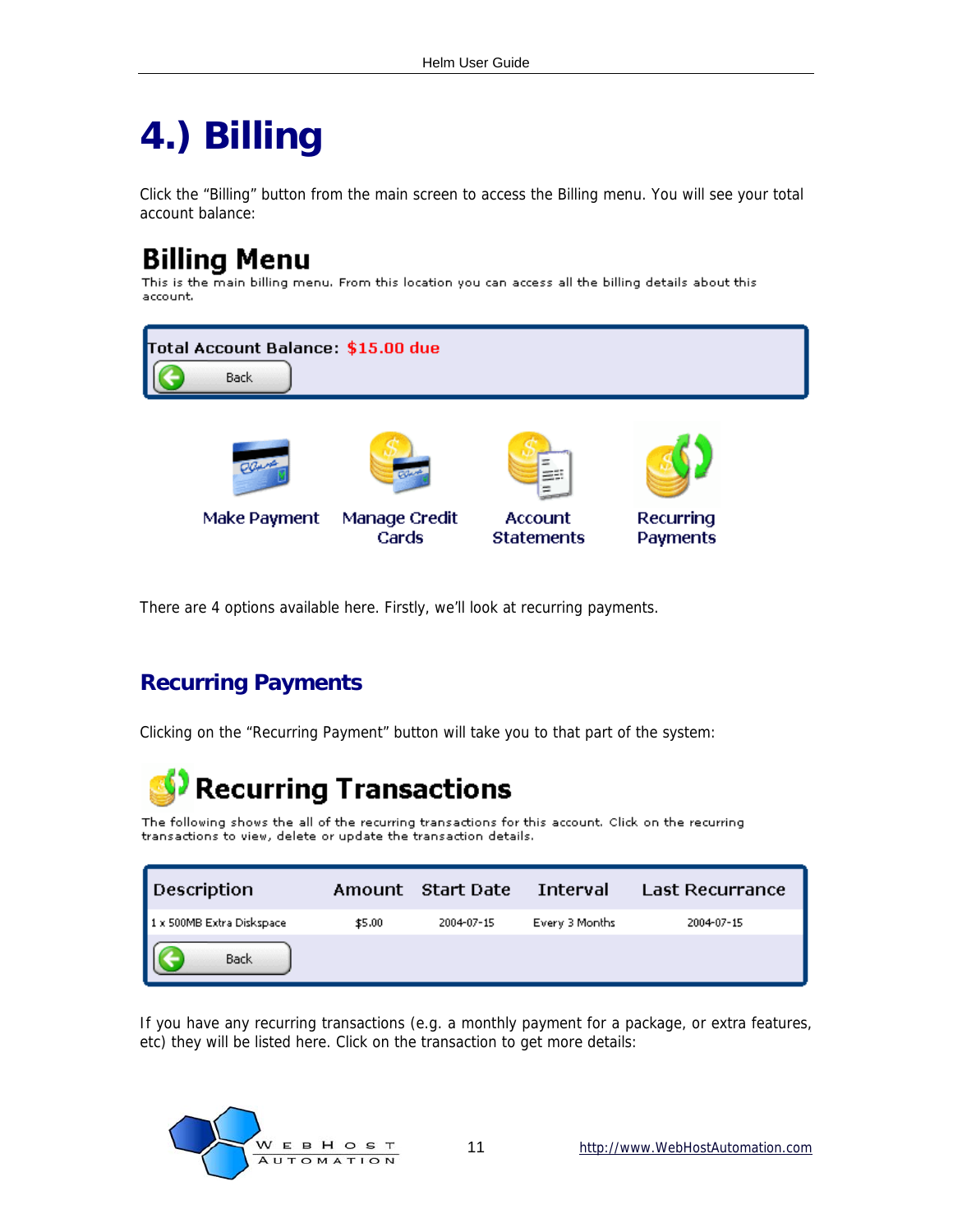## <span id="page-11-0"></span>**Recurring Transaction Details**

These are the details for a recurring transaction for this account. Click on 'Delete' to remove the recurring transaction and any associated feature. You can only remove 'package extras' within your own account.

|                             | Description: 500MB Extra Diskspace                          |
|-----------------------------|-------------------------------------------------------------|
|                             | <b>Start Date: 2004-07-15</b><br>Recurrance: Every 3 Months |
| Quantity: 1                 |                                                             |
| Amount Payable: \$5.00      |                                                             |
| Last Recurrance: 2004-07-15 |                                                             |
| <b>Back</b>                 |                                                             |

Here you can see details of the transaction, and where applicable, the ability to delete a particular transaction.

#### **Account Statements**

Click on the "Account Statements" button to view your invoices. From this screen, you can also search by date on past invoices by using the provided fields to enter the date period you wish to search within. There is also a useful calendar button next to the fields that you can use to select dates:



The following shows a statement of purchases and payments for this account between the selected dates. To view further details about an invoice, dick on the transaction of type 'Invoice'.

| <b>Back</b>                                                    | Search         |
|----------------------------------------------------------------|----------------|
| <b>Credits</b><br><b>Debits</b><br>Description<br>Date<br>Type | <b>Balance</b> |
| 2004-07-15<br>Invoice $#: 1$<br>\$15.00<br>Invoice             | $$-15.00$      |
| <b>Statement Total:</b>                                        | \$15.00        |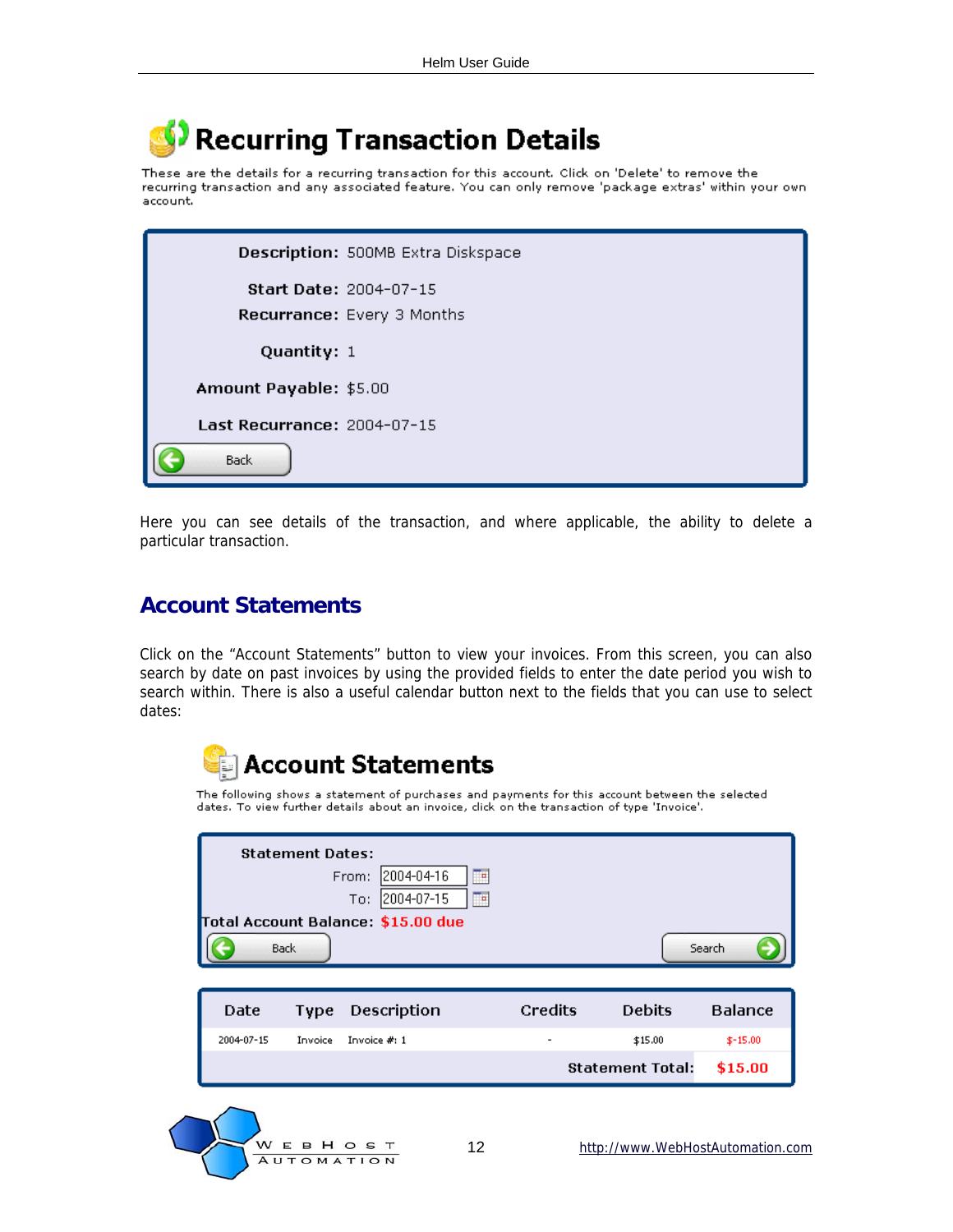Your balance is displayed at the bottom along with items appearing in the statement from the shown dates. To view each invoice, simply click on it. You will be taken to a screen with more details about the invoice, including a breakdown of the cost, quantity, and date purchased.

Click on an invoice to view its details:



These are the details of an invoice for this account. To view other invoices select the appropriate invoice from the drop down list and click the 'Next' button.

| Invoice $#:1$                   |  |  |  |  |
|---------------------------------|--|--|--|--|
| <b>Invoice Date: 2004-07-15</b> |  |  |  |  |
| Back                            |  |  |  |  |

| Date       | Type     | Description                          | Cost    | Qty                  | Total   |
|------------|----------|--------------------------------------|---------|----------------------|---------|
| 2004-07-15 | Purchase | Setup Fee for 500MB Extra Diskspace. | \$10.00 |                      | \$10.00 |
| 2004-07-15 | Purchase | 500MB Extra Diskspace                | \$5.00  |                      | \$5.00  |
| Print      |          |                                      |         | Sub Total: \$15.00   |         |
|            |          |                                      |         | Discount:            | \$0.00  |
|            |          |                                      |         | Tax @ 0%:            | \$0.00  |
|            |          |                                      |         | Grand Total: \$15.00 |         |

You can also print your invoice with the "Print" button on this screen.

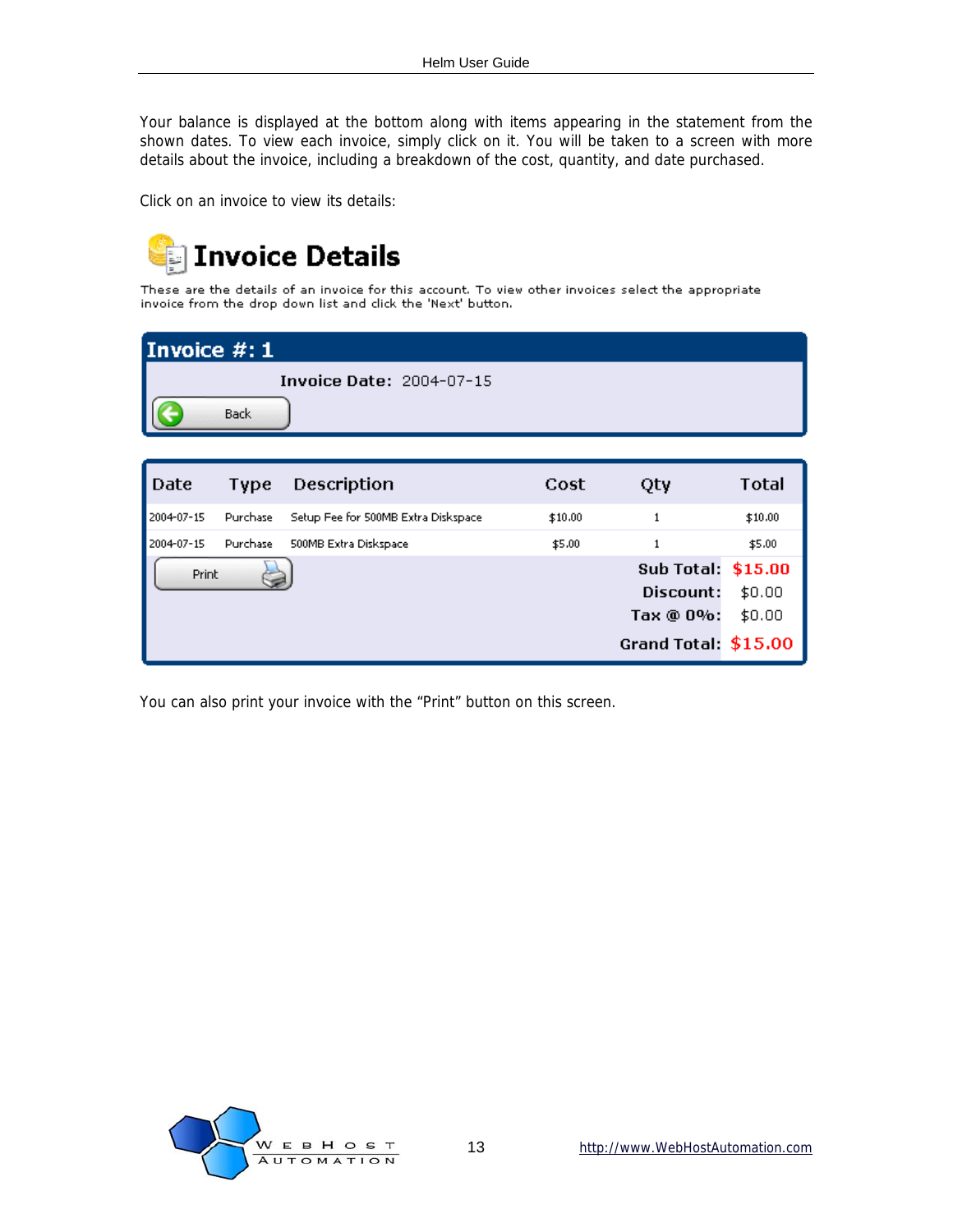### <span id="page-13-0"></span>**Manage Credit Cards**

Now that you have seen the invoice and the amount you need to pay, you will want to set up a credit card so that you can pay the bill, and any further purchases you may make through Helm. Choose "Manage Credit Cards" from the Billing menu. The next screen will tell you that you have no credit cards currently set up, so click "Add New".





On this screen, you can specify what card type you want to pay with, and the friendly name you wish to call it. It is **highly recommended** that you choose a relevant name instead of My Credit Card (which is default). For instance, in the above example "My Visa Card" is chosen for Visa. Relevant names are important if you are planning on adding several cards to the system. Once you have chosen the name and type of card, click "Next".

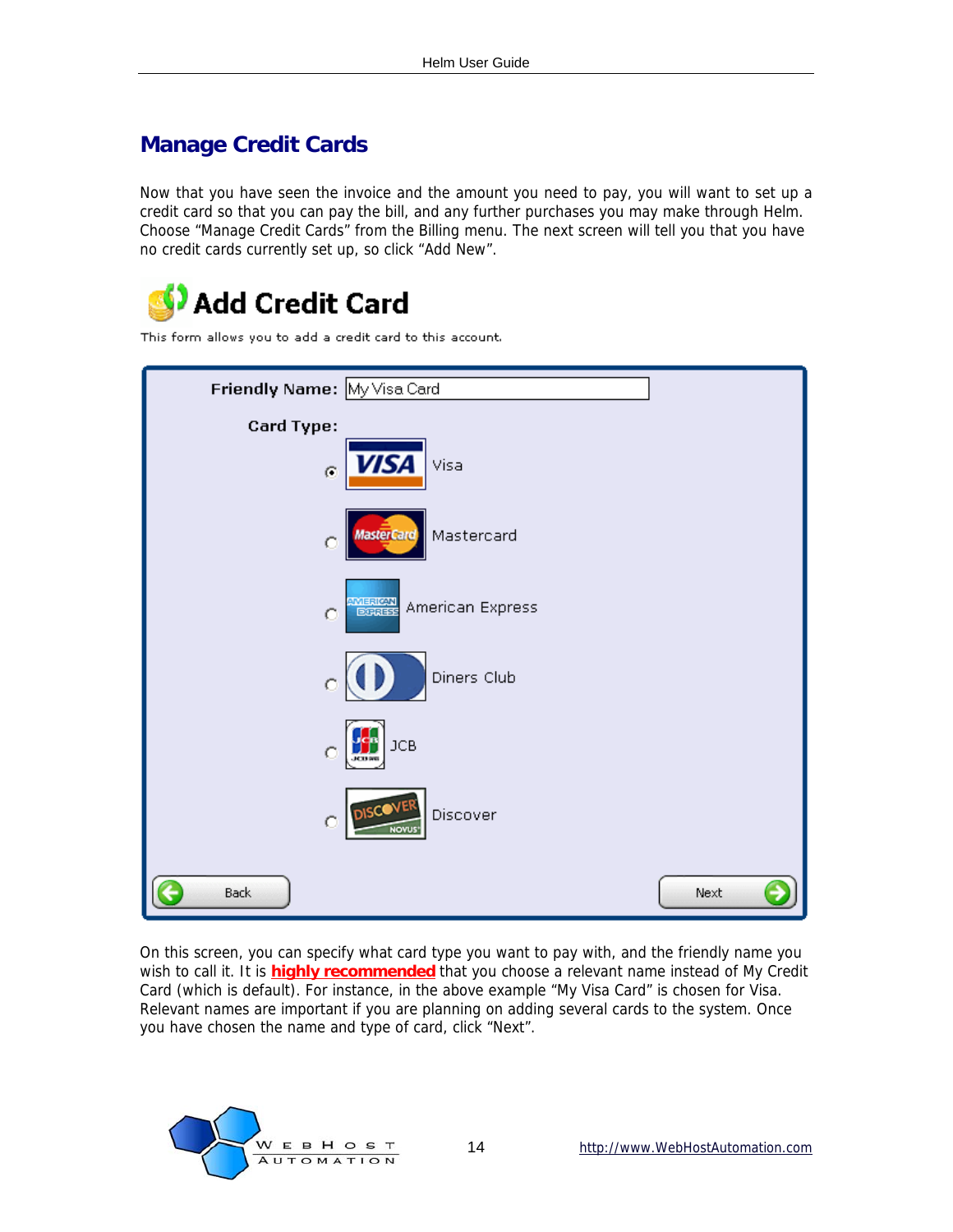## Add Credit Card

This form allows you to add a credit card to this account.

| Smith, John (DOMAIN_CUSTOMER) |                                |   |      |
|-------------------------------|--------------------------------|---|------|
| Friendly Name: My Visa Card   |                                |   |      |
| <b>Card Type:</b>             | <b>VISA</b><br>Visa            |   |      |
| <b>Card Details:</b>          |                                |   |      |
|                               | Card Number: 4929000000006     |   |      |
| Valid From Date:              | 01 $\vee$ / 2002 $\vee$        |   |      |
| Expiry Date:                  | $/2007 \times$<br>$01 \times$  |   |      |
| <b>Card Holder Details:</b>   |                                |   |      |
| Name on Card: Mr John Smith   |                                |   |      |
|                               | Address: 123 Domain Test House |   |      |
| Town:                         | Domain Test                    |   |      |
| County/State:                 | Domain Test                    |   |      |
| Country:                      | United Kingdom                 | × |      |
| PostCode/Zip: ABC123          |                                |   |      |
|                               | Default Credit Card            |   |      |
| Back                          |                                |   | Save |

You will be presented with the above screen. One point of note:

Default Credit Card: Checking this box will make Helm automatically select this credit card for any future payments, so if there are a choice of cards under your account this is the one that will be used.

Enter the relevant details for your card, and click "Save" to save them:

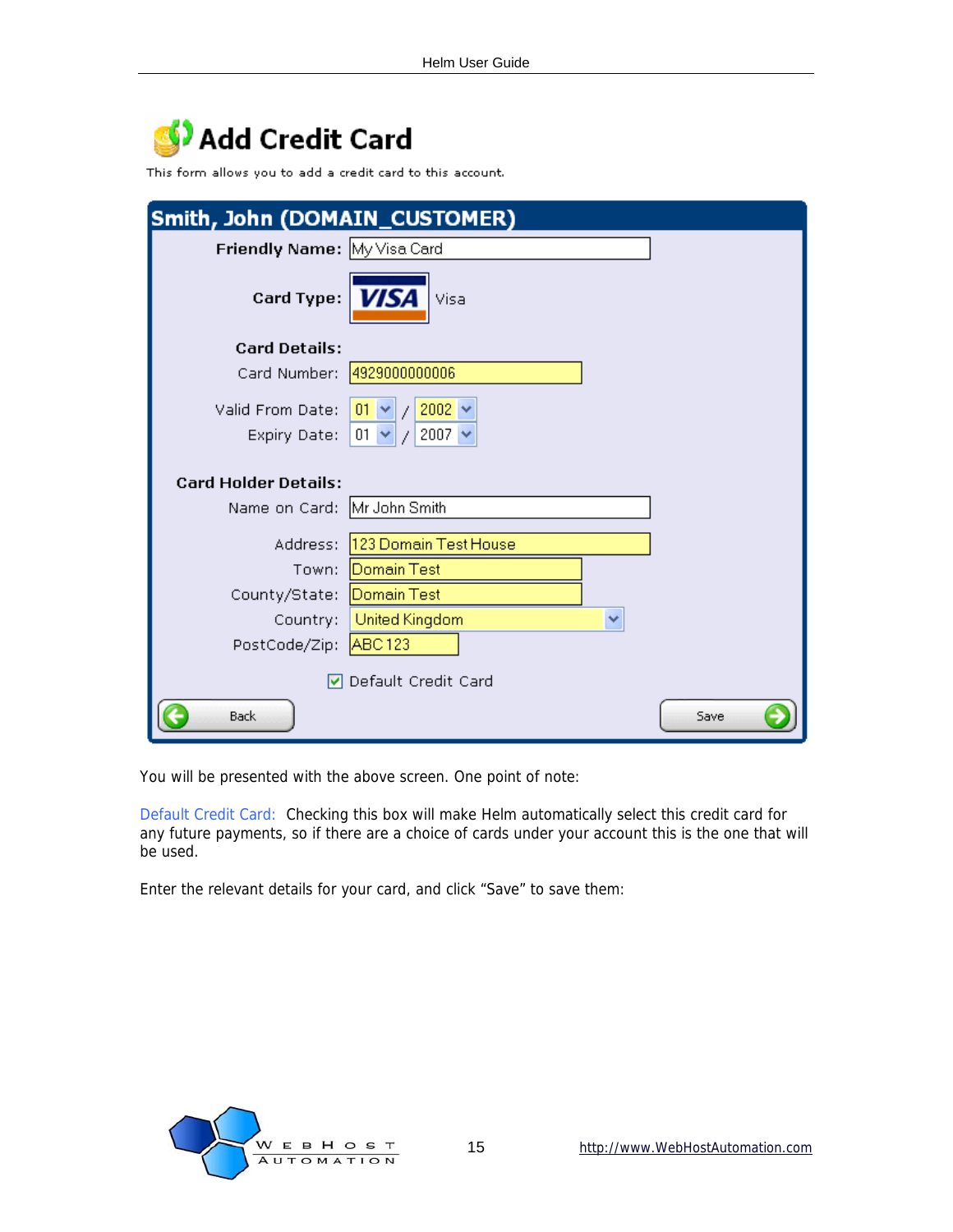## Credit Card Details

These are the details for a credit card in this account. Click on 'Delete' to remove the credit card.

| Smith, John (DOMAIN_CUSTOMER) |                                            |
|-------------------------------|--------------------------------------------|
| Friendly Name: My Visa Card   |                                            |
| Card Type:                    | <b>VISA</b><br>Visa                        |
| <b>Card Details:</b>          |                                            |
|                               | Card Number: 4929xxxxxxxx0006              |
| Valid From Date:              | 2002 $\sim$<br>$01 \times  1 $             |
| Expiry Date:                  | 2007 $\sim$<br>$01 - $<br>$\overline{\mu}$ |
| <b>Card Holder Details:</b>   |                                            |
| Name on Card: Mr John Smith   |                                            |
| Address:                      | 123 Domain Test House                      |
| Town:                         | Domain Test                                |
| County/State:                 | Domain Test                                |
| Country:                      | <b>United Kingdom</b><br>×                 |
| PostCode/Zip: ABC123          |                                            |
|                               | <b>▽</b> Default Credit Card               |
| Back                          | Delete<br>Save                             |

Once saved, the credit card number will be blanked out except for the prefix and suffix.

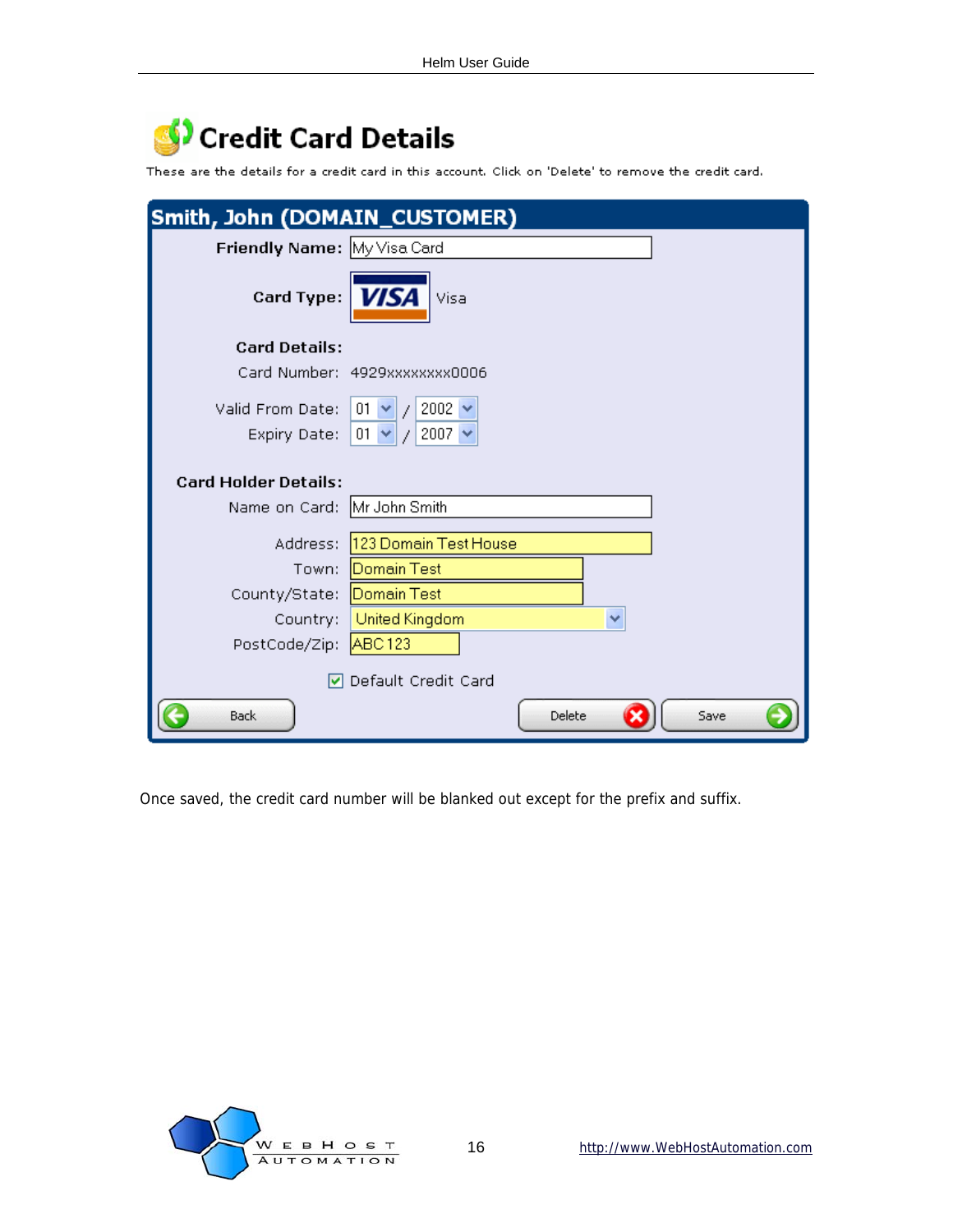### <span id="page-16-0"></span>**Make Payment**

This is where you go if you wish to pay your bill. Methods of paying are dependent on what your web host has set up for you to use, most web hosts support different gateways. They will let you know acceptable forms of payment and provide you with the relevant details:

## **Make Payment**

Use the forms below to make a payment on your account.

| $\bullet$<br>Plant                 | My Visa Card $\boxed{\bullet}$                                            |
|------------------------------------|---------------------------------------------------------------------------|
| $\circ$<br>OQuest                  | WorldPay<br>Please pay within 5 days of receiving a reminder              |
| o                                  | <b>Cheque Payment</b><br>Please pay within 5 days of receiving a reminder |
| Total Account Balance: \$15.00 due |                                                                           |
| Amount To Pay: $\sharp$ 15.00      |                                                                           |
| <b>Back</b>                        | Next                                                                      |

The above are three examples of payment options. Your web host may offer alternative methods. If you wish to pay a specific amount (for example, a large amount to put yourself in credit) you can do this in the "Amount To Pay" box. You will see that if you are paying by credit card, you can select which card you wish to use by simply choosing the relevant card from the dropdown box.

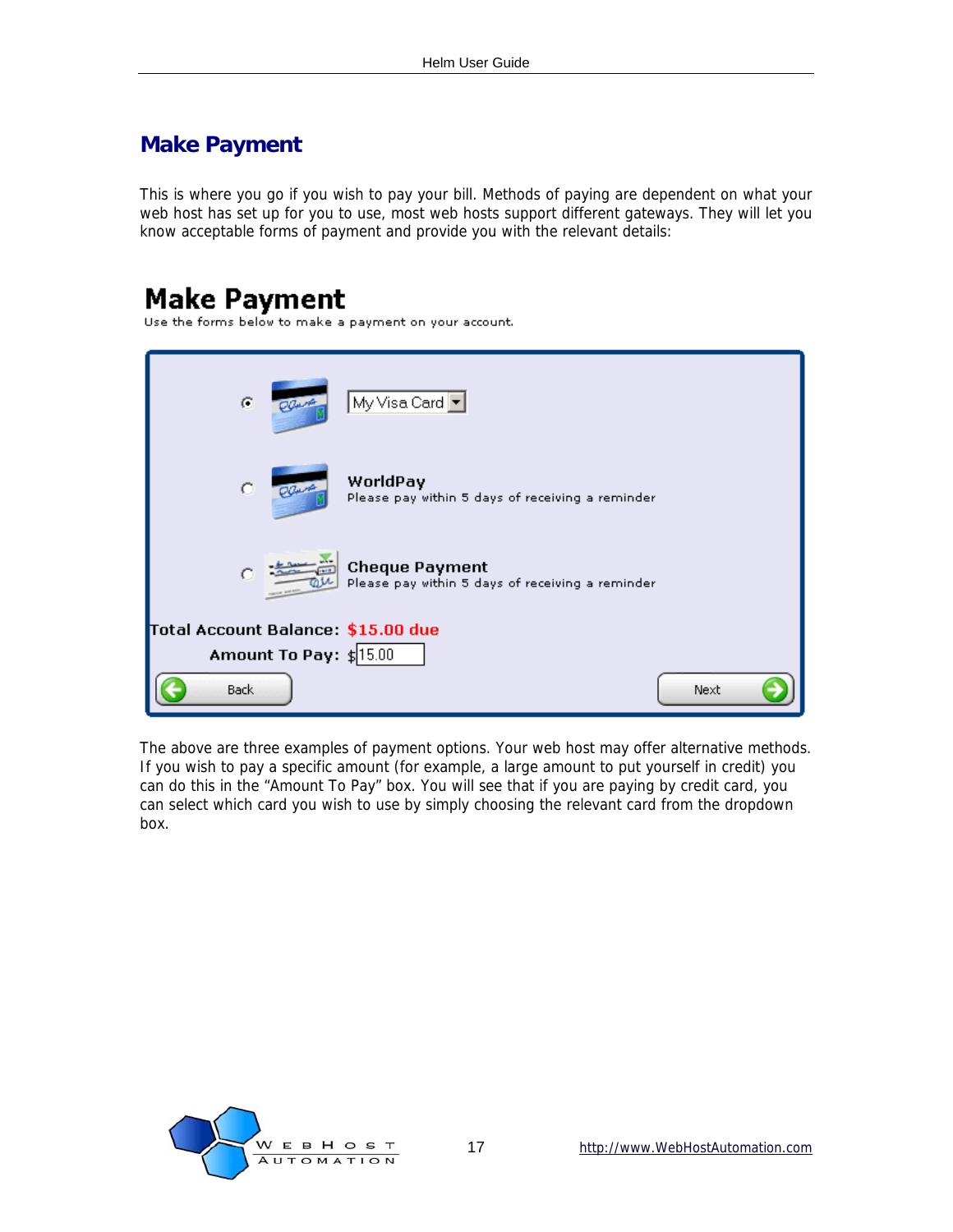## <span id="page-17-0"></span>**5.) Web Template Settings**

Your domain provider may offer the ability to purchase Website Templates through Helm. Website Templates are ready-made design products that can be used as a basis for fast and high-quality web design. Through Helm, you have the ability to

purchase a huge variety of web templates. You can then download them to your local PC and FTP them up to your website. Clicking on the Website Templates icon will take you to this screen:



Website templates, flash templates and web templates are ready-made web design products that can be used as a basis for fast and high-quality veb design. All web templates, website templates, flash templates are completely customizable and ready for immediate download.

If your looking for a template to kick-start your website design then look no further. Simply choose from one of the categories below:

#### **Categories**



You will be presented with a large assortment of different templates, categorized on the left hand side, with previews of each category on the right. Clicking on a template will open it in a new window, and you can then choose to customize it and then buy it directly through TemplateMonster over a secure connection. Nothing could be simpler!



12345678910>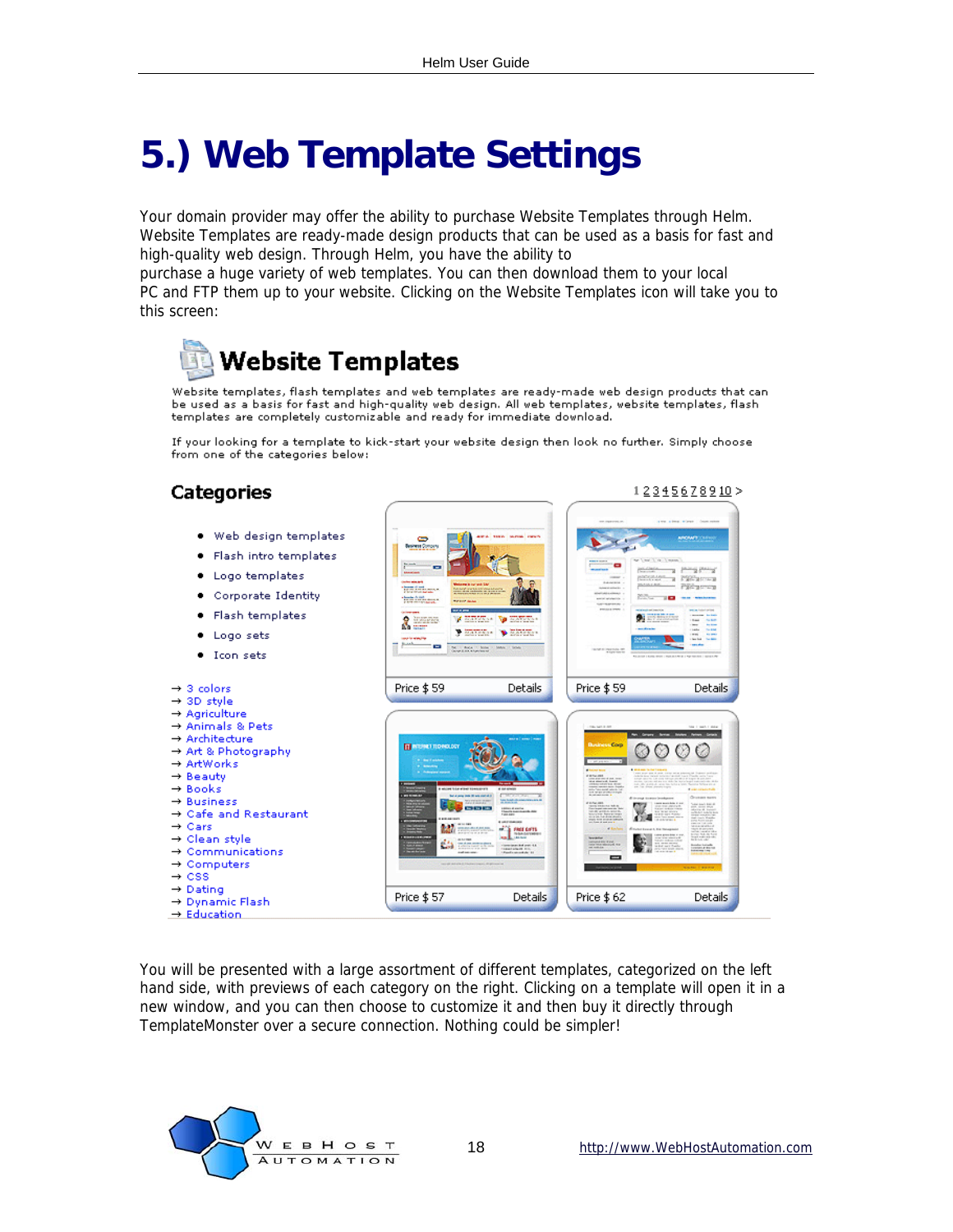## <span id="page-18-0"></span>**6.) Your Package**

Once your balance is paid, go back to the main screen, choose Packages, and then click on your package. You'll be presented with a list of options relating to your package:

## **Package Details**

This is the main menu for your package. You can access the domains that have been setup within this ning to the main mend for your package. Tou can access the domains that have been setup within this<br>package, view what resources have been used by this package or add more features using the buttons<br>below.

|             | <b>Type Your Package Name Here!</b>         |        |      |  |
|-------------|---------------------------------------------|--------|------|--|
|             | Friendly Name: Type Your Package Name Here! |        |      |  |
| <b>Back</b> |                                             | Delete | Save |  |
|             |                                             |        |      |  |
|             |                                             |        |      |  |
|             |                                             |        |      |  |

Resource Usage

**Extra Features** 





```
Statistics
```
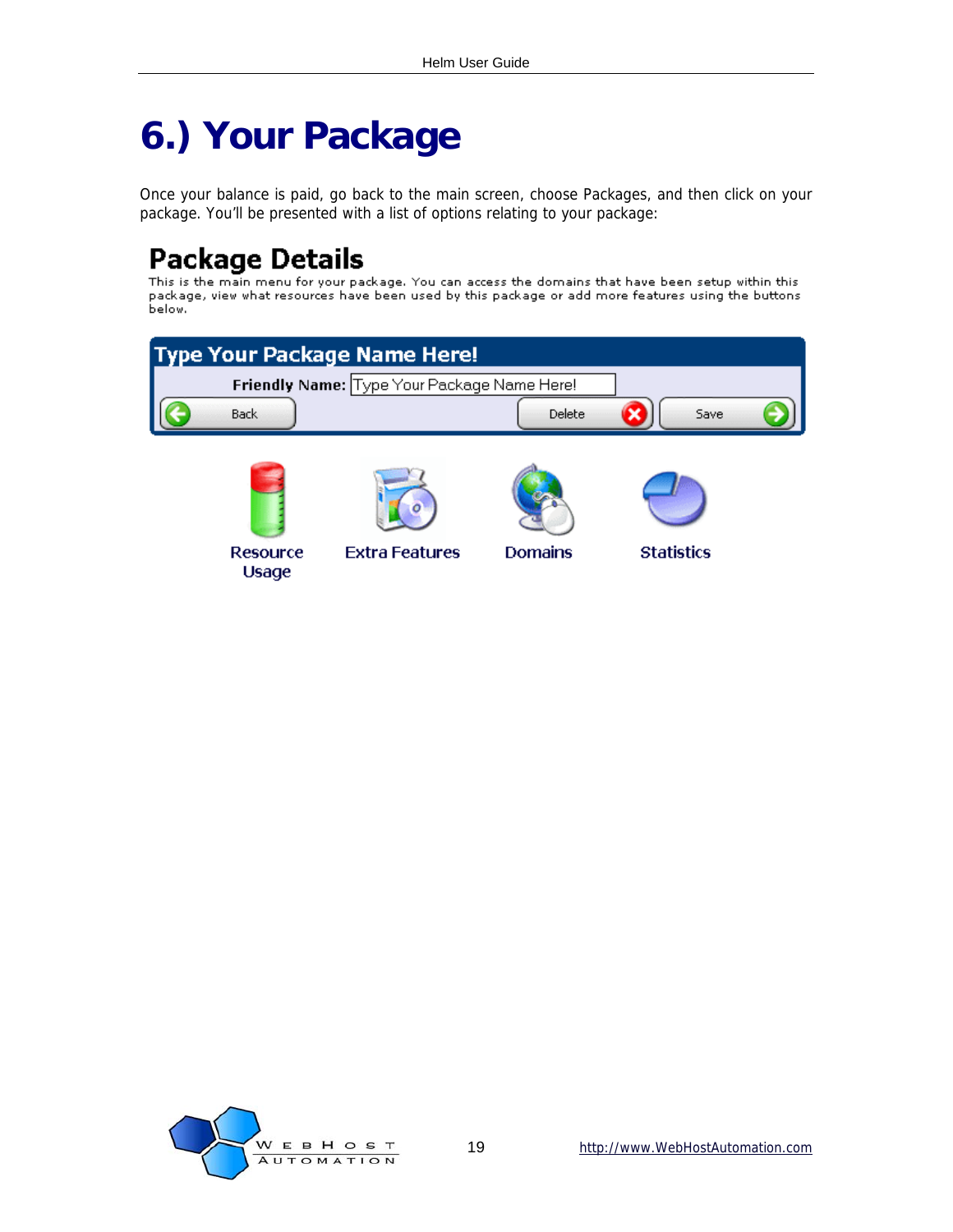### <span id="page-19-0"></span>**Resource Usage**

Here you can view all of the resources available to you, along with the number of those resources you've used. The number of resources available will be dependent on what your web host offers, and the package you have purchased. Below is an example screen:

# Resource Usage

The following shows resource usage on this account. You can view resource usage for a package, plan or account.



The status bars change from green to red when you are approaching the limit on resources, to easily identify resource shortages.

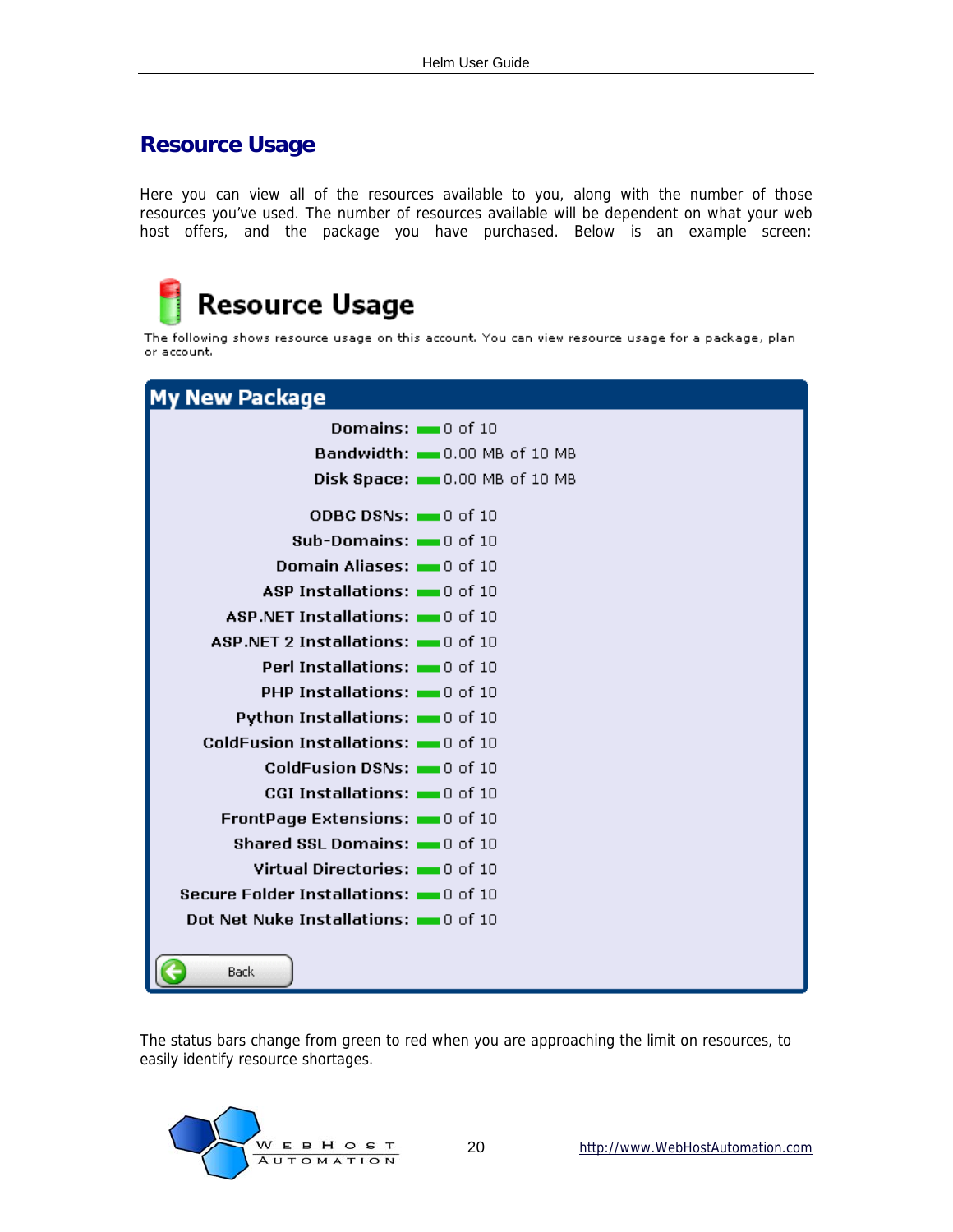### <span id="page-20-0"></span>**Extra Features**

Extra features may or may not be offered by your web host. These can be a wide range of items that you can add to your package, that you may find necessary to run your site(s). Examples include extra domains, extra bandwidth, and extra diskspace. The screen below shows a couple of options:

## **Extra Features**

The follow form allows you to purchase extra features for this account. Adding extra features such as extra domains will increase your package limits allowing you to setup up more than the original default limits.

| Customer, Customer (SAMPLE_CUSTOMER) |                                                                                                                           |     |  |
|--------------------------------------|---------------------------------------------------------------------------------------------------------------------------|-----|--|
|                                      | User Account: SAMPLE_CUSTOMER                                                                                             |     |  |
|                                      | Reseller: SAMPLE_RESELLER                                                                                                 |     |  |
|                                      | Add Extra Feature: Extra 100MB Diskspace (\$30.00 Setup + \$30.00 Every Year) v                                           |     |  |
|                                      | Quantity: Extra 100MB Diskspace (\$30.00 Setup + \$30.00 Every Year)<br>Extra Domain (\$50.00 Setup + \$50.00 Every Year) |     |  |
|                                      |                                                                                                                           |     |  |
| Back                                 |                                                                                                                           | Add |  |
|                                      |                                                                                                                           |     |  |

| <b>Purchased Extra Features</b> |                                                   |  |
|---------------------------------|---------------------------------------------------|--|
| Description                     | Quantity                                          |  |
|                                 | No extra features have been added to this package |  |
|                                 |                                                   |  |

From the dropdown box, select the feature you wish to purchase, and click "Add New". You can do this for as many features as you want (as long as those features are available).

Important Note: - You will not be able to use these features until they are paid for in the Billing section. Once purchased, you will be able to see them in the Resource Usage section of your package.

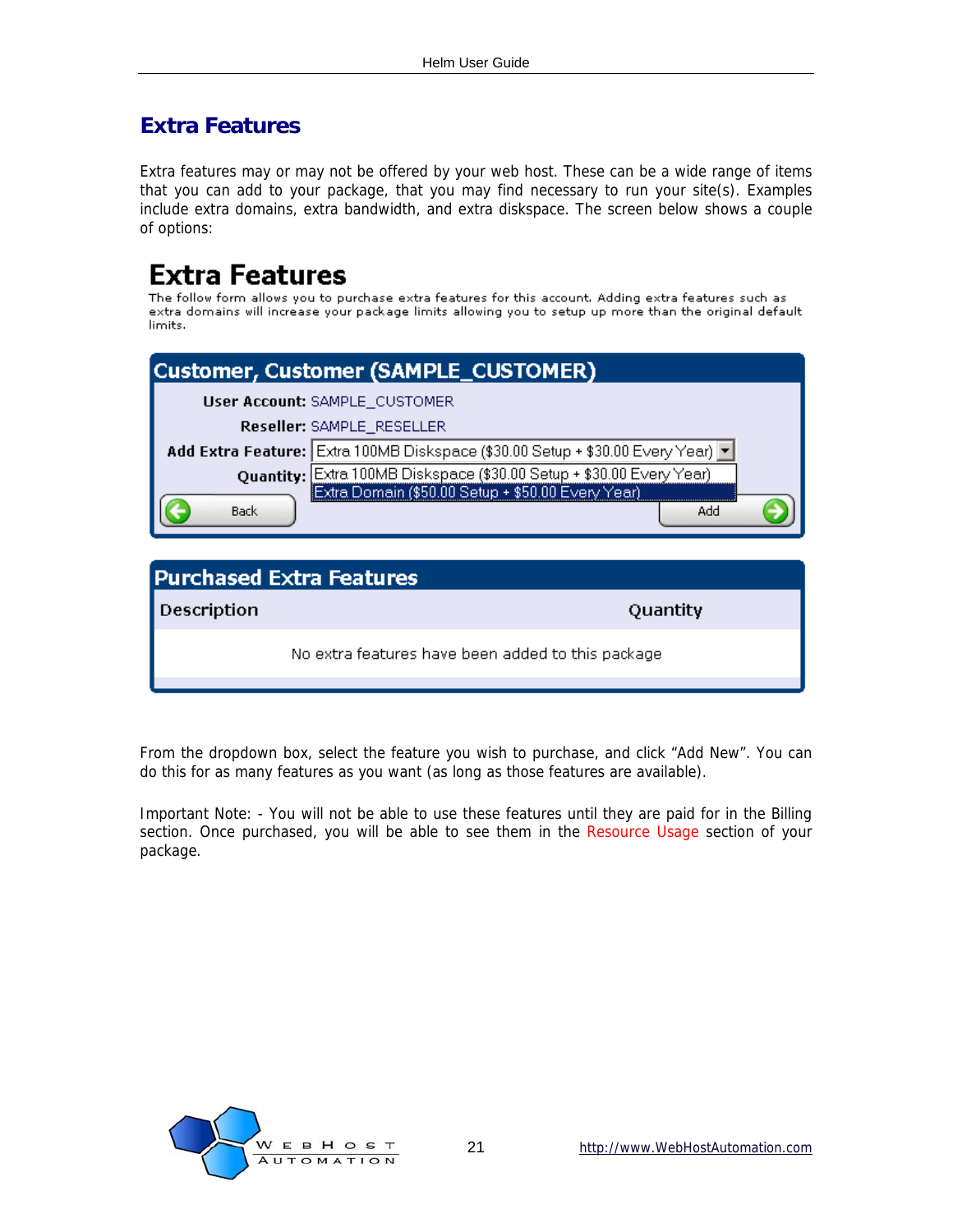### <span id="page-21-0"></span>**Statistics**

Clicking on the Statistics button will take you to the statistics page for your package. This will give you a basic indicator of how much bandwidth and diskspace your domains are taking up, as well as the number of domains you have set up:



The following shows basic statistics about your account. These details are collected periodically and will show only the statistics up to the last collection time.







Advanced statistics packages (such as AWStats, Livestats, and SmarterStats) are supported, but availability is dependent on whether your web host offers them – refer to them for more details.

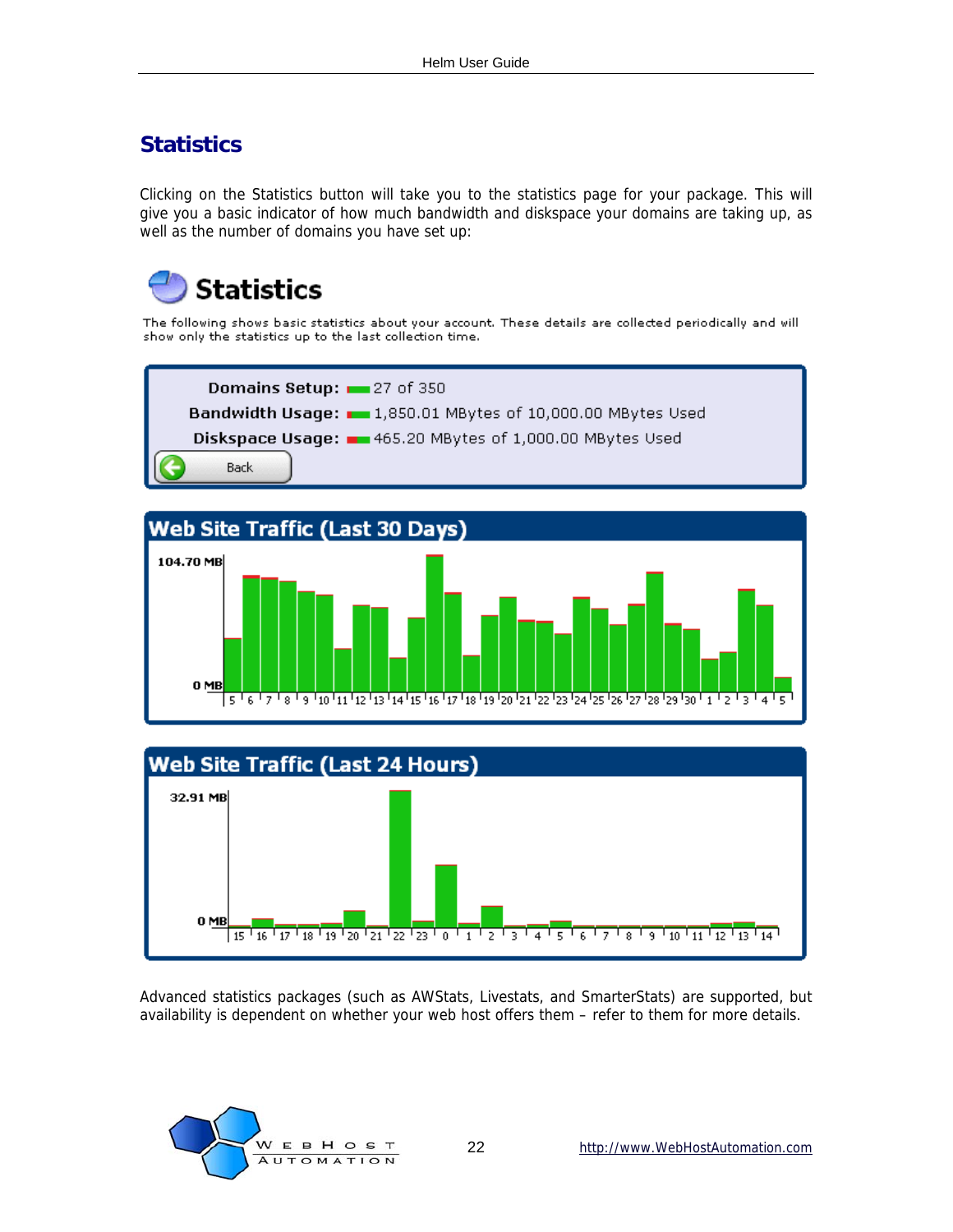### <span id="page-22-0"></span>**Domains**

Assuming you haven't yet got a domain set up in Helm, you'll need to click the "Domains" button to get started:



The following are domains available for you to control. Click on a domain name to access the control panel for that domain.

| Customer, Customer (SAMPLE_CUSTOMER)  |                                           |                   |
|---------------------------------------|-------------------------------------------|-------------------|
| <b>Domain Name</b>                    | User                                      | <b>Status</b>     |
|                                       | There are currently no domains to display |                   |
| <b>Total Domains Found: 0</b><br>Back | Domain Search:<br>Domain Status:          | Search<br>Add New |

Click "Add New" and you will be prompted to choose your registration method.



The form will allow you to set up a new domain for this account. You will taken through a small number<br>of steps. Click the 'Back' button at any time to step backwards through the steps.

| User Account: SAMPLE_CUSTOMER |                                               |  |
|-------------------------------|-----------------------------------------------|--|
|                               | Package: Sample Hosting Package               |  |
|                               | No registration or transfer required<br>C     |  |
| <b>Domain Registration:</b>   | Please register this domain                   |  |
|                               | Please transfer administration of this domain |  |
| Back                          | Next                                          |  |

Select the type appropriate to you (if unsure, ask your web host) and click "Next".

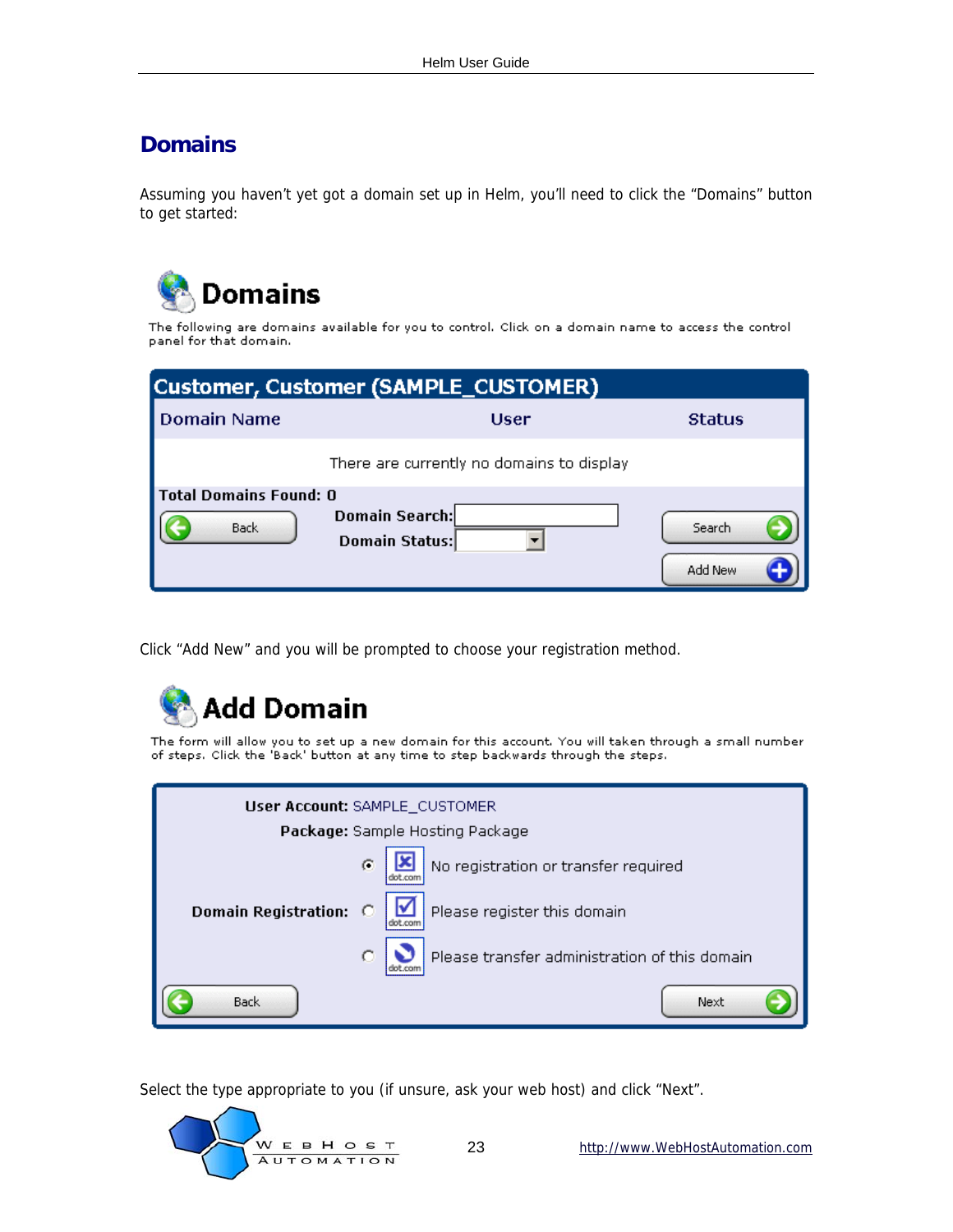

The form will allow you to set up a new domain for this account. You will taken through a small number of steps. Click the 'Back' button at any time to step backwards through the steps.

| User Account: SAMPLE_CUSTOMER                                           |
|-------------------------------------------------------------------------|
| Package: Sample Hosting Package                                         |
| Domain Registration:<br>No registration or transfer required<br>dot con |
| Domain Name: www. sampledomain<br>com                                   |
| Back<br>Save                                                            |

Enter your domain name, then click "Save". You will now see your domain added here:



The following are domains available for you to control. Click on a domain name to access the control panel for that domain.

| <b>Customer, Customer (SAMPLE_CUSTOMER)</b>  |                                         |                   |
|----------------------------------------------|-----------------------------------------|-------------------|
| Domain Name                                  | User                                    | <b>Status</b>     |
| sampledomain.com                             | SAMPLE CUSTOMER                         | Active            |
| <b>Total Domains Found: 1</b><br><b>Back</b> | <b>Domain Search:</b><br>Domain Status: | Search<br>Add New |

Clicking this domain will take you to the Domain Menu. However, you may first want to make sure your domain is registered.

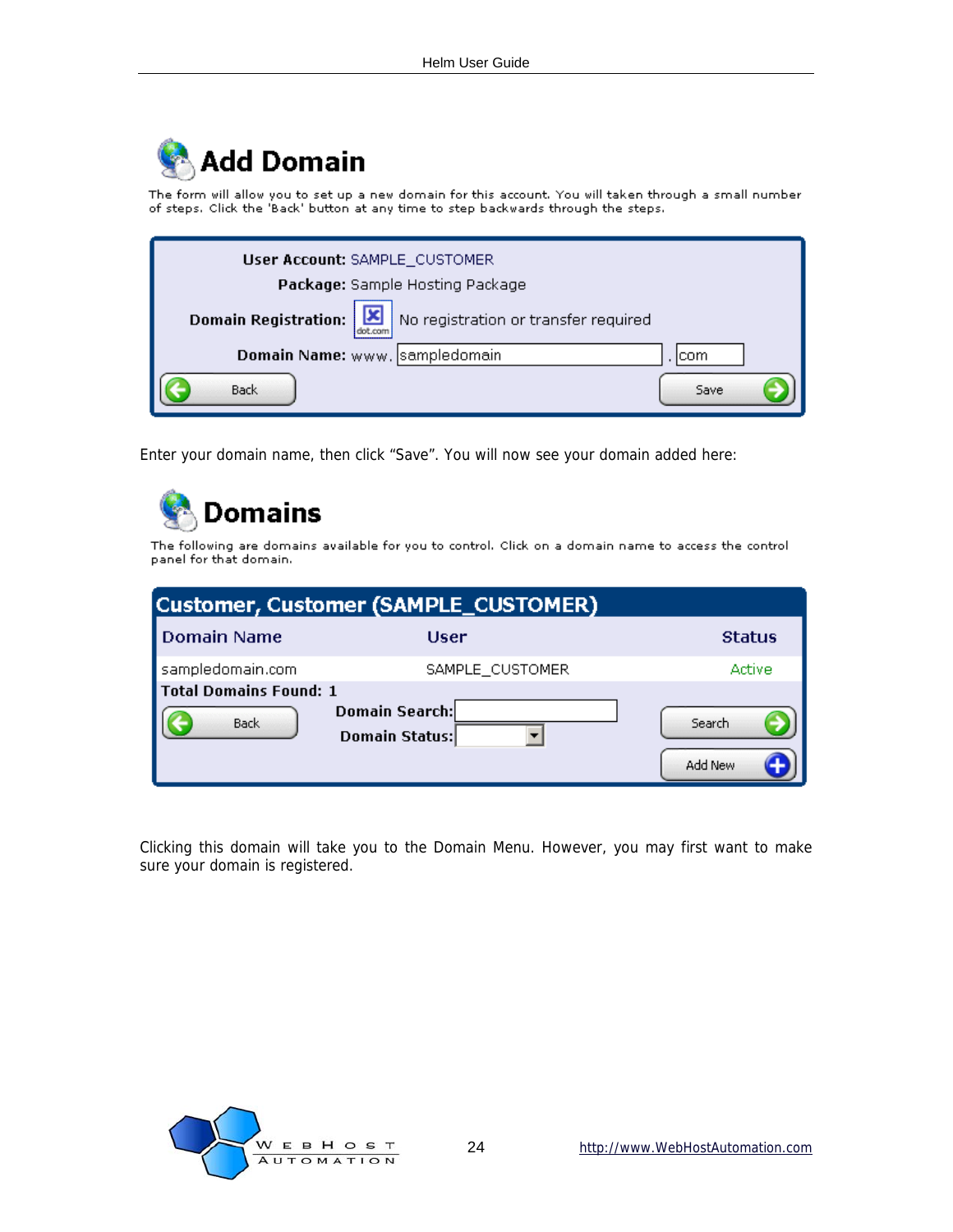## <span id="page-24-0"></span>**7.) Domain Registration**

From the User Main Menu, click "Domain Registrations". You will be presented with two options:

## **Add Domain Registration**

The form will allow you to set up a new domain registration for this account. Click the 'Back' button at any time to step backwards through the steps.



### **Domain To Be Registered**

If the domain name has not yet been registered you can request the domain to be registered by selecting this option. Not all domain types will be available to register. Select this option, then in the next screen type in your domain and click "Save". Your web host will take the next steps of registering your domain for you (if applicable).

## **Add Domain Registration**

The form will allow you to set up a new domain registration for this account. Click the 'Back' button at any time to step backwards through the steps.

| Domain Registration:<br>Domain Administration To Be Transferred<br>dot com |      |
|----------------------------------------------------------------------------|------|
| Domain Name: www.sampledomain<br>com l                                     |      |
| Back                                                                       | Save |

### **Domain Administration To Be Transferred**

If the domain name has already been registered, however the administration requires to be moved to this system then the transfer option should be selected. Transferring the administration of a domain will mean that the domain renewal fees will be made from this system rather than

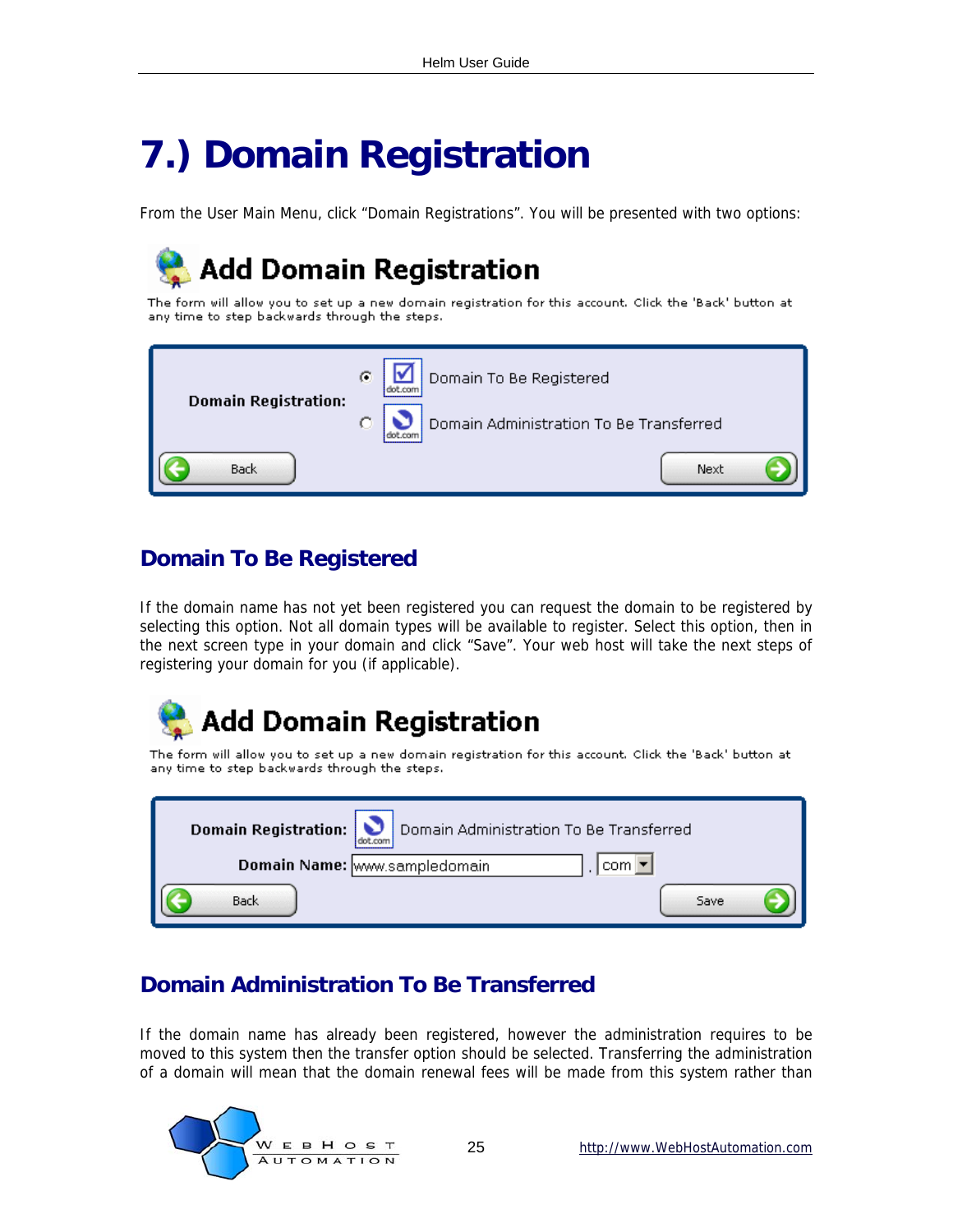the current location. Select this option, then in the next screen type in your domain and click "Save". Your web host will take the next steps of transferring your domain for you (if applicable).

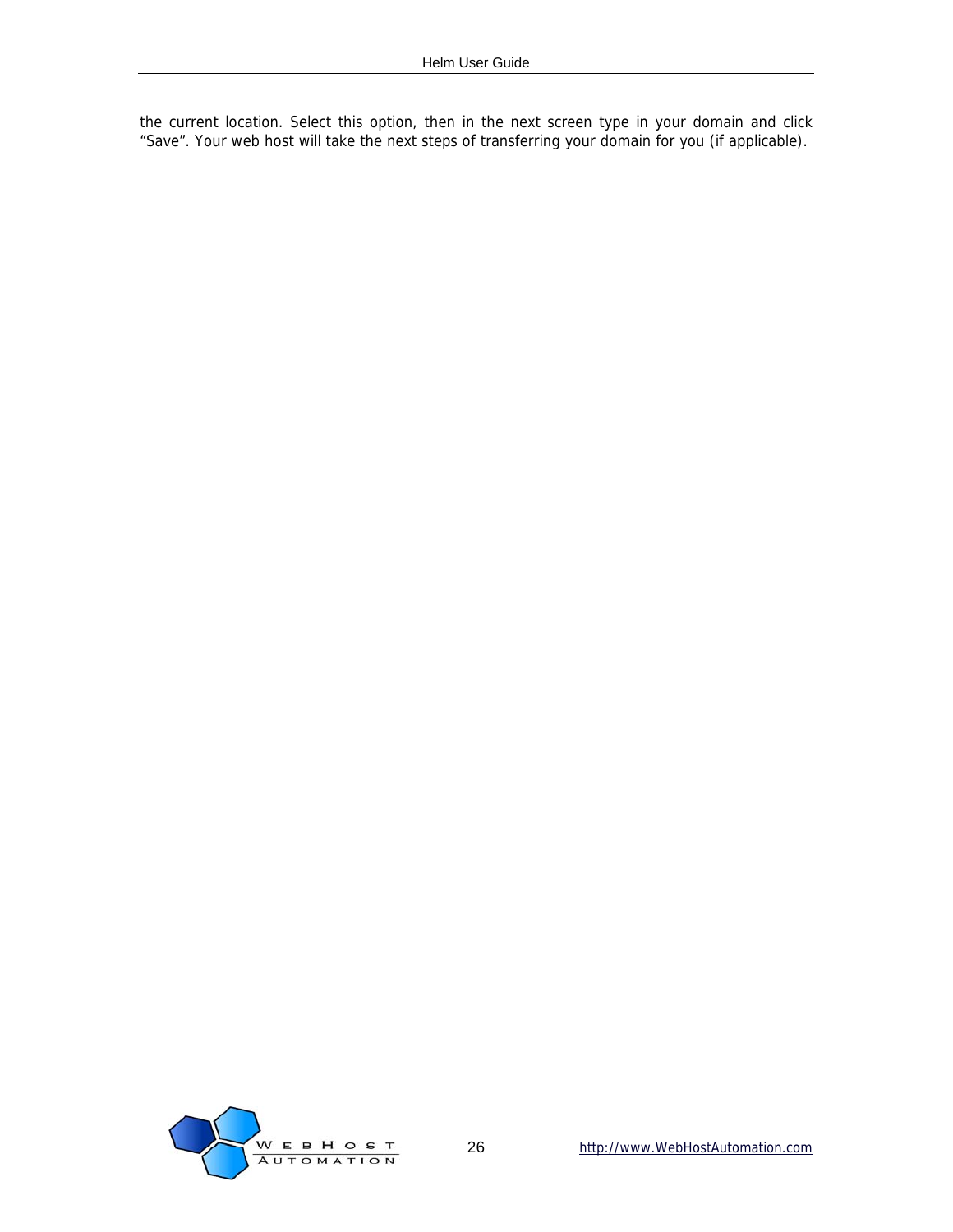## <span id="page-26-0"></span>**8.) Your Domain(s) – Domain Menu**

Upon selecting your domain from the domains list, you will be taken to the Domain Menu for that domain.

## Domain Menu

The domain menu is the main control panel for individual domains. This area will give you access to all features for a particular domain.



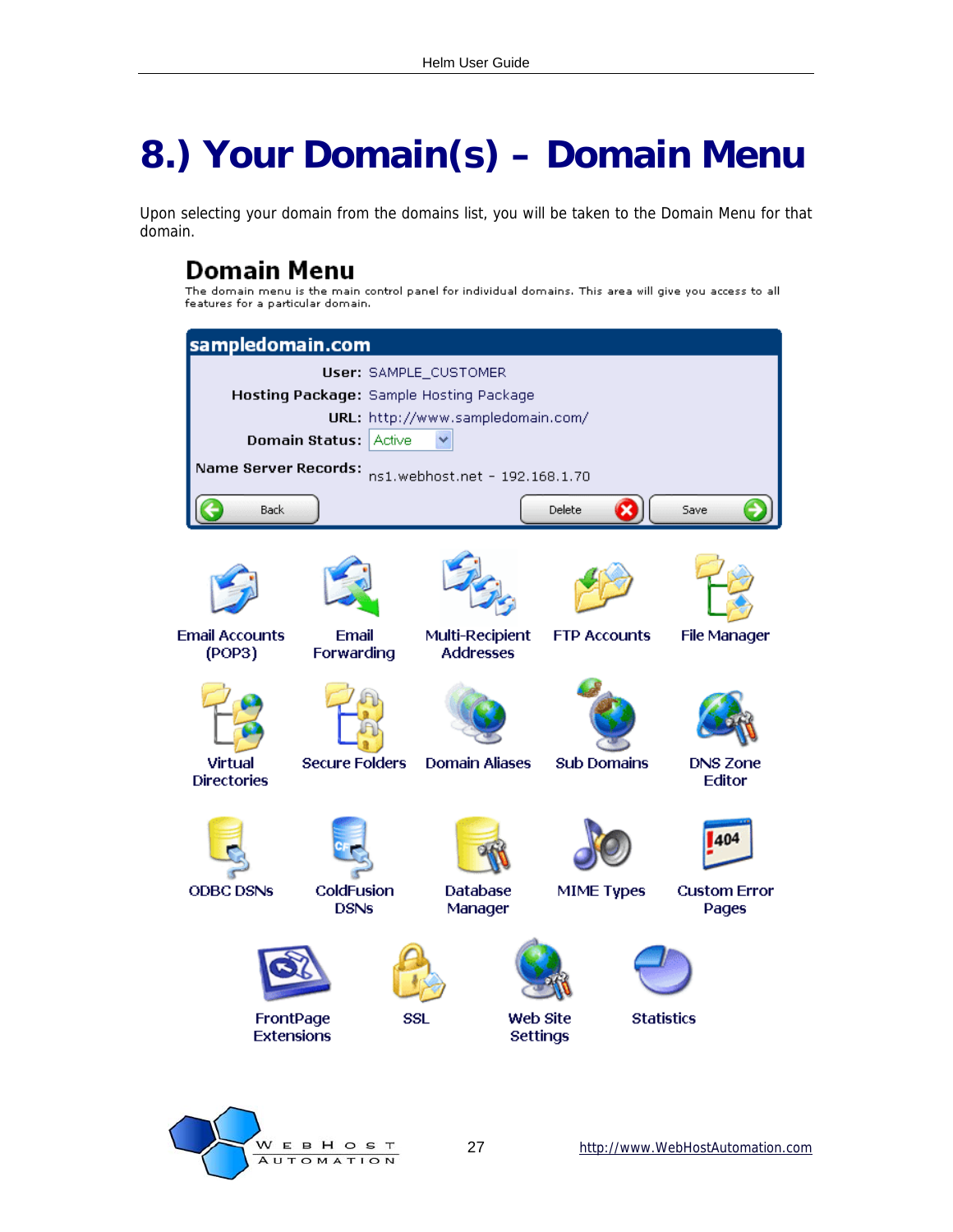<span id="page-27-0"></span>You can see links at the top to take you back to the domain's package and open the domain's URL. It also displays the name server(s) that the domain is recorded on. Clicking the "Delete" button will prompt you to delete the domain, which you can confirm if you want to remove the domain.

Note:- Not all of the above menu items may be available to you. They depend on whether your web host offers them, or whether you have purchased them (where applicable).

### **Email Accounts (POP3)**

You can set up POP3 accounts to collect mail for your domain. By default, when a domain is created a "mail.domain.com" POP3 account is created. You can add/delete/alter this and other POP3 accounts for your domain. Choose "Email Accounts (POP3)" from the Domain Menu. Click "Add New" to create a new POP3 account:



Use the form below to create a new POP3 email account for your domain name. Once you have entered the relevant details dick the 'Save' button to create the account.

| sampledomain.com                     |                                                       |
|--------------------------------------|-------------------------------------------------------|
| <b>Email Address:</b> test           | @sampledomain.com                                     |
|                                      | Email Server: mail.sampledomain.com                   |
| <b>Email Server IP: 192.168.1.70</b> |                                                       |
| Password:   eeee                     |                                                       |
| Confirm Password: 0000               |                                                       |
|                                      | $\Box$ Set as the catch all account                   |
| <b>Auto Responder:</b>               | Enable Responder: M                                   |
| someone e-mails this account         | This is a sample auto response that will be sent when |
|                                      | Store & Forward To: mydomain@othermailbox.com         |
| <b>Back</b>                          | Save                                                  |

1.) Enter the email address you want people to mail this account at, and a password. The password will be used in programs such as Outlook to pull the mail from that domain.

2.) You can also choose if it is a **catch all** account. Setting the email account to be a catch all account will mean that not only will it collect email for the email address specified above, but for any other mail sent to the domain that does not have an appropriate email account or email forward set up for. For example if a mail was sent to anything@mydomain.com and this address

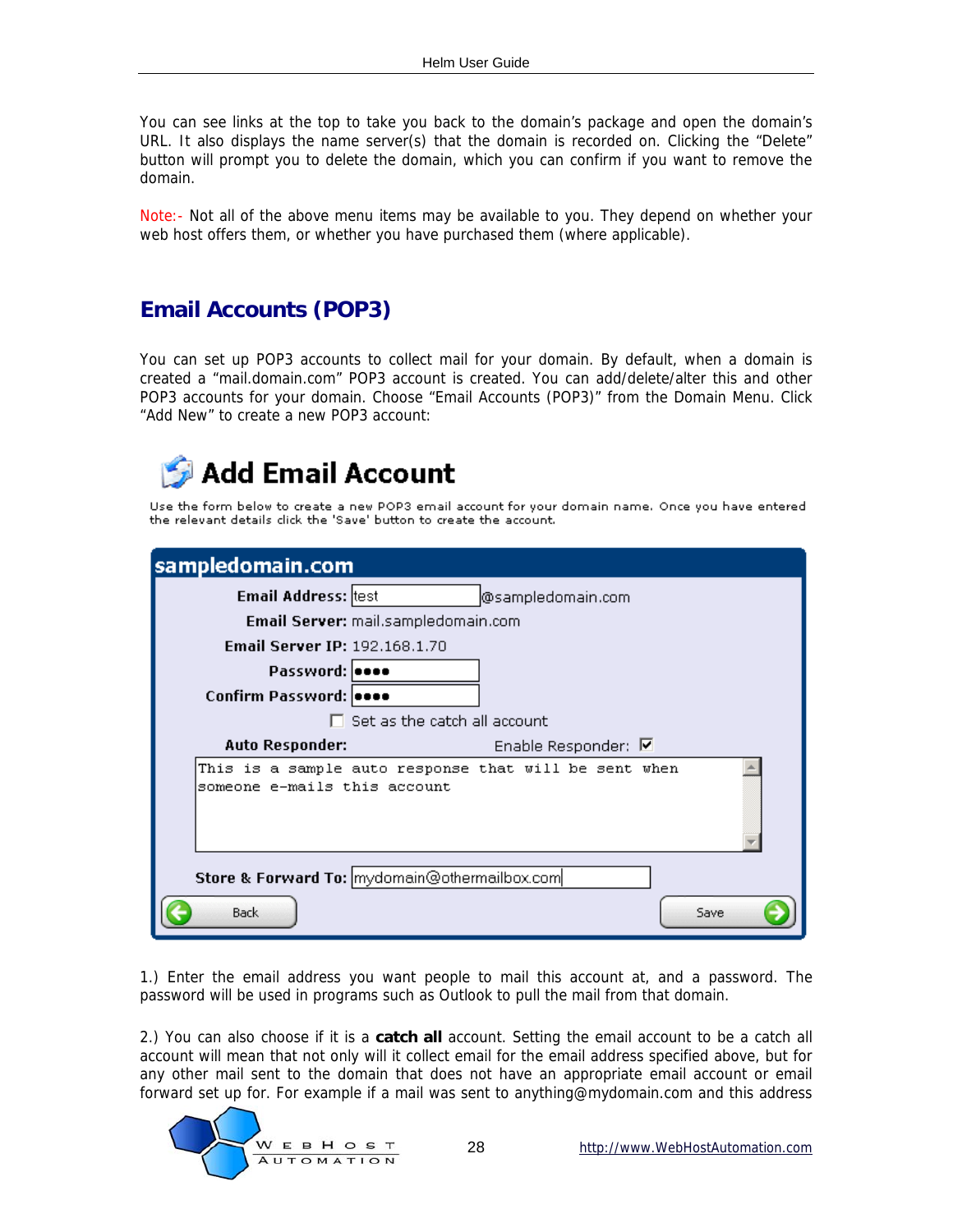was not setup for a specific account, then the 'Catch All' email account will collect this mail instead.

3.) You can set up an **Auto-responder** for the POP3 account as well. In the auto responder text box enter the message you would like to be sent to the sender of mails you receive.

4.) Finally, you can **store and forward** emails sent to this POP3 account. You can specify an email address where email sent to this account will get forwarded to, after it has been stored in the POP mailbox. This is much like a standard email forwarding account; except the email is first stored in the POP mailbox and you have several other options such as a vacation message being sent before the email is forwarded to another location.

5.) After choosing the options you require for the POP3 account, click "Save" to save it. The number of POP3 accounts you have will be dependent on your web hosting account. To delete a POP3 account, open it and click "Delete", then OK to confirm.

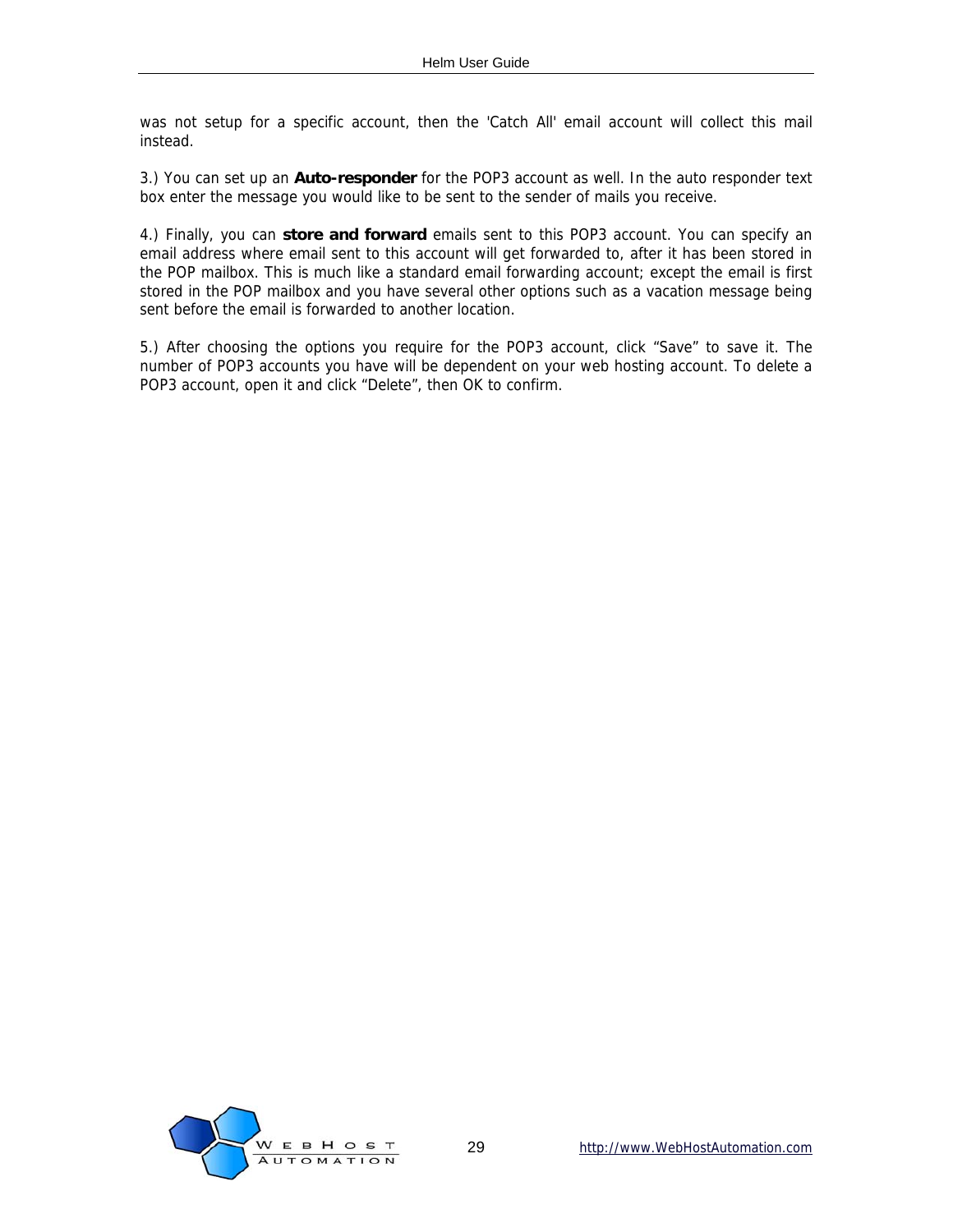### <span id="page-29-0"></span>**Email Forwarding**

Helm supports Email Forwarding from your domain. To add a mail forwarder, click "Email Forwarding", then "Add New". Similar to the forwarding available when setting up a POP3 account, you can set up forwarders for mail sent to a specific domain to get forwarded to a mailbox of your choice. Catch-all options can be specified as above.



Use the form below to add a new mail forwarder to this domain. Once completed the form dick the 'Save' button to create the new email forwarder.

| sampledomain.com                     |                                          |      |
|--------------------------------------|------------------------------------------|------|
| <b>Email Address:</b> test           | @sampledomain.com                        |      |
|                                      | Email Server: mail.sampledomain.com      |      |
| <b>Email Server IP: 192.168.1.70</b> |                                          |      |
|                                      | Forward To: newmaibox@somewhere-else.com |      |
|                                      | Set as the catch all account             |      |
| <b>Back</b>                          |                                          | Save |

To delete a mail forwarder, open it and click "Delete", then "OK" to confirm.

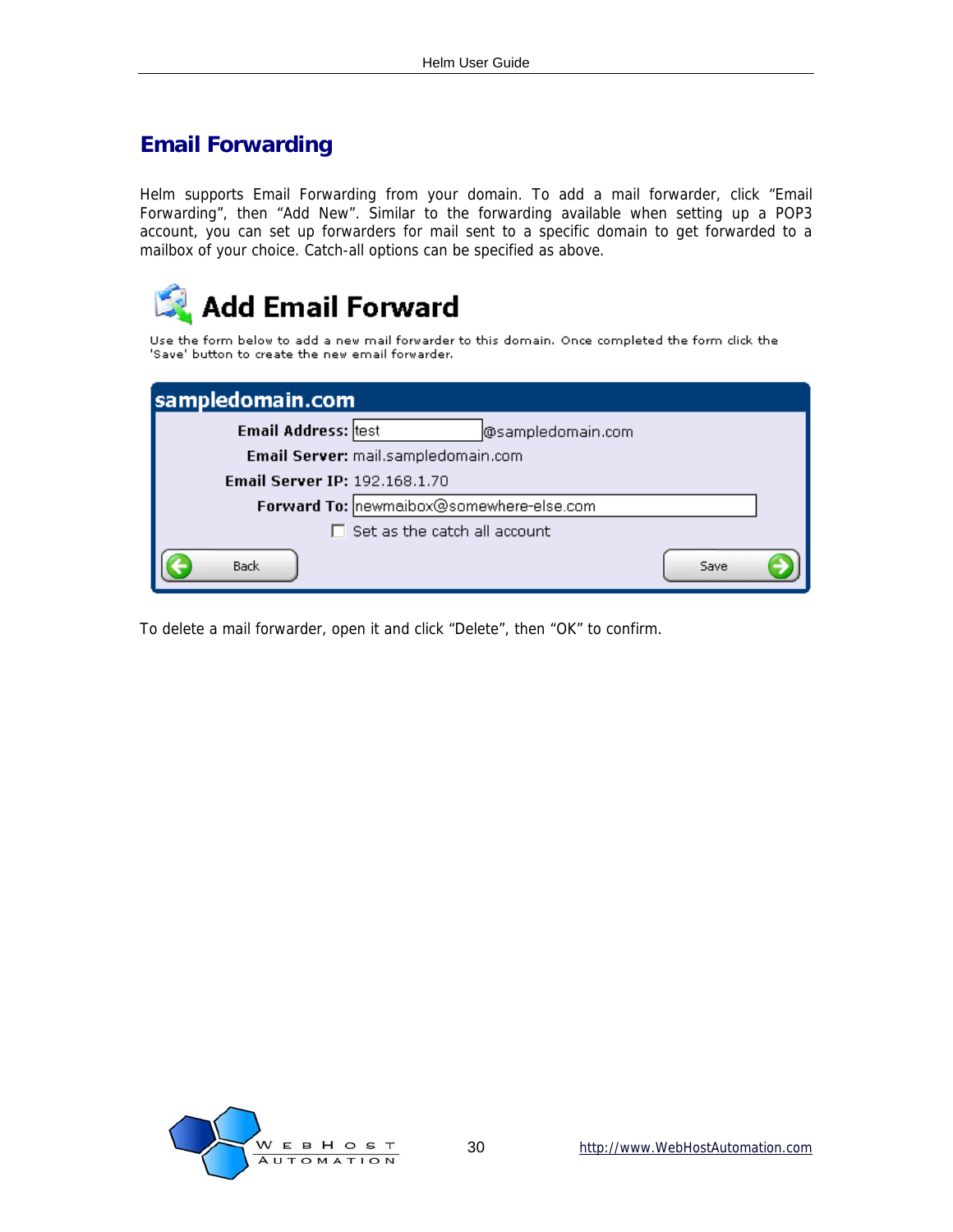### <span id="page-30-0"></span>**Multi-Recipient Addresses**

Multi-recipient Addresses (MRAs) are groups of addresses that email is forwarded to when it is received in a specific mailbox. They work similar to Mail Forwarders, but you can forward to multiple addresses instead of just one. The top address is where mail will be received, while the recipient addresses are those that the mail will be forwarded to. Choose "Multi-Recipient Addresses" from the Domain Menu, then click "Add New" to add one.

Note – only one address can be added per line. Also, your web host may have restricted the number of recipients in an MRA, so check this.



Use the form below to add a new MRA to this domain. Once completed the form click the 'Save' button to create the new email MRA.

| sampledomain.com              |                                                                                             |
|-------------------------------|---------------------------------------------------------------------------------------------|
| Email Address: test           | @sampledomain.com                                                                           |
|                               | Email Server: mail.sampledomain.com                                                         |
| Email Server IP: 192.168.1.70 |                                                                                             |
| <b>Recipient Addresses:</b>   | test@test.com<br>sample@sample.com<br>domain@domain.com<br>* Add one email address per line |
|                               | Set as the catch all account                                                                |
| <b>Back</b>                   | Save                                                                                        |

The catch all option is the same as outlined in POP3 accounts. To delete an MRA, open it and click "Delete", then "OK" to confirm.

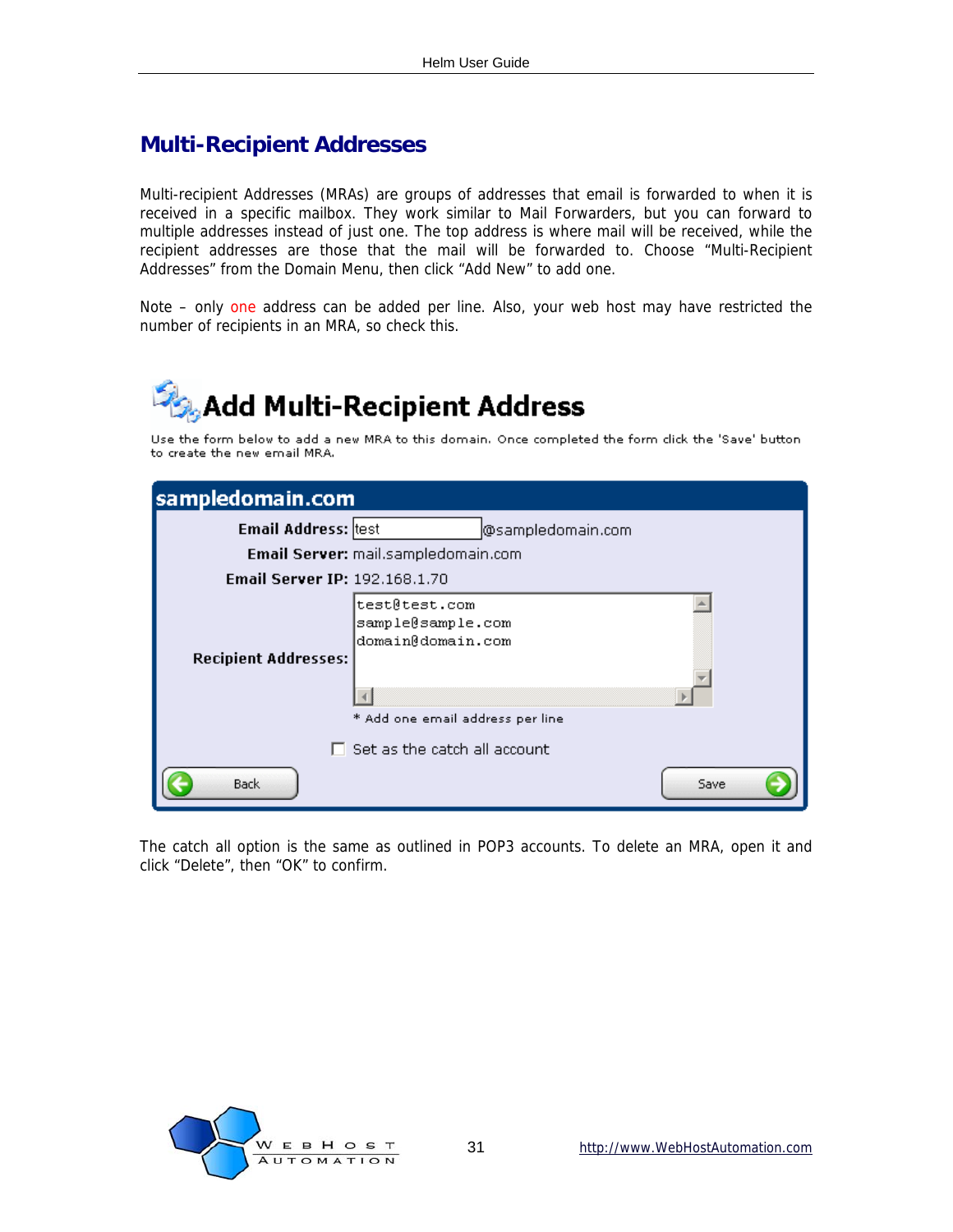### <span id="page-31-0"></span>**FTP Accounts**

FTP accounts let you use an FTP tool to upload files to your account. When you set up a domain, it adds an FTP account automatically for you. This account is the same name as your domain (so if your domain is sampledomain.com, the FTP account will be sampledomain.com) and the login to the FTP account will be the same password you use to log into Helm. You can specify more FTP accounts (if available) if you wish. Click "FTP Accounts" from the Domain Menu, and then click "Add New".



Use the form below to add a new FTP account to this domain. Click the 'Save' button once you have completed the form.

| sampledomain.com            |                                  |
|-----------------------------|----------------------------------|
| FTP Username: MyUsername    |                                  |
|                             | FTP Server: ftp.sampledomain.com |
| FTP Server IP: 192.168.1.70 |                                  |
| Password:                   |                                  |
| Confirm Password: 0000      |                                  |
|                             | <b>▽</b> Can Read From Folder    |
|                             | <b>☑</b> Can Write To Folder     |
| <b>FTP Folder:</b>          | œ                                |
| <b>Back</b>                 | Save                             |

Enter a username (it isn't case-sensitive) and a password (case-sensitive). Choose the permissions available, and then choose the FTP Folder that the account has access to. By clicking the icon at the side of the text bar, you can use the handy FTP folder browser:

|                             | http://localhost - Selec   _   _   X |
|-----------------------------|--------------------------------------|
|                             |                                      |
| [db]<br>[logs]<br>[wwwroot] |                                      |
|                             |                                      |
|                             |                                      |
|                             |                                      |
| Cancel                      | OK                                   |

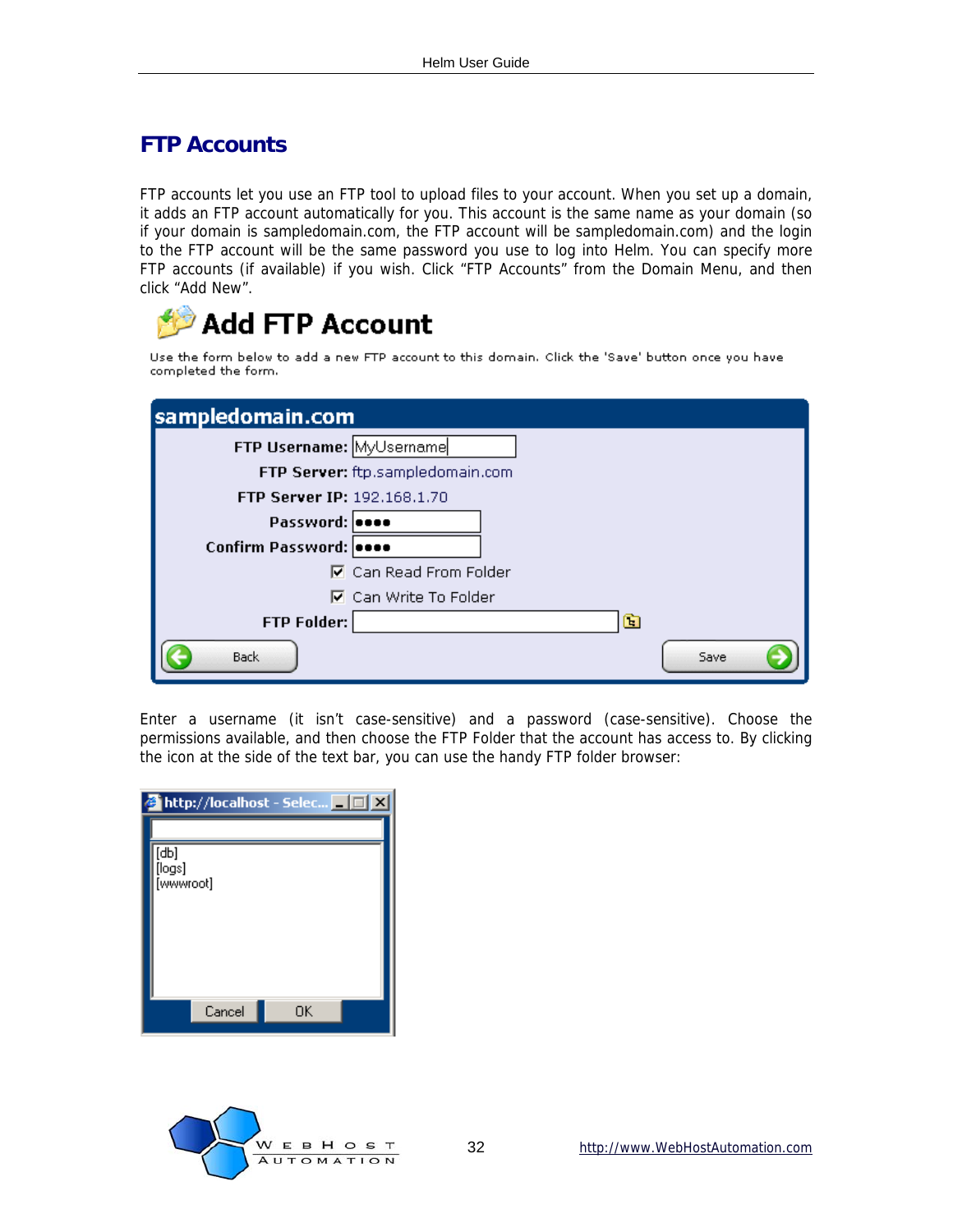<span id="page-32-0"></span>You can then select the folder you wish to provide access to, and also expand the folder to allow access to just sub-folders if necessary. To delete an FTP account, open it and click "Delete", then OK to confirm.

#### **File Manager**

The File Manager lets you browse, create, and move folders and documents for your domain. Choose "File Manager" from the Domain Menu.

**File Manager** Below is a list of files you currently have in your account webspace. You can use this file manager to directly alter the contents of your site. sampledomain.com c:\domains\sampledomain.com Show Folder Sizes: **▽** Back Save

|             | Destination Folder:               |                          |
|-------------|-----------------------------------|--------------------------|
| <b>Name</b> | Contents/<br><b>Last Modified</b> | Size                     |
| l db        | 0 Folders 0 Files                 | $\overline{\phantom{0}}$ |
| llogs       | 0 Folders 0 Files                 | $\overline{\phantom{a}}$ |
| wwwroot     | 1 Folders 0 Files                 | $\overline{\phantom{0}}$ |

The above screenshot shows a typical new domain. The "Show Folder Sizes" checkbox is not checked by default, but you can check this and click "Save" if you wish to see the contents. You can click on any folder to see its contents.

#### **Creating Files**

You can create a file by clicking the Create File icon:



This will then bring up an editor within which you can create your file content, and then save it as a file type of your choice:

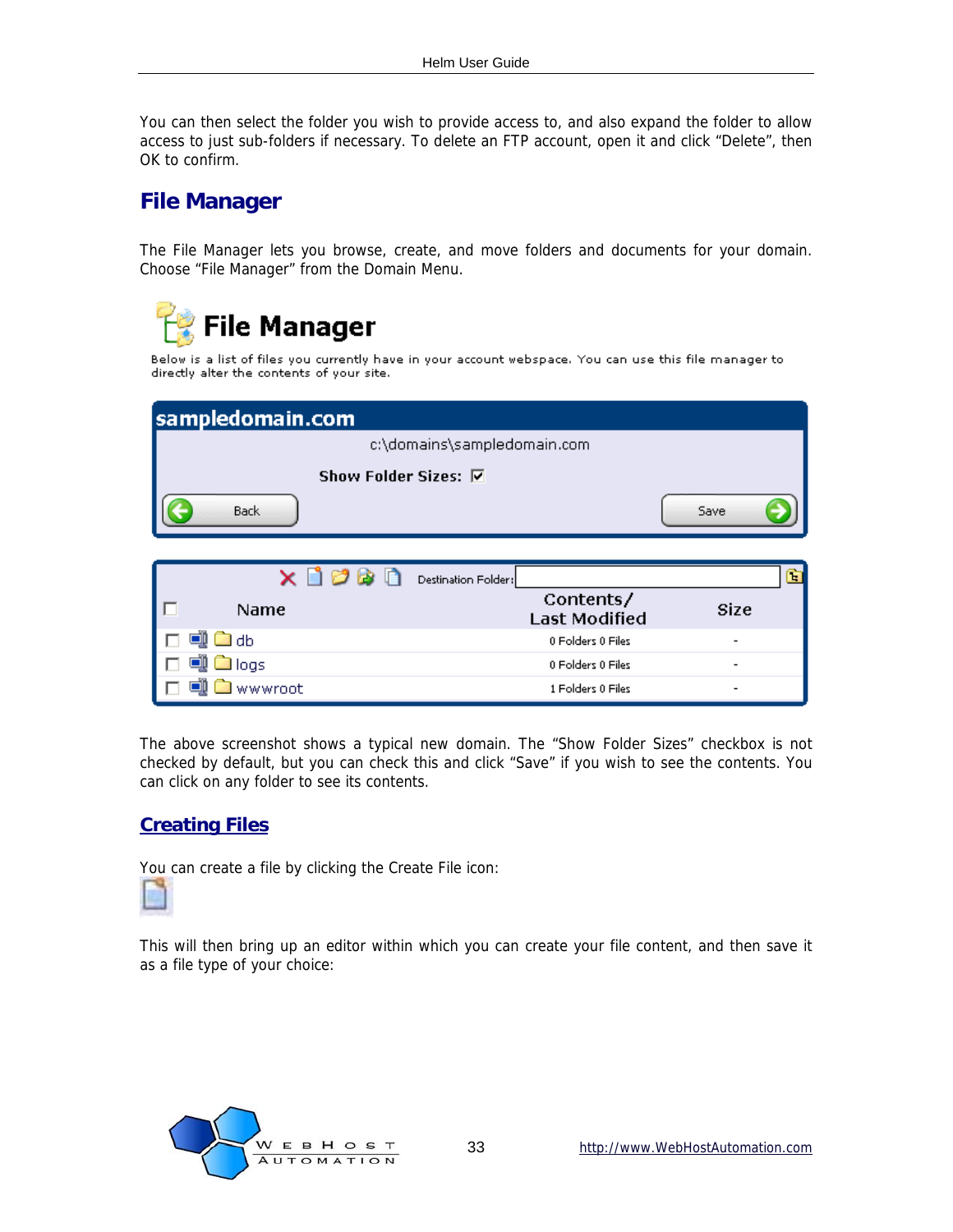

Below is a list of files you currently have in your account webspace. You can use this file manager to directly alter the contents of your site.

| sampledomain.com                                                                                                                                      |  |
|-------------------------------------------------------------------------------------------------------------------------------------------------------|--|
| $\Box$<br>Save File To:                                                                                                                               |  |
| Save File As: New Page.html                                                                                                                           |  |
| D│☆▶●×▲│○○│─■◎◆※│②│ 青春君 扫扫信律                                                                                                                          |  |
| <b>4</b> Normal <b>v</b> Times New Roman <b>v</b> 3 <b>v B</b> $I$ <b>U</b> $\mathbf{x}^2$ <b>x</b> <sub>2</sub> $\mathbf{T}_2$ <b>l</b> <sub>3</sub> |  |
| ▦▞▞▞▶ゞτ■■▩                                                                                                                                            |  |
| This is a sample file.                                                                                                                                |  |
|                                                                                                                                                       |  |
| 医震颤<br>6 word(s)<br>soEditor Lite 2.5                                                                                                                 |  |
| <b>Back</b><br>Save                                                                                                                                   |  |

Once done, click "Save", and then click "Back" to return to the main File Manager menu. You will see the file there, along with details about the last modified date, and its size.

| つば<br>T.                  | Destination Folder: |                      | H                        |
|---------------------------|---------------------|----------------------|--------------------------|
| Name                      |                     | <b>Last Modified</b> | <b>Size</b>              |
| l. db                     |                     |                      | $\overline{\phantom{a}}$ |
| <b>Ca</b> logs            |                     |                      | ٠                        |
| wwwroot                   |                     |                      | $\overline{\phantom{0}}$ |
| New Page.html<br>$\Box$ l |                     | 2004-03-10 17:09     | 0.19 <sub>K</sub> B      |

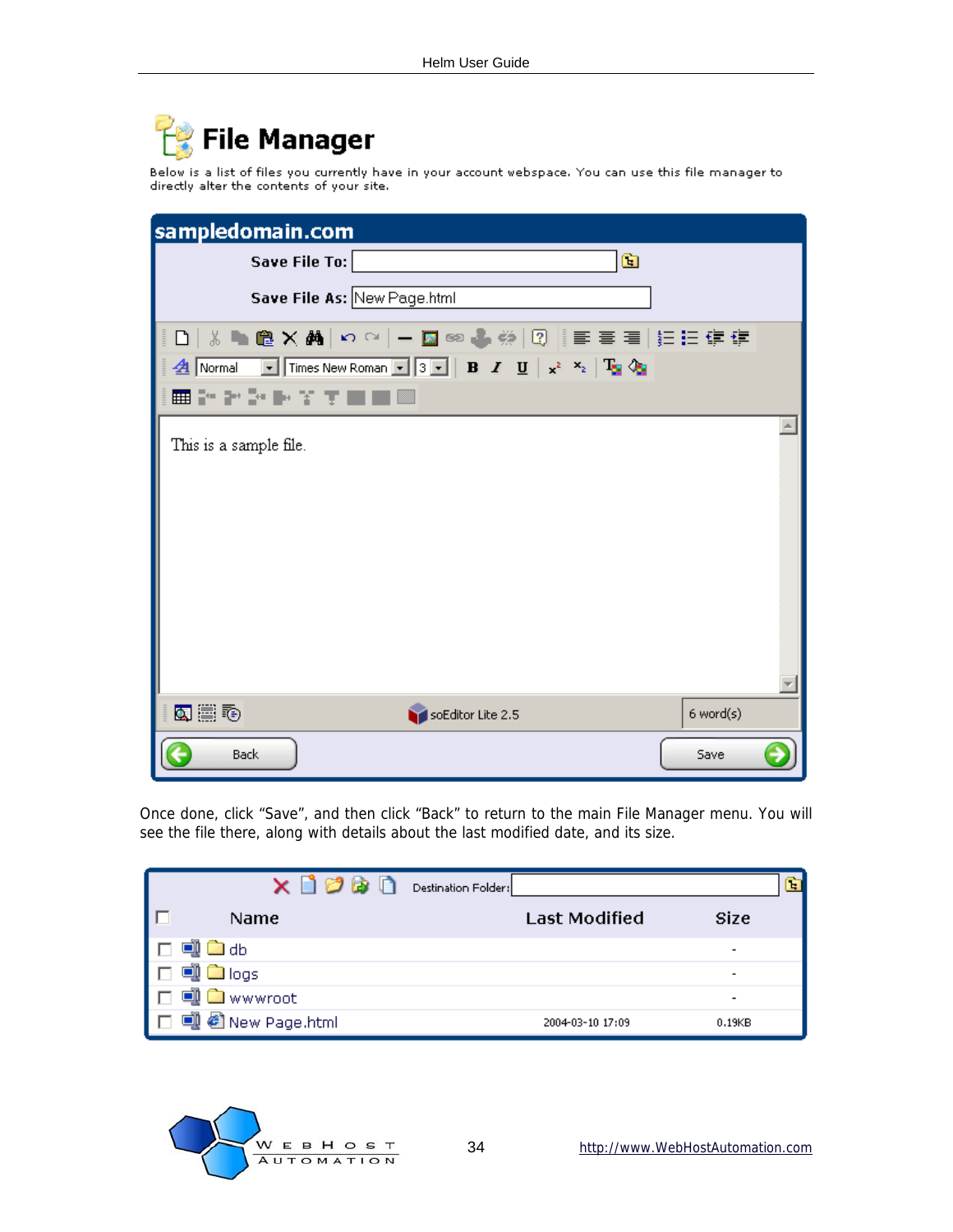#### **Creating Folders**

 $\mathbf{I}$ 

You can create folders here as well. Simply click the Create New Folder icon (see screenshot below) then choose the folder name, and click the tick button.

|   | $\times$ $\Gamma$    | Destination Folder: |                      |                          | ъ |
|---|----------------------|---------------------|----------------------|--------------------------|---|
| ш | Name                 |                     | <b>Last Modified</b> | Size                     |   |
|   | This is a New Folder |                     |                      |                          |   |
|   | oi <b>b</b> odb      |                     |                      |                          |   |
|   | on a logs            |                     |                      |                          |   |
|   | <b>Ea</b> wwwroot    |                     |                      | $\overline{\phantom{a}}$ |   |
|   | di @ New Page.html   |                     | 2004-03-10 17:09     | 0.19 <sub>K</sub> B      |   |

#### **Renaming Folders/Files**

To rename a folder/file, simply click the Rename Folder icon: lse ill

Then click the tick button to save.

#### **Editing Files**

To edit a file, simply click it in the list. It will then open in an editor and you can change it as necessary. Click "Save" to resave it.

#### **Deleting Folders/Files**

To delete files or folders, check the box next to them, then click the Delete icon:

| Нù                         | Destination Folder:  | m                        |
|----------------------------|----------------------|--------------------------|
| Name                       | <b>Last Modified</b> | Size                     |
| db                         |                      | ۰                        |
| <u>े logs</u>              |                      | $\overline{\phantom{0}}$ |
| This is a New Folder       |                      | $\overline{a}$           |
| wwwroot                    |                      | $\overline{\phantom{a}}$ |
| <sup>6</sup> New Page.html | 2004-03-10 17:09     | 0.19 <sub>K</sub> B      |

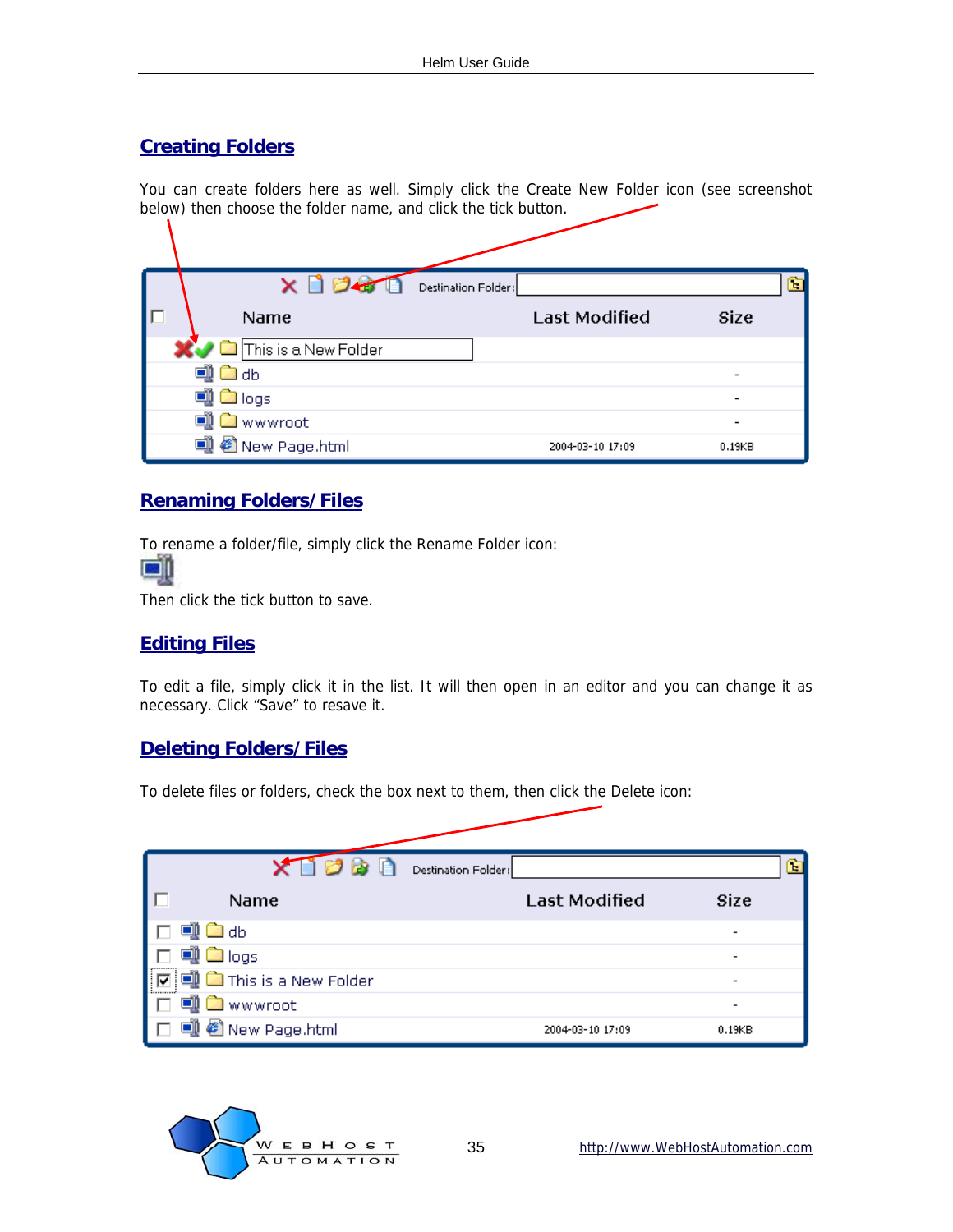#### **Moving Folders/Files**

To move a file, check the box next to the item you want to move. Then either use the file browser icon next to the Destination Folder text box to choose where you want to move the file to, or simply type it in the text box. Now click the Move icon to move it to the selected destination:

|                              | Destination Folder: WWWYOOT             | ъ |
|------------------------------|-----------------------------------------|---|
| Name                         | <b>Last Modified</b><br>Size            |   |
| ि⊉db                         | $\overline{\phantom{0}}$                |   |
| on Callegs                   | $\overline{\phantom{0}}$                |   |
| did a This is a New Folder   | $\qquad \qquad \blacksquare$            |   |
| I wwwroot                    | $\overline{a}$                          |   |
| ● New Page.html<br>$\Box$ ll | 2004-03-10 17:09<br>0.19 <sub>K</sub> B |   |

You can then go to the destination folder, and see the file/folder has been moved there:

| o a n                    | Destination Folder: WWWYOOT            |  |
|--------------------------|----------------------------------------|--|
| <b>Name</b>              | <b>Last Modified</b><br><b>Size</b>    |  |
| <b>■</b> [Parent Folder] |                                        |  |
| <b>Co</b> cgi-bin        | $\overline{\phantom{a}}$               |  |
| di @ New Page.html       | 2004-03-10 17:09<br>0.19 <sub>KB</sub> |  |

#### **Copying Folders/Files**

The Copy icon works exactly the same as the Move button, except that a copy of the file(s)/folder(s) are made in the Destination Folder whilst keeping the original file(s)/folder(s) in the same place:



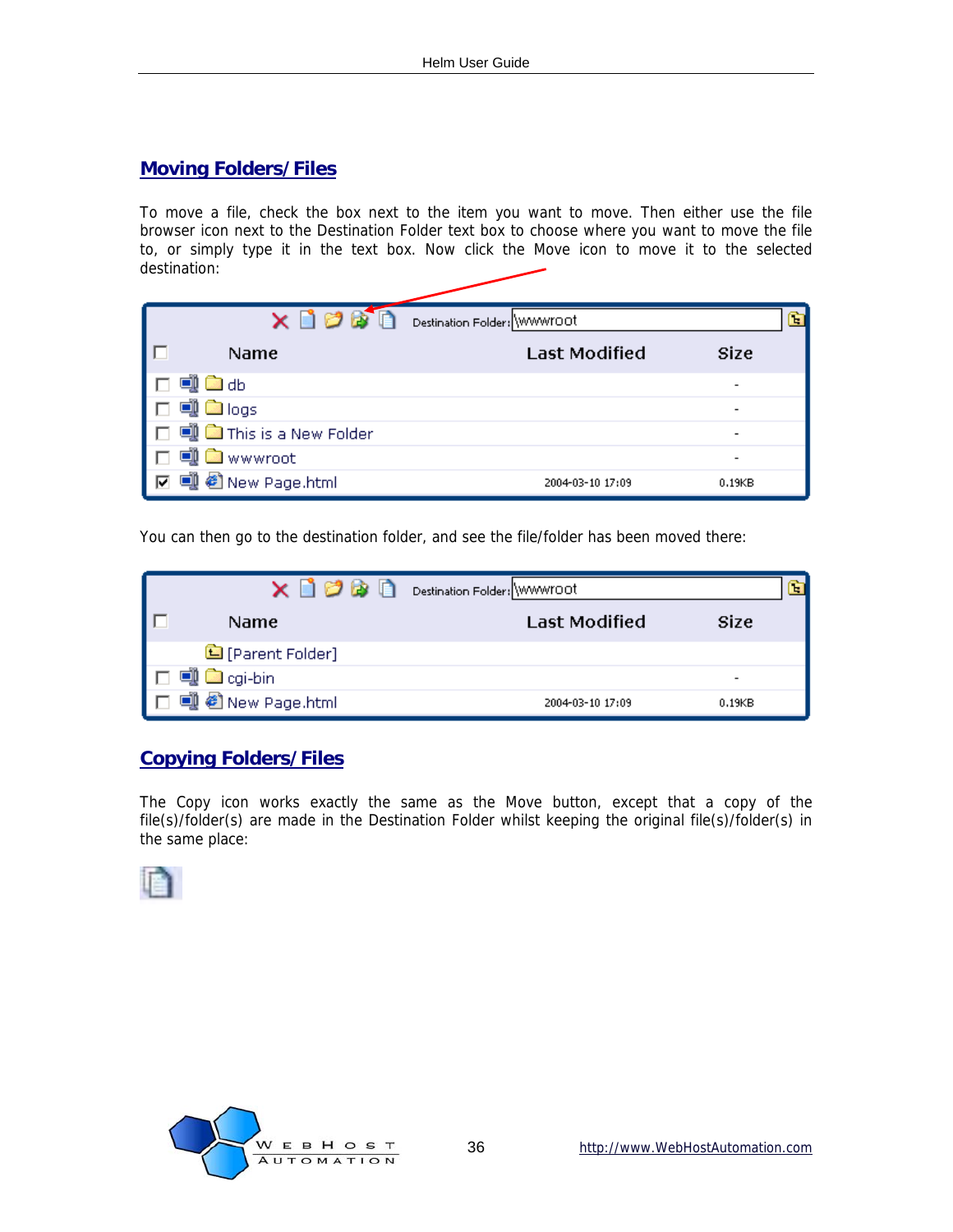### <span id="page-36-0"></span>**Virtual Directories**

Helm supports the ability to add virtual directories to a domain. In the Domain Menu, choose "Virtual Directories", then on the new screen click "Add New":



Below shows a list of virtual directories that have been set up for this domain. Click on a virtual directory to update or remove from the domain. Click on 'Add New' to add a new virtual directory to this domain.

| virtualdomain.com |                                          |         |
|-------------------|------------------------------------------|---------|
| Virtual Directory | Points To                                |         |
|                   | There are no virtual directories created |         |
| <b>Back</b>       | 0 Used<br>9 Available                    | Add New |

On the new screen, you will have several options:

## **Add Virtual Directory**

Use the form below to create a new virtual directory for your domain name. Once you have entered the relevant details click the 'Save' button to create the account.

| virtualdomain.com                 |                                               |      |
|-----------------------------------|-----------------------------------------------|------|
| <b>Path To Virtual Directory:</b> |                                               | œ    |
| <b>Virtual Directory Name:</b>    |                                               |      |
| <b>Physical Folder:</b>           | © Physical Folder<br>Allow Directory Browsing | œ    |
|                                   | O URL Redirect                                |      |
| Redirect To URL: http://          |                                               |      |
|                                   | Redirect to Exact URL                         |      |
| <b>Back</b>                       |                                               | Save |

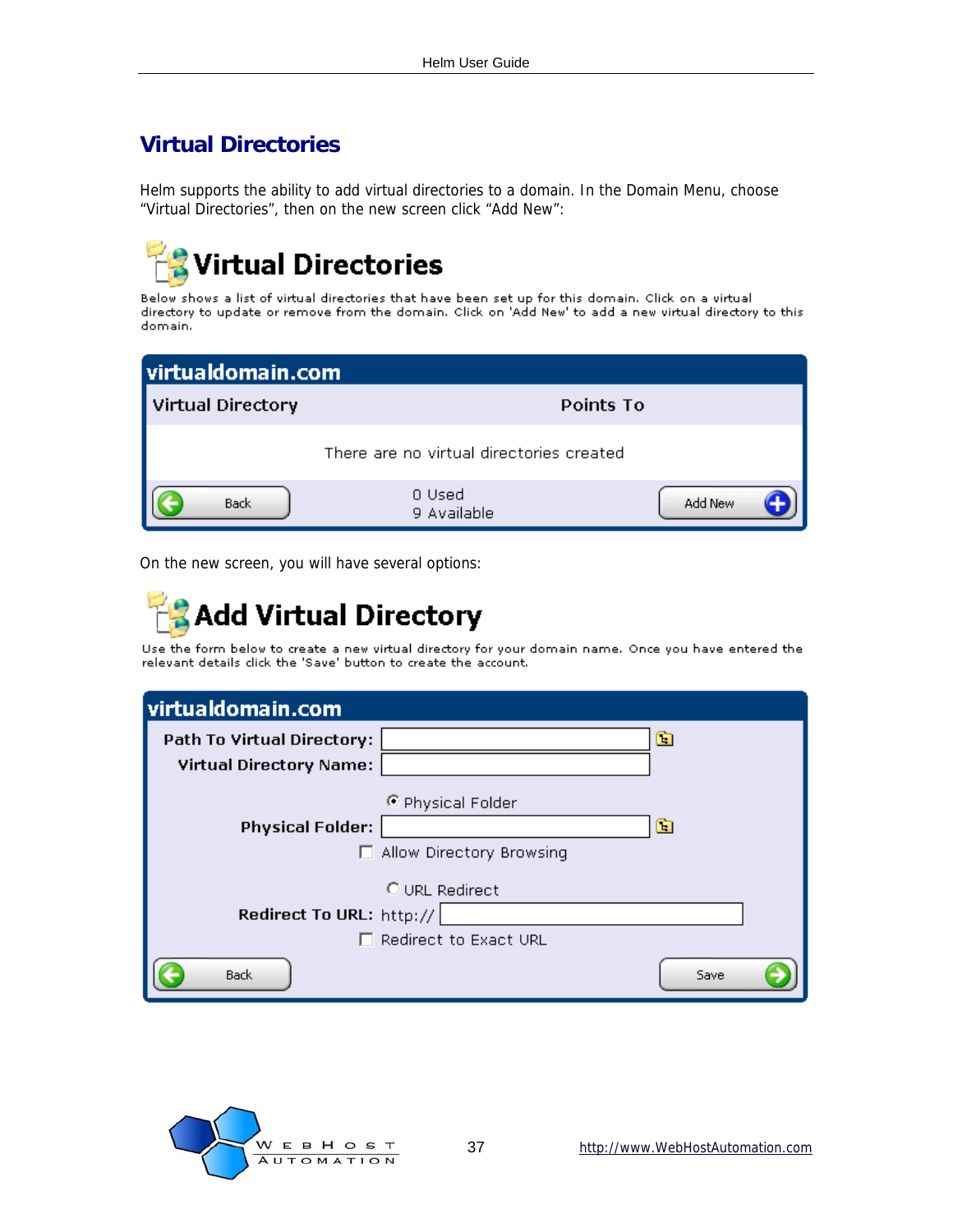#### **An explanation of each option is as follows:**

Path To Virtual Directory: Enter the full path that you want to have in the URL before the virtual directory name. If you want the virtual directory to be created in the root of the website e.g. **http://mydomain.com/virtualdir** then leave the box **blank**. If you want to have the virtual directory at **http://mydomain.com/apps/net/virtualdir** then enter '**\apps\net**' into the text box.

Virtual Directory Name: This is the name of the virtual directory itself. So if you enter the name **shoppingcart** here, that is what your virtual directory will be called.

You now have the option of two types of virtual directory:

Physical Folder: By choosing this, you can have the virtual directory point to a physical folder within your web space. If you choose this option, you also have the option to enable directory browsing. This is useful if you wish visitors to the virtual directory to see the contents of the physical folder if there are no default documents to display.

URL Redirect: Alternatively, you can choose this and have it point to a URL of another website that you specify in the box. If you choose this option, you also have the option to redirect to the exact URL. This is useful if you want any file or folder paths visited within the virtual directory to be ignored, and for the visitor to be sent directly to the URL only.

Therefore if you disable this, then if a client goes to **http://mydomain.com/virtualdir/abc/page.html** then they will be redirected to **http://[redirectedURL.com]/abc/page.html** automatically.

If you enable this, then if a client goes to **http://mydomain.com/virtualdir/abc/page.html**  they will just go to **http://[redirectedURL.com]**

## Add Virtual Directory

Use the form below to create a new virtual directory for your domain name. Once you have entered the relevant details click the 'Save' button to create the account.

| virtualdomain.com                  |                                               |      |
|------------------------------------|-----------------------------------------------|------|
| Path To Virtual Directory: Wirdir  |                                               | œ    |
| Virtual Directory Name: my-vir-dir |                                               |      |
| <b>Physical Folder:</b>            | C Physical Folder<br>Allow Directory Browsing | œ    |
|                                    | © URL Redirect                                |      |
|                                    | Redirect To URL: http:// www.google.com       |      |
|                                    | Redirect to Exact URL                         |      |
| <b>Back</b>                        |                                               | Save |

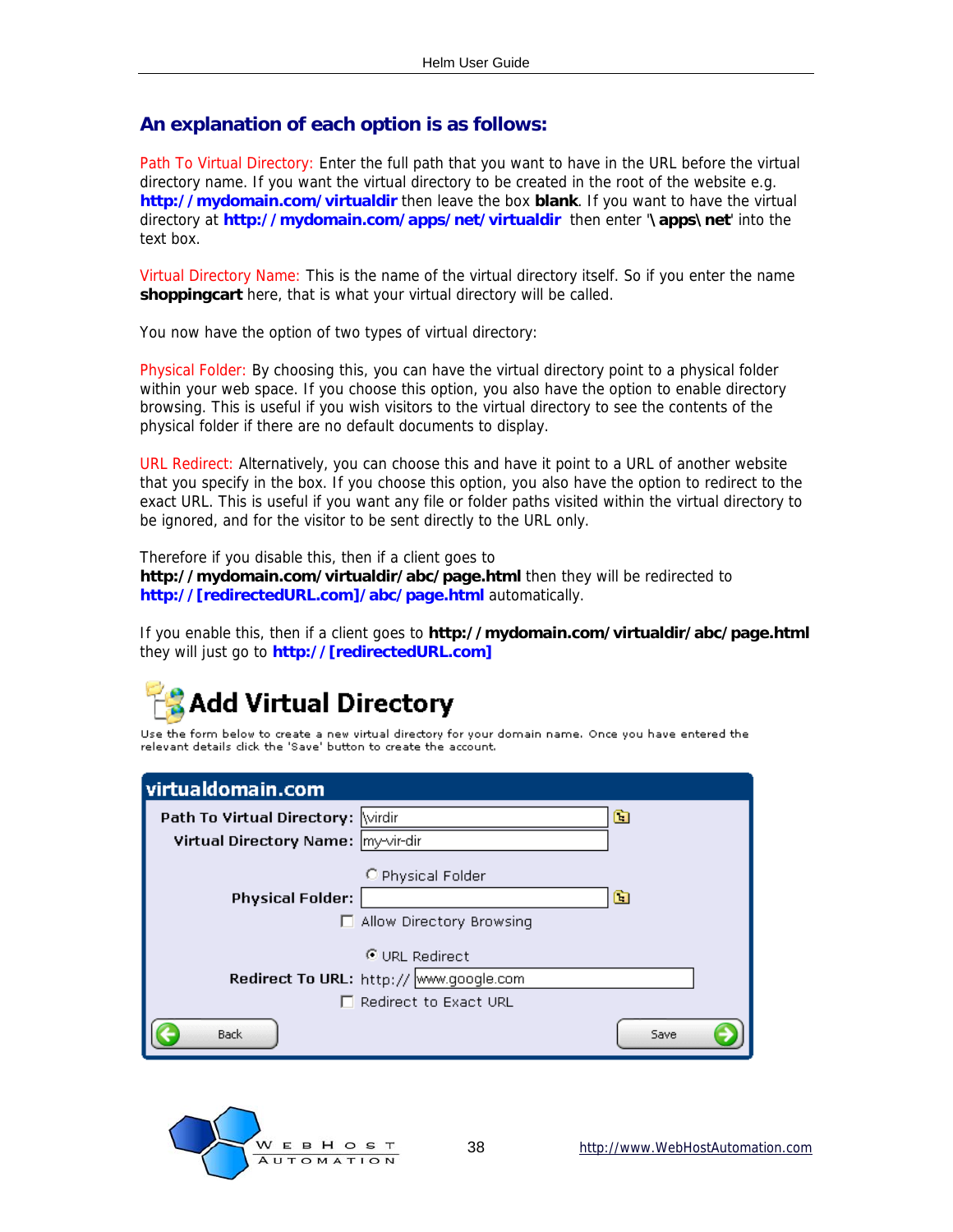Once you have chosen the settings for your virtual directory, click Save. You can then see the virtual directory in IIS:



To delete a virtual directory after it has been created, click the virtual directory from the menu and click "Delete", then "OK" to confirm.

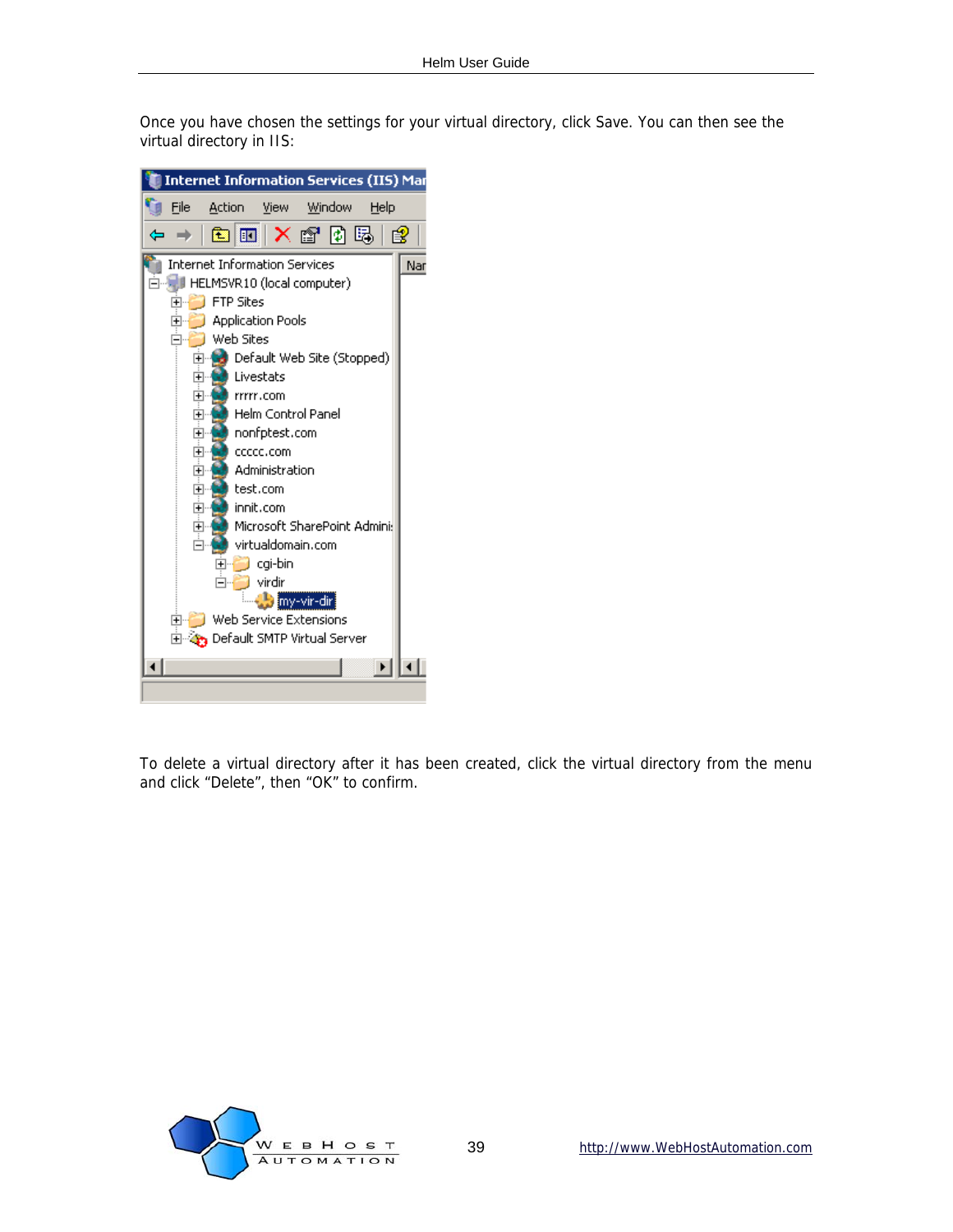### <span id="page-39-0"></span>**Secure Folders**

Helm offers the ability to password protect your folders (if offered by your web host). Choose "Secure Folders" from the Domain Menu. Click the "Install" button to install password protection abilities on your folder. You should now see this screen:



You now need to set up a user account that will be able to access password protected folders that you set up on this domain. Click the "Users" button and you will be taken to this screen:



Below shows a list of user accounts that can be granted access to secured folders. Click 'Add New' to create a new user account.



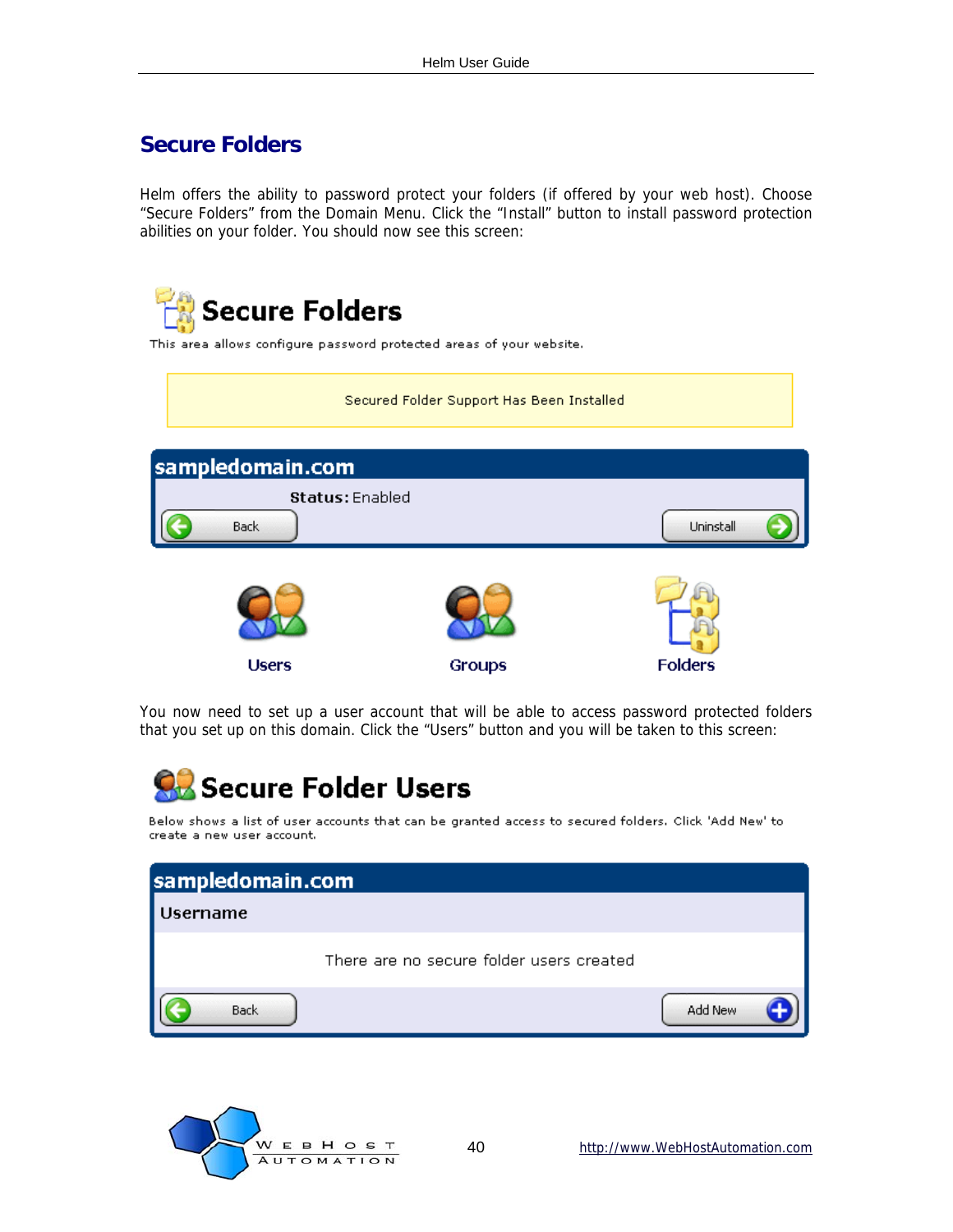Choose "Add New". You now need to choose a username and password that you will enter in future when you get prompted to access your protected folders:

## **Add Secure User**

Use the form below to create a new secure user account for your domain name. Once you have entered the relevant details click the 'Save' button to create the account.

| sampledomain.com       |      |
|------------------------|------|
| User Name: User1       |      |
| Password: 0000         |      |
| Confirm Password: 0000 |      |
| Back                   | Save |

NOTE:- You cannot have a space in the User name. This is due to the way that Windows user accounts work. In the above example, "User1 John" would not work, but "User1-John" or "User1\_John" is fine.

Click "Save" to save this user. You can add as many users as you like. When done, go back to the main screen.

You can add Groups of users as well as single users. To do this, click the "Groups" button, then click "Add New" to add a new user Group:



Use the form below to create a new secure group for your domain name. Once you have entered the relevant details click the 'Save' button to create the secure group.

| sampledomain.com         |      |
|--------------------------|------|
| Group Name: Sample_Group |      |
| Back                     | Save |

Choose a Group Name and click "Save".

NOTE:- You cannot have a space in the Group name. This is due to the way that Windows group accounts work. In the above example "Sample Group" would not work, but "Sample\_Group" is fine.

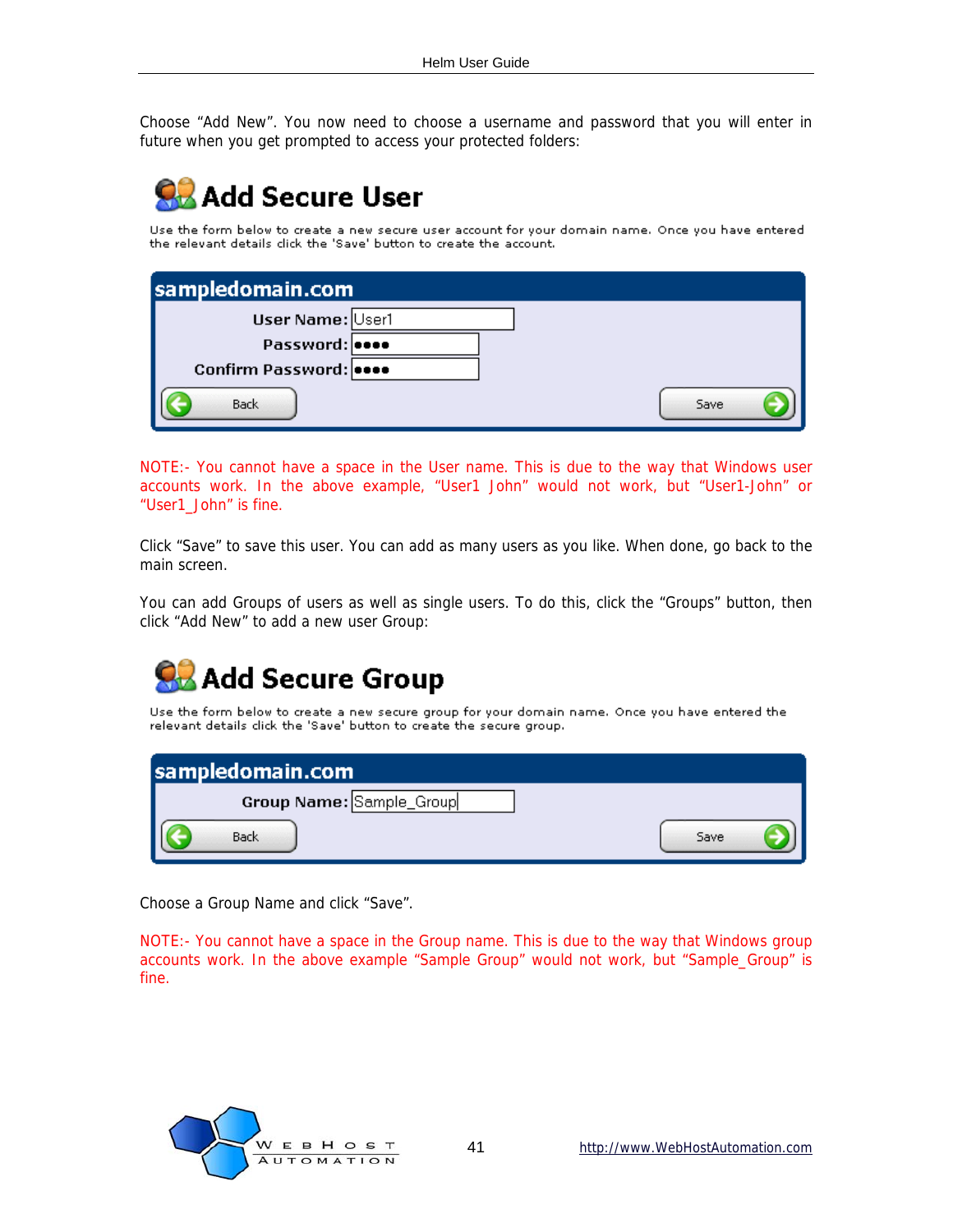Now click that group to get taken to the update screen:

## **OB** Update Secure Group

In order to update this secure group, use the form below to make any necessary changes. To add or remove users from this secure group you can using the user section below.

| sampledomain.com                            |        |
|---------------------------------------------|--------|
| Group Name: Sample_Group                    |        |
| <b>Back</b>                                 | Delete |
| <b>Users</b>                                |        |
| Secure User Name                            |        |
| There are no secure users within this group |        |

You will see that there are no users added to the group yet. Click "Add New" to add a user to the group:

## **SB** Add User To Group

Use the form below to add a secure user to secure group for this domain.

| sampledomain.com   |             |      |
|--------------------|-------------|------|
| User Name: User1 v |             |      |
| Group Name: User1  | roup        |      |
| Back               | $48P^2$<br> | Save |

You can now select a user to add to the group from the list of available users in the dropdown box. Choose one, and click "Save". Repeat the process for however many users you wish to add to the group.



Add New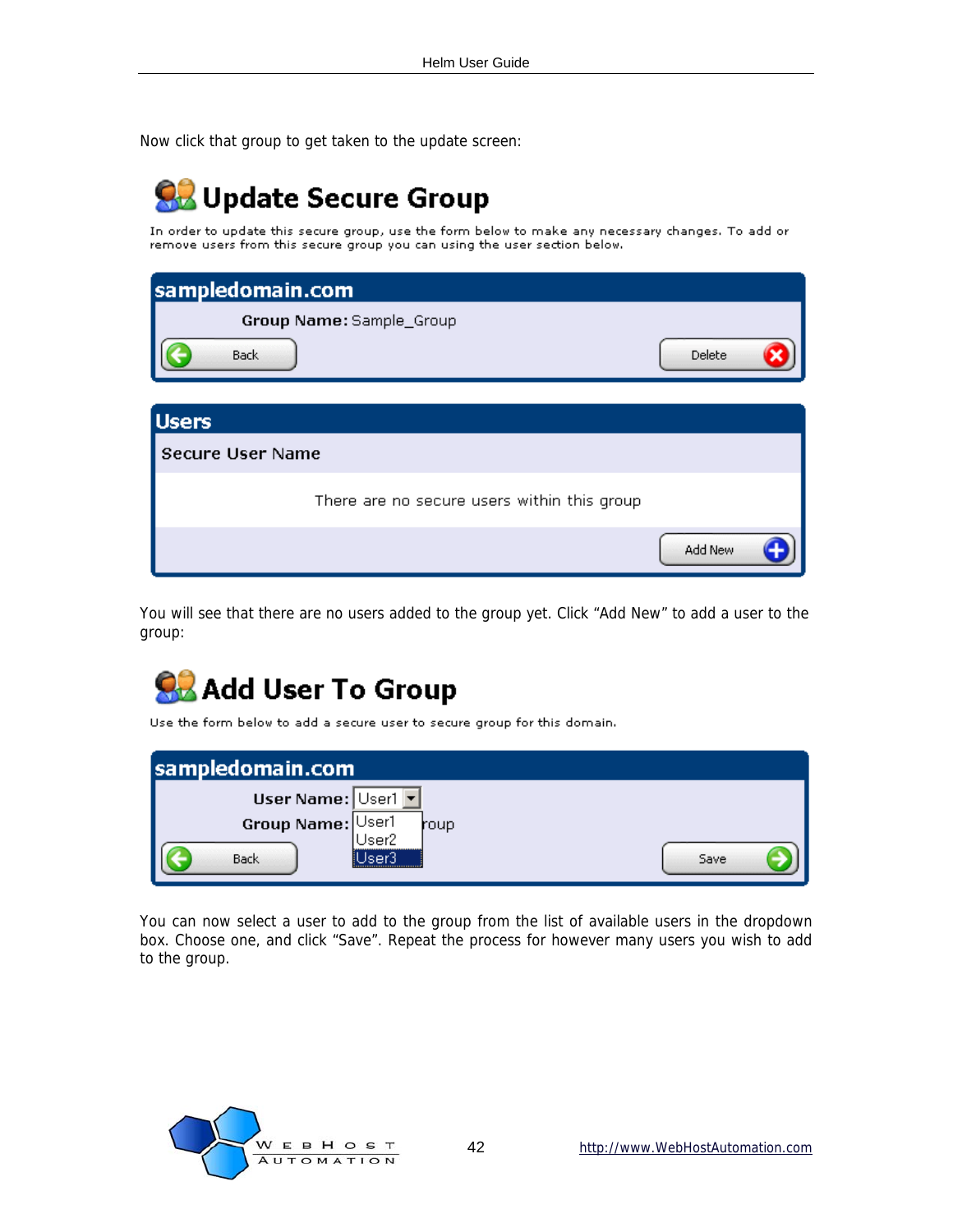## **OB** Update Secure Group

In order to update this secure group, use the form below to make any necessary changes. To add or remove users from this secure group you can using the user section below.

| sampledomain.com         |         |
|--------------------------|---------|
| Group Name: Sample_Group |         |
| Back                     | Delete  |
| <b>Users</b>             |         |
| Secure User Name         |         |
| User1                    |         |
| User <sub>2</sub>        |         |
|                          | Add New |

Once you have added users to a group, removing them is simple. Click the user you want to remove, and click "Delete". To delete the group and all users associated with it, choose the group and click "Delete".

Now you have your users and groups set up, select "Folders" from the Secure Folders menu.



Below shows a list of folders that have been secured. Click 'Add New' to create a secured folder.

| sampledomain.com                                |         |
|-------------------------------------------------|---------|
| Directory Path                                  |         |
| There are no directories that have been secured |         |
| <b>Back</b>                                     | Add New |

Click "Add New" to add a new directory that you wish to password protect.

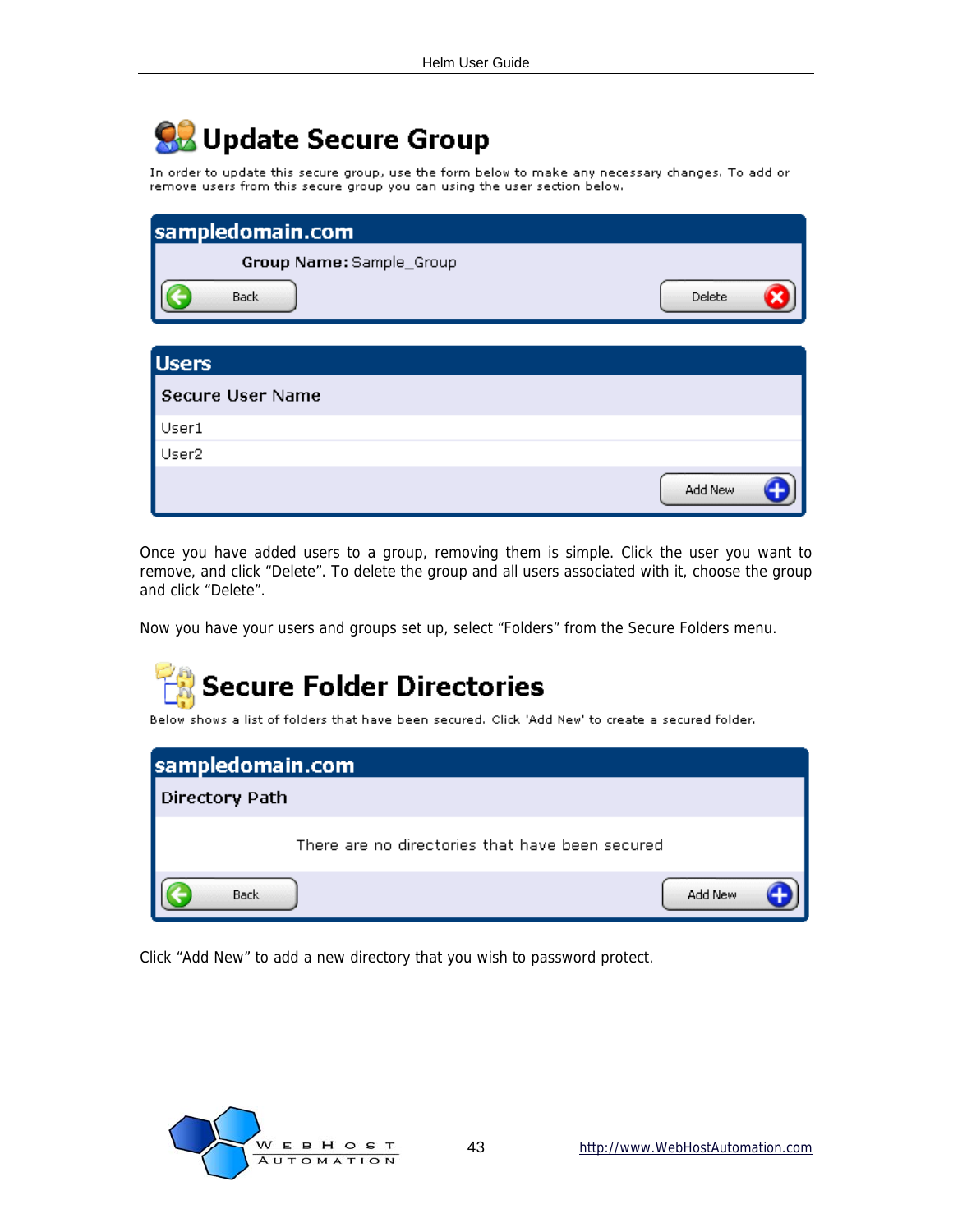You will be prompted to add the path from the wwwroot folder to the folder that you wish to protect. If you know the path, you can type it manually. Alternatively, using the folder search tool (highlighted) will open a small window and let you select the folder by clicking it:



In the above instance, the folder "SecureMe" was chosen to be secured. Click "Save" to save the protection on this folder. Now you need to select the users/groups that you wish to have access to this folder. Click the created folder, and you will be taken to this screen:

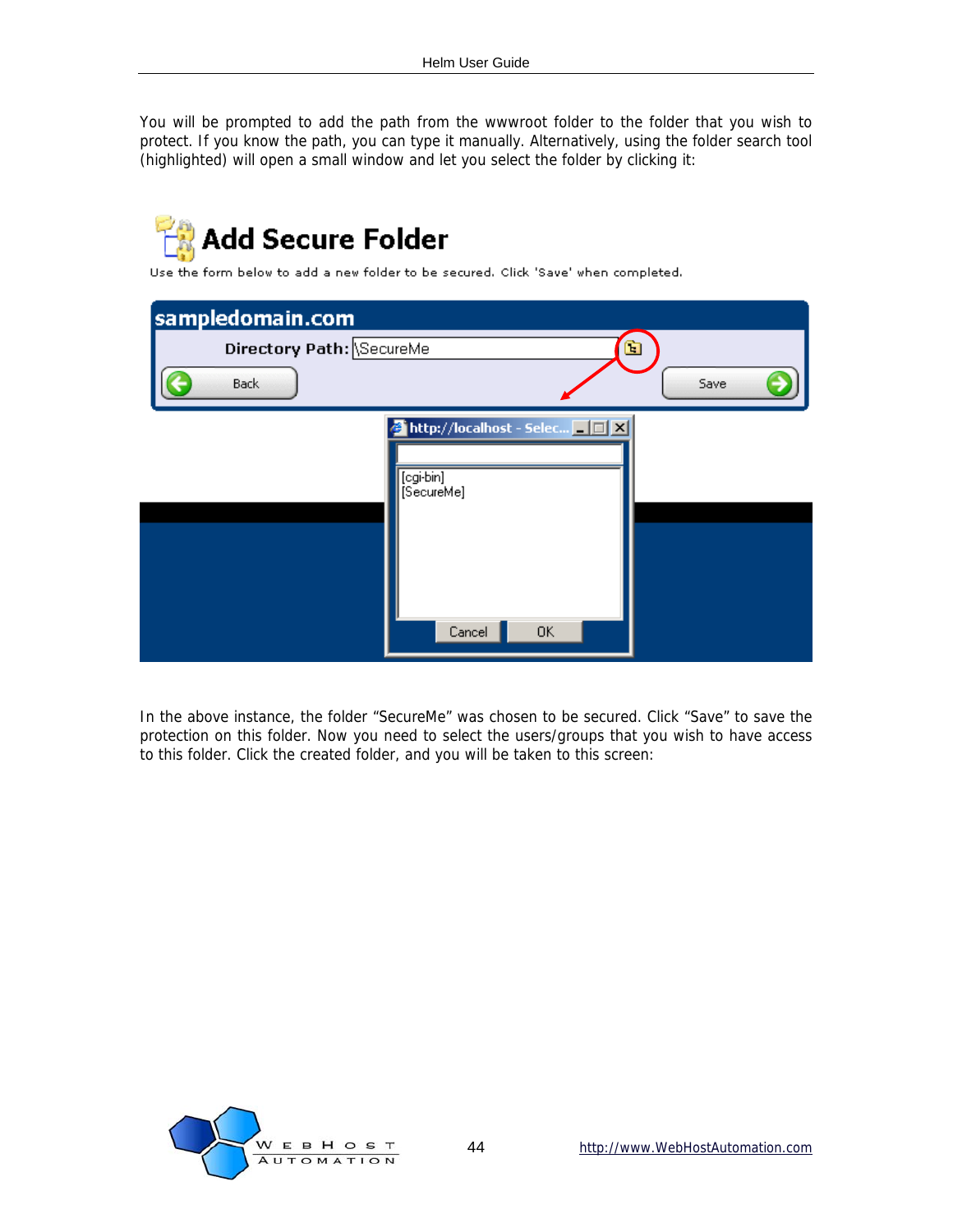## Update Secure Folder

Use the form below to stop protecting this secure folder. Use the Users and Groups sections below to add who has access to the protected folder.

|                       | sampledomain.com                                         |        |         |
|-----------------------|----------------------------------------------------------|--------|---------|
|                       | Directory Path: \SecureMe                                |        |         |
| <b>Back</b>           |                                                          | Delete | Save    |
| <b>Allowed Groups</b> |                                                          |        |         |
| <b>Group Name</b>     |                                                          |        |         |
|                       | No groups have been granted access to this secure folder |        |         |
|                       |                                                          |        | Add New |
|                       |                                                          |        |         |
| <b>Allowed Users</b>  |                                                          |        |         |
| <b>User Name</b>      |                                                          |        |         |
|                       | No users have been granted access to this secure folder  |        |         |
|                       |                                                          |        | Add New |

To add a group, choose "Add New" under the Allowed Groups section. You will see the groups available to add to this folder. In this case, only one is available, so this is selected:

## **Add Access To Folder**

Use the form below to allow a secure or user to have permissions to access the secure folder.

| sampledomain.com           |      |
|----------------------------|------|
| Folder Path: \SecureMe     |      |
| Group Name: Sample_Group v |      |
| Back                       | Save |

Click "Save" to add this group to the folder. Now, all users in this group will have access to the secured folder (in this case User1 and User2).

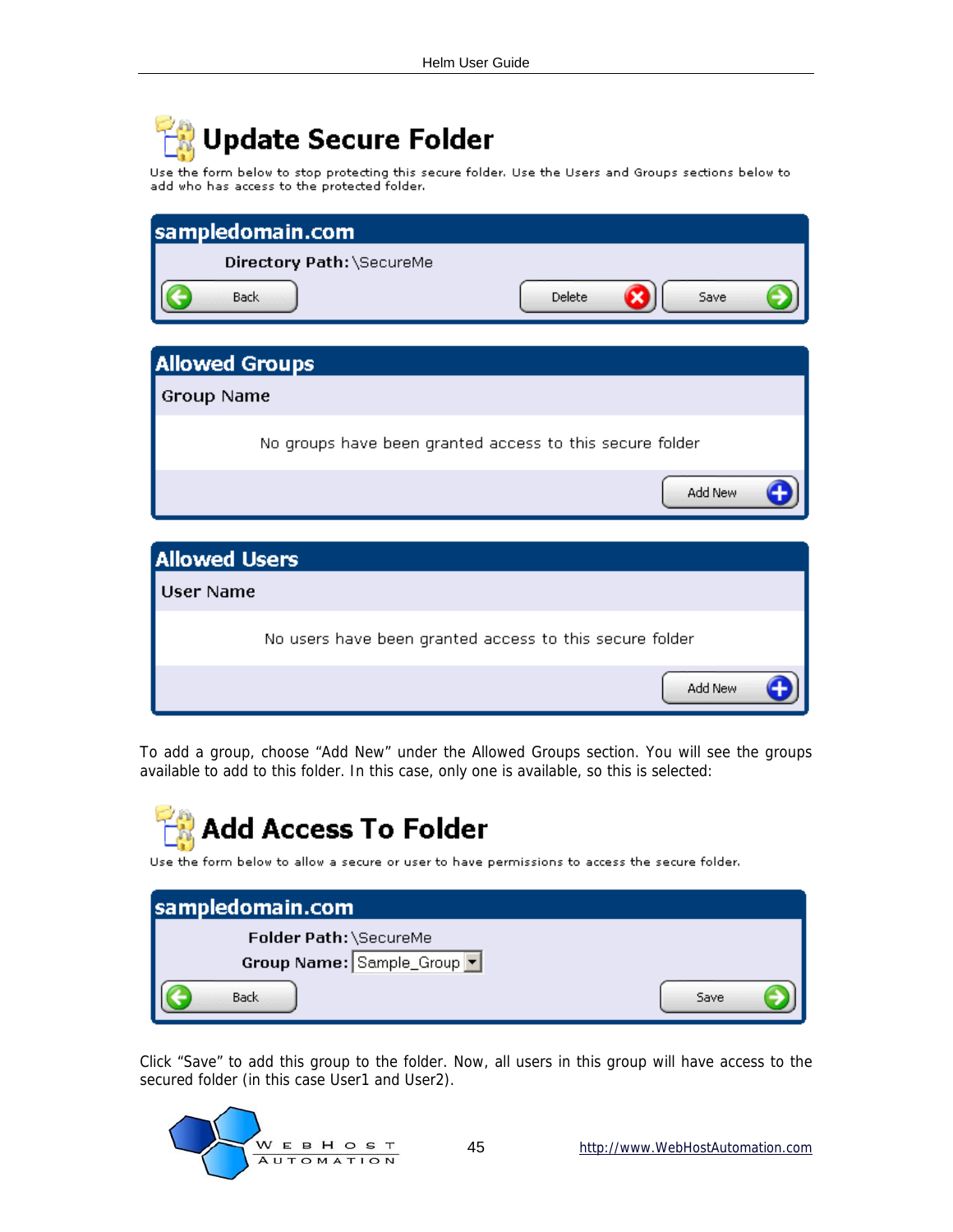## **Update Secure Folder**

Use the form below to stop protecting this secure folder. Use the Users and Groups sections below to add who has access to the protected folder.

| sampledomain.com                                        |                |
|---------------------------------------------------------|----------------|
| Directory Path: \SecureMe                               |                |
| Back                                                    | Delete<br>Save |
| <b>Allowed Groups</b>                                   |                |
| <b>Group Name</b>                                       |                |
| Sample_Group                                            |                |
|                                                         | Add New        |
|                                                         |                |
| <b>Allowed Users</b>                                    |                |
| <b>User Name</b>                                        |                |
| No users have been granted access to this secure folder |                |
|                                                         | Add New        |

To add individual users, click "Add New" under the Allowed Users section. As with groups, you can select available users to add to the folder:



Use the form below to allow a secure or user to have permissions to access the secure folder.

| sampledomain.com                           |      |
|--------------------------------------------|------|
| Folder Path: \SecureMe<br>User Name: User3 |      |
| <b>Back</b>                                | Save |

Here, User3 has been selected to give access to the folder. Click "Save" to save these settings:

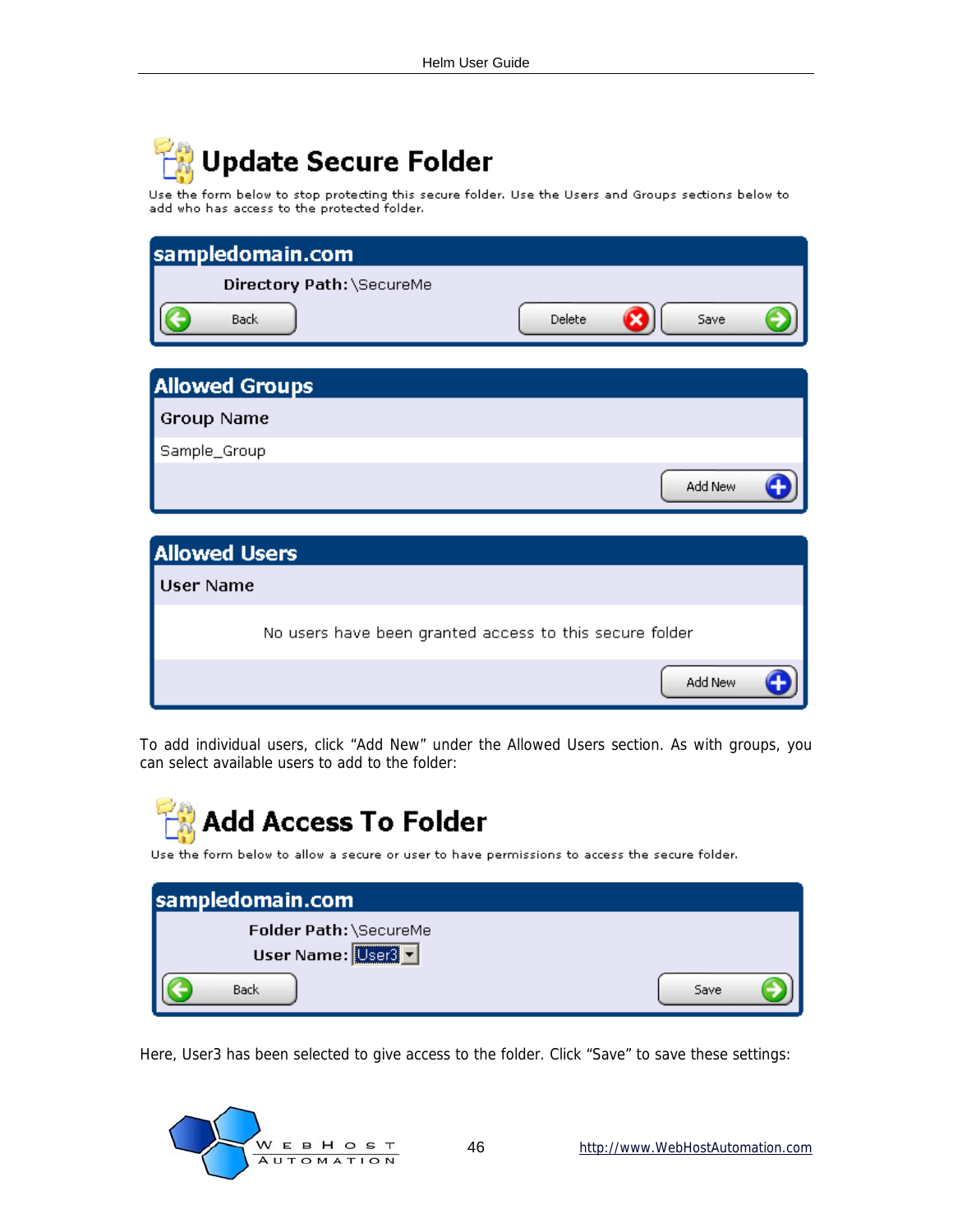## Update Secure Folder

Use the form below to stop protecting this secure folder. Use the Users and Groups sections below to<br>add who has access to the protected folder.

| sampledomain.com          |        |         |  |
|---------------------------|--------|---------|--|
| Directory Path: \SecureMe |        |         |  |
| Back                      | Delete | Save    |  |
| <b>Allowed Groups</b>     |        |         |  |
| <b>Group Name</b>         |        |         |  |
| Sample_Group              |        |         |  |
|                           |        | Add New |  |
|                           |        |         |  |
| <b>Allowed Users</b>      |        |         |  |
| <b>User Name</b>          |        |         |  |
| User3                     |        |         |  |
|                           |        | Add New |  |

To remove all protection and user rights granted to a particular folder, simply choose that folder to get taken to the above Update Secure Folder screen, and click "Delete".

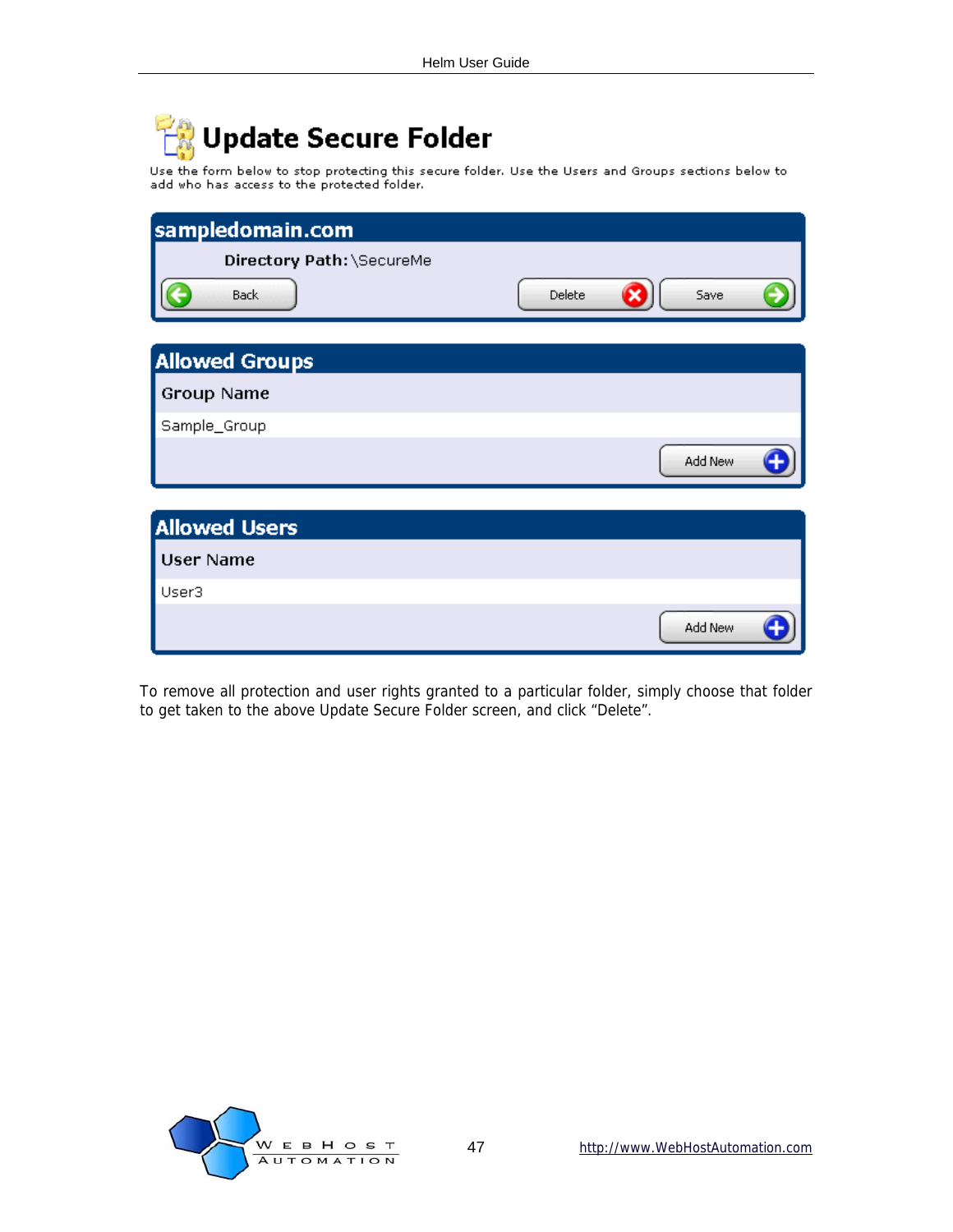### <span id="page-47-0"></span>**Domain Aliases**

Helm supports the addition of domain aliases. A domain alias is the full domain name that will alias the main hosted domain for an account. When connecting to the domain alias name through a web browser, you will see the same web site as the main hosted domain. For example, if you had a domain "sampledomain.com" and added the domain alias "testdomain.com", then assuming both of these domains were registered to you, a user would visit testdomain.com and get sent to the original "sampledomain.com" site.

To add a domain alias, click "Domain Aliases" from the Domain Menu and click "Add New". Type in the name of the domain alias, and click "Save".



To delete a domain alias after it has been created, click the domain alias from the menu and click "Delete", then "OK" to confirm.

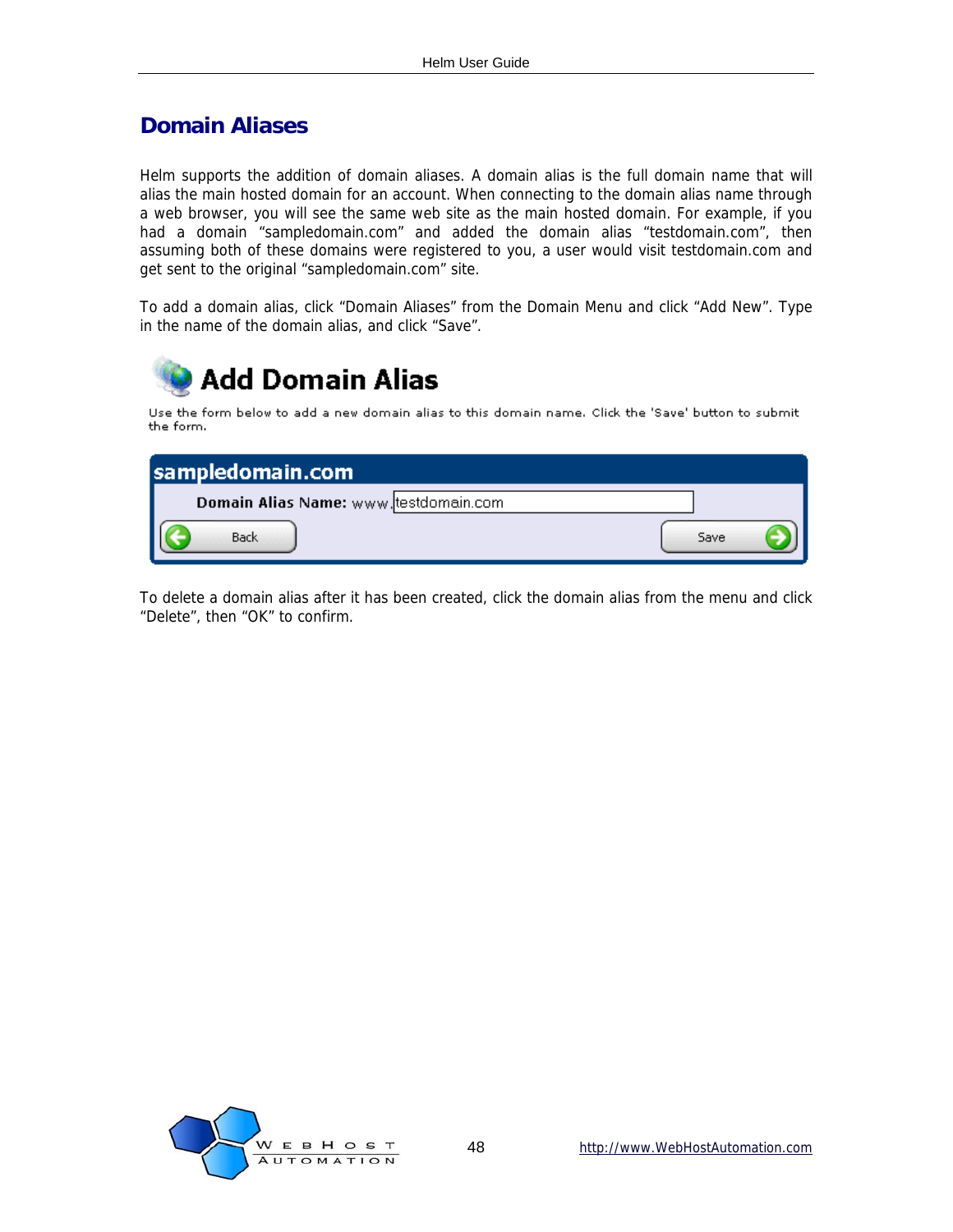### <span id="page-48-0"></span>**Sub Domains**

Helm supports the addition of sub domains to a normal domain. A sub domain name is the third or lower level domain name that points to a sub folder for the domain. For example the sub domain 'http://mysub.domain.com' will point to 'http://domain.com/mysub'. The sub domain will treat the sub folder as its root directory.

To add a sub domain, click "Sub Domains" from the Domain Menu and click "Add New". Type in the name of the sub domain, and click "Save".

| Add Sub Domain                                                                                                 |                   |
|----------------------------------------------------------------------------------------------------------------|-------------------|
| Use the form below to add a new sub domain to this domain name. Click the 'Save' button to submit<br>the form. |                   |
|                                                                                                                |                   |
| sampledomain.com                                                                                               |                   |
| Sub Domain Name: test                                                                                          | .sampledomain.com |
| Back                                                                                                           | Save              |

To delete a sub domain after it has been created, click the sub domain from the menu, then click "Delete".

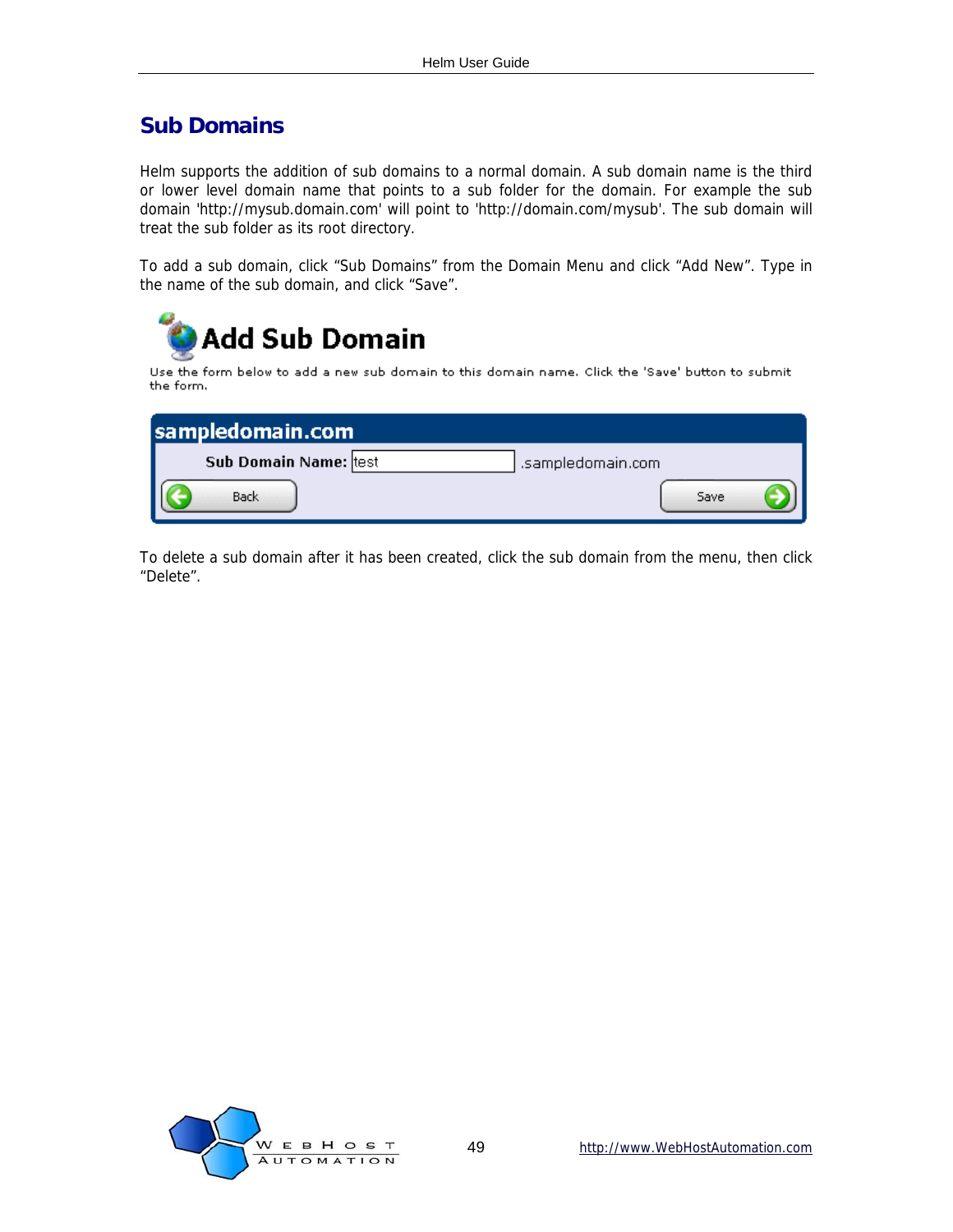### <span id="page-49-0"></span>**DNS Zone Editor**

If your web host has enabled this, you can add and alter DNS records.

NOTE:- Do not alter any of these settings unless you fully understand what you are doing.

Click the "DNS Zone Editor" from the Domain Menu. You will see that default DNS zones are set up for your domain:



The following shows the contents of the DNS zone for this domain name. To change a record, click on the relevant record in the list below. Click 'Add New' to add a new custom DNS record to the zone. Warning ! Changing these settings can cause your website and/or related services to stop working, please do not modify any records without fully understanding the changes you wish to make.

| sampledomain.com |                           |                             |  |
|------------------|---------------------------|-----------------------------|--|
| Record Name      | Type                      | Data                        |  |
| ⊚                | A (Host Record)           | 192.168.1.70                |  |
|                  | A (Host Record)           | 192.168.1.70                |  |
| www              | A (Host Record)           | 192.168.1.70                |  |
| ftp              | A (Host Record)           | 192.168.1.70                |  |
| mail             | A (Host Record)           | 192.168.1.70                |  |
| ⊚                | MX (Mail Exchange Record) | mail.sampledomain.com. [21] |  |
| <b>Back</b>      | 6 DNS Record(s)           | Add New                     |  |

To create a new record, choose "Add New". Choose the record type you want from the dropdown box. Then enter the record's name, data (IP) and if it is an MX record, the Record Preference (the preference number is used to indicate in what order the mailer should attempt delivery to the MX hosts, with the lowest numbered MX being the one to try first). Now click "Save" to save your settings.

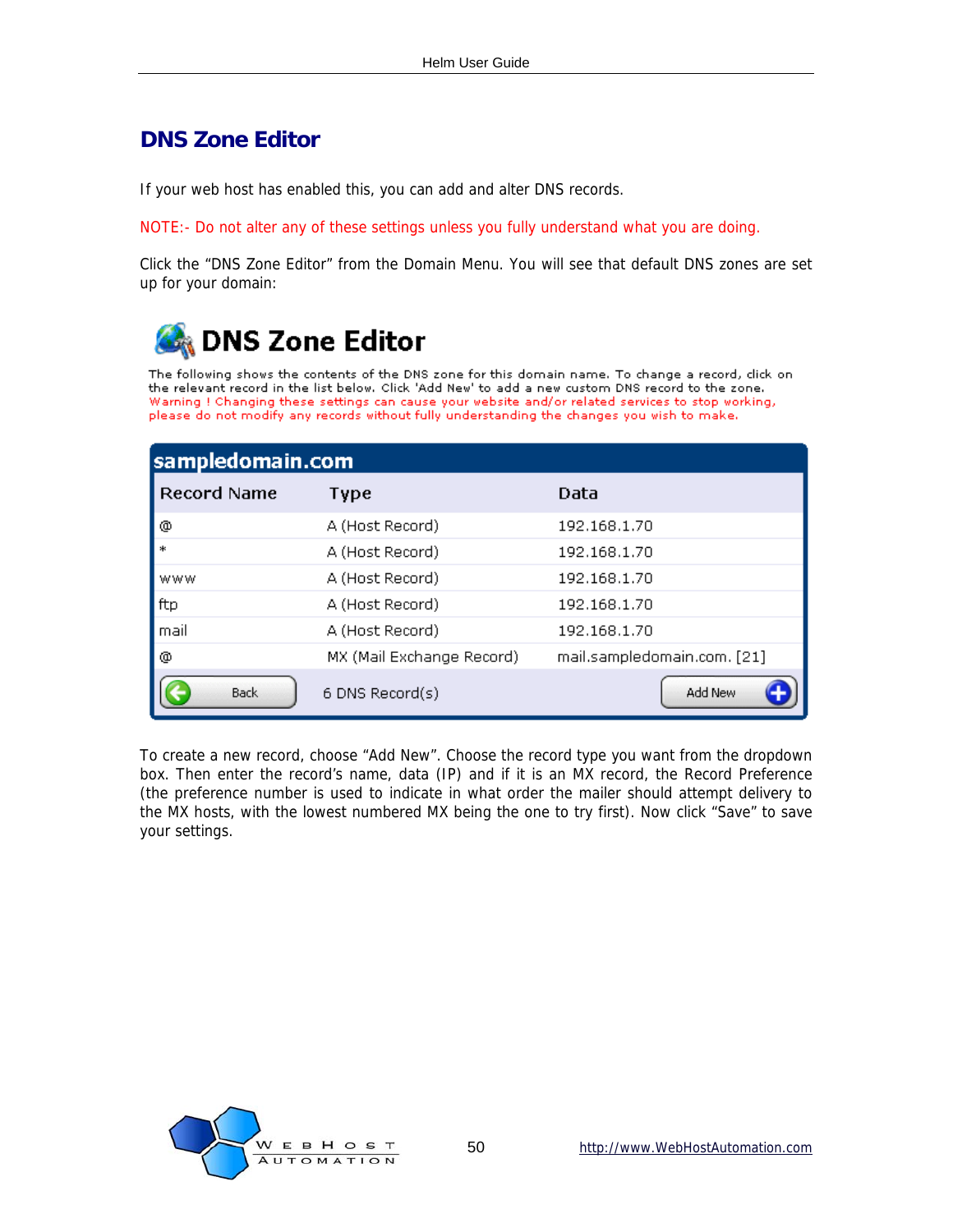## Add DNS Record

Use the form below to add a new DNS record to the domain's DNS zone. Click the 'Save' button to submit the form.

| sampledomain.com         |                              |      |
|--------------------------|------------------------------|------|
|                          | Record Type: A (Host Record) |      |
| Record Name: Test Record |                              |      |
| Record Data: 1.2.3.4     |                              |      |
| Record Preference: 0     | * MX records only            |      |
| <b>Back</b>              |                              | Save |

To delete a record, click it to open it and then choose "Delete".

DNS Zone Editor may be disabled for your account, depending on the settings your web host has chosen.

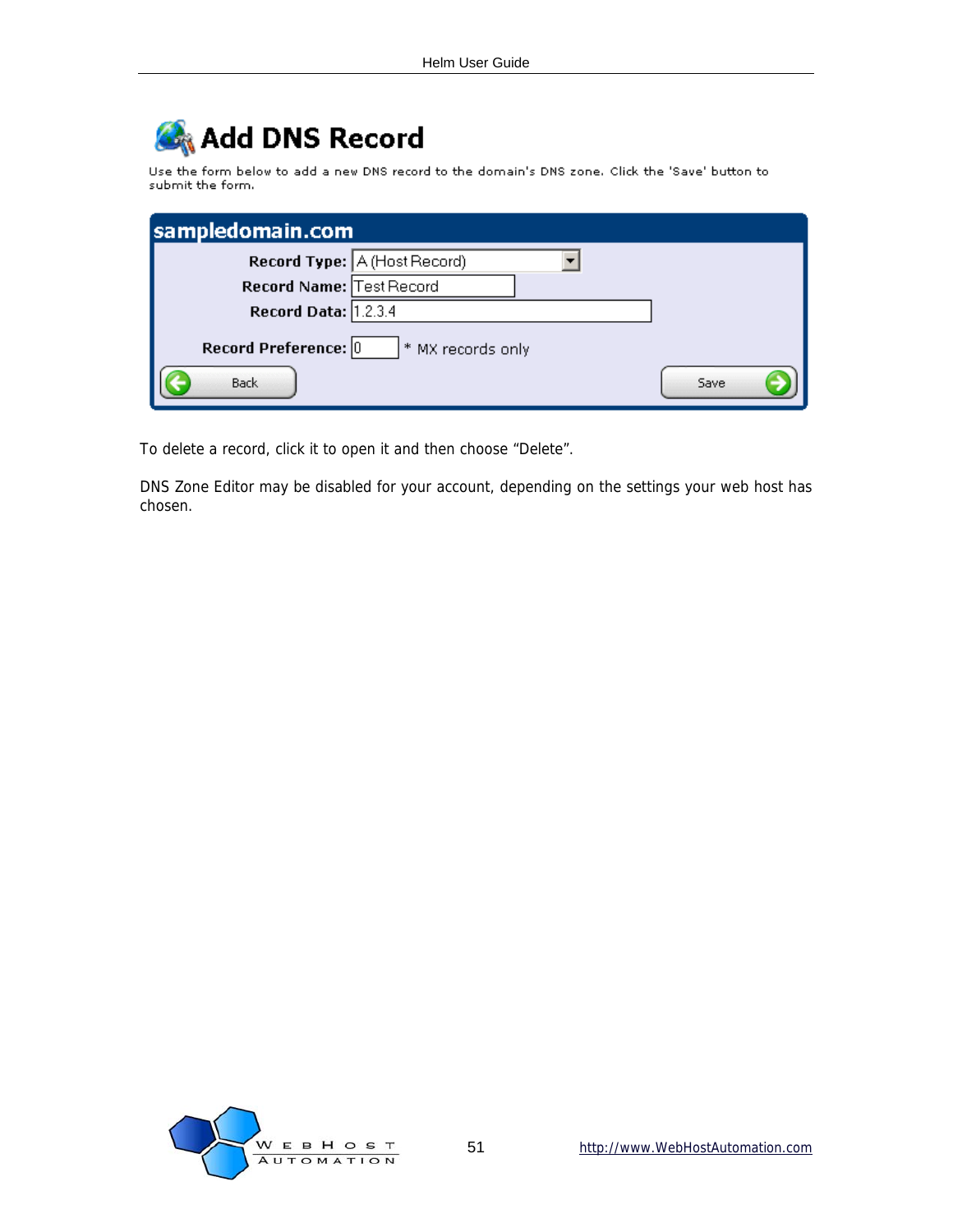#### <span id="page-51-0"></span>**ODBC DSNs**

Data Source Names (DSNs) provide connectivity to a database through an ODBC (Open Data Base Connectivity) driver. The type of DSN you can add is dependent on the software you have on your server. If you are not sure about a specific DSN, ask your web host.

To add a DSN click "ODBC DSNs" from the Domain Menu, then click "Add New":

| <b>Add ODBC DSN</b><br>Use the form below to add a new data source name for your domain. |                           |      |
|------------------------------------------------------------------------------------------|---------------------------|------|
| sampledomain.com                                                                         |                           |      |
|                                                                                          | Microsoft Access<br>G     |      |
|                                                                                          | Microsoft SQL Server 7    |      |
|                                                                                          | Microsoft SQL Server 2000 |      |
| <b>ODBC DSN Type:</b>                                                                    | MySQL                     |      |
|                                                                                          | Microsoft Excel           |      |
|                                                                                          | Text                      |      |
| <b>Back</b>                                                                              |                           | Next |

Choose the DSN you want to add and then fill in the relevant database/connection details for that DSN. Click "Save" to save the DSN.

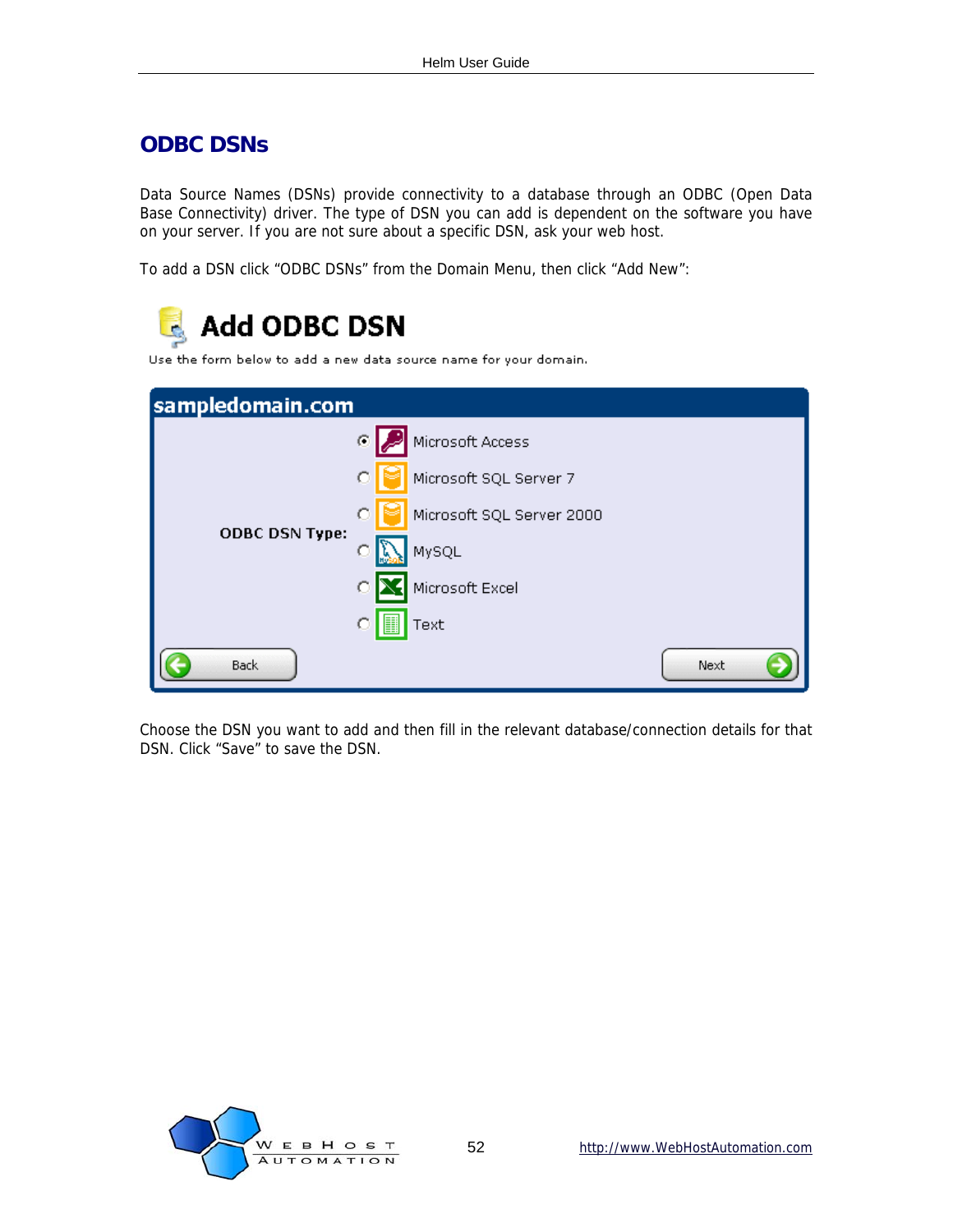### <span id="page-52-0"></span>**ColdFusion DSNs**

ColdFusion Data Source Names (DSNs) provides connectivity to databases through ColdFusion. The type of DSN you can add is dependent on the software you have on your server. If you are not sure about a specific DSN, ask your web host.

To add a DSN click "ColdFusion DSNs" from the Domain Menu, then click "Add New":



Use the form below to add a new data source name for your domain.

| sampledomain.com       |                      |      |
|------------------------|----------------------|------|
|                        | Microsoft Access     |      |
| ColdFusion DSN Type: 0 | Microsoft SQL Server |      |
|                        | MySQL                |      |
| <b>Back</b>            |                      | Next |

Choose the DSN you want to add and then fill in the relevant details for that DSN. Click "Save" to save the DSN.

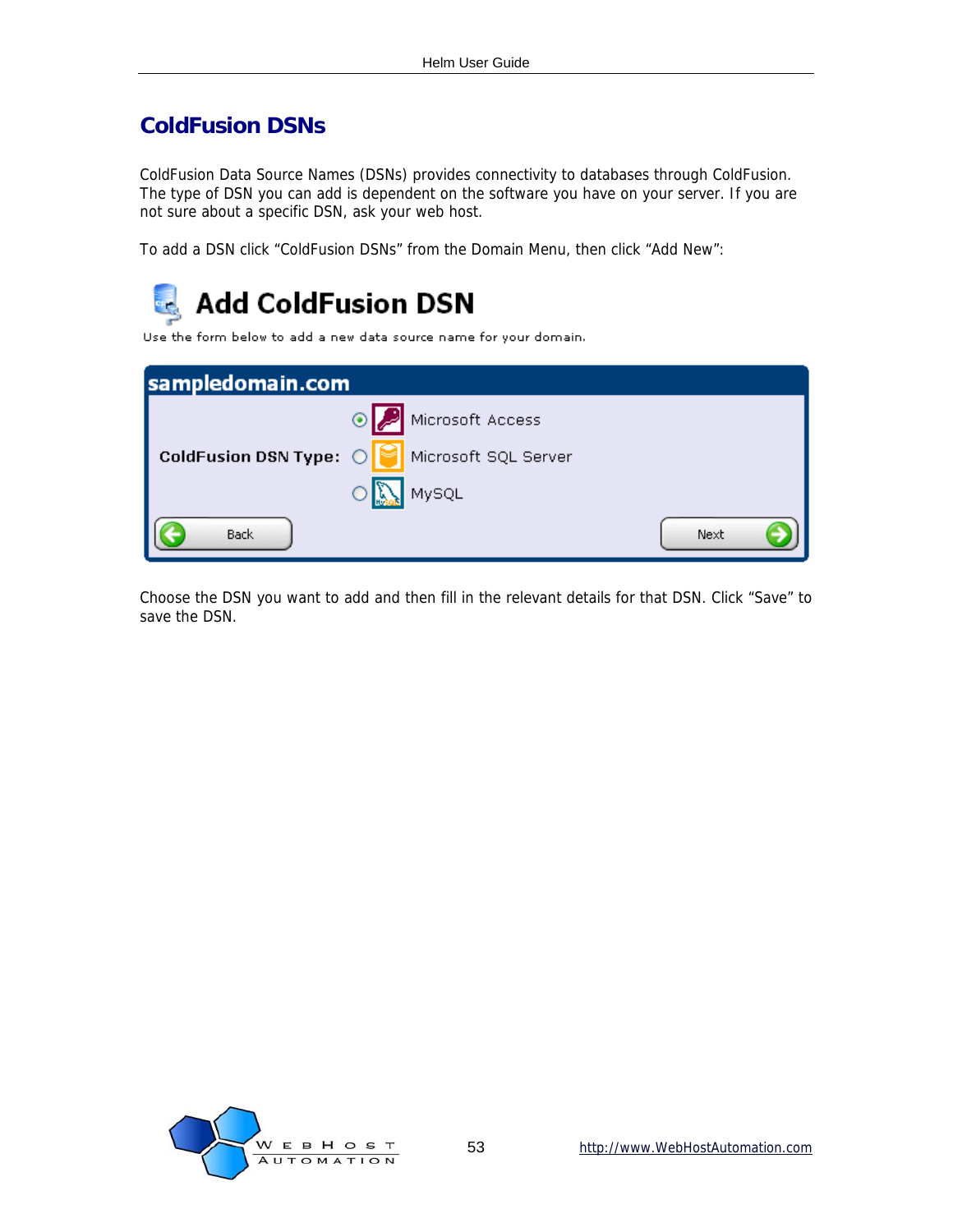### <span id="page-53-0"></span>**Database Manager**

Helm gives you the ability to add databases to your account for your domains to use. The type and availability of these databases are dependent on what your web host offers.

To add a database, simply click on "Database Manager" from your Domain Menu, then choose "Add New".

## **Add Database**

Use the form below to create a new database for your domain. Once you have entered the relevant<br>details click the 'Save' button to create the database.

| sampledomain.com      |         |                           |      |
|-----------------------|---------|---------------------------|------|
|                       | $\circ$ | Microsoft SQL Server 7    |      |
|                       | O       | Microsoft SQL Server 2000 |      |
| <b>Database Type:</b> | C       | MySQL                     |      |
|                       | C       | Microsoft Access          |      |
| <b>Database Name:</b> |         |                           |      |
| <b>Back</b>           |         |                           | Save |

Choose the database type you wish to add along with a suitable name, and click "Save". The database will be created.

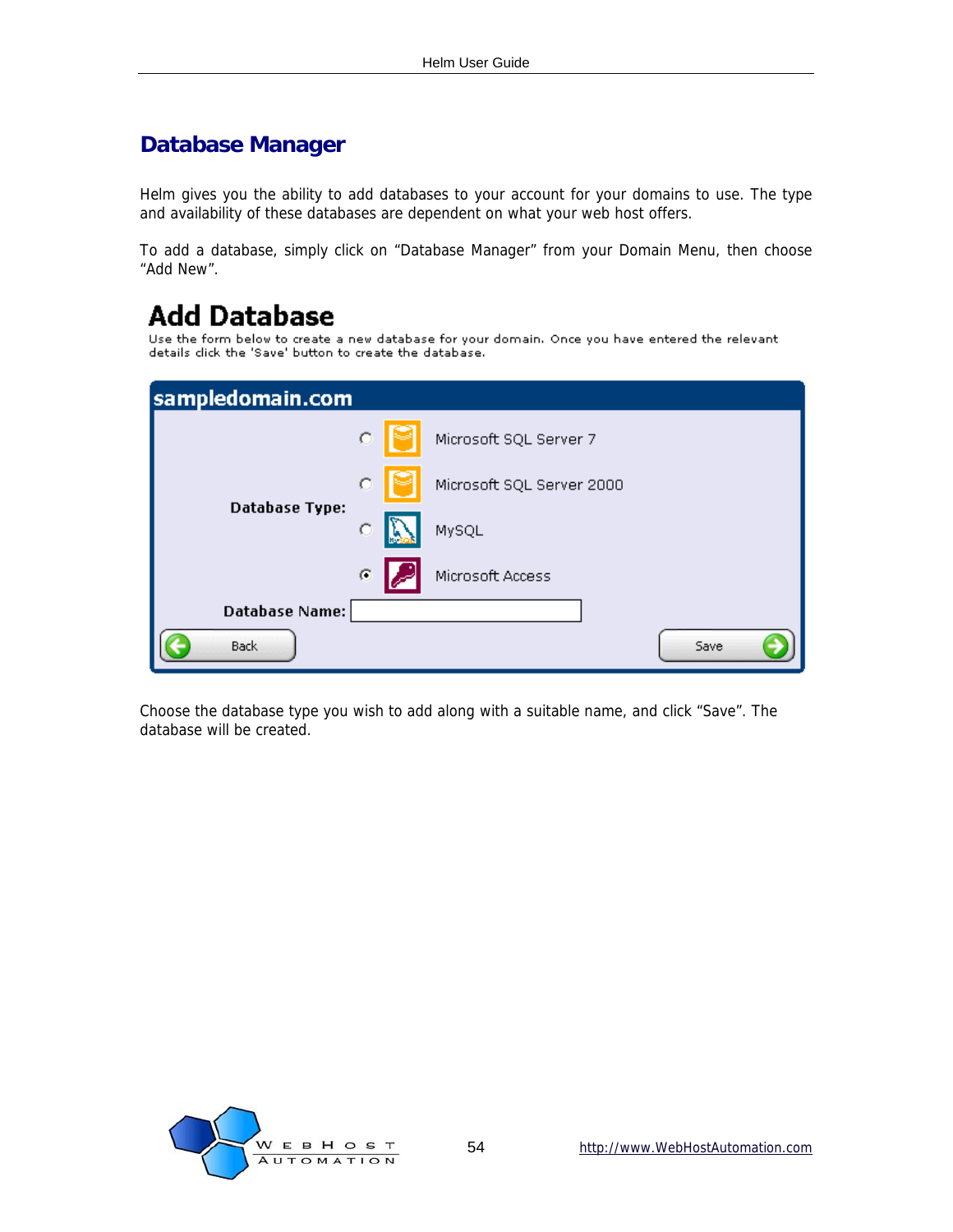Update Database<br>Use this page to add/remove users from this database. Click the 'Delete' button to completely remove the database.

| testdomain.com                 |                        |                                                |         |
|--------------------------------|------------------------|------------------------------------------------|---------|
|                                | Database Type: A MySQL |                                                |         |
|                                | Database Name: test    |                                                |         |
| <b>Connection Information:</b> |                        |                                                |         |
| <b>Back</b>                    |                        | Delete                                         | Save    |
|                                |                        |                                                |         |
| <b>Database Users</b>          |                        |                                                |         |
| <b>Username</b>                |                        |                                                |         |
|                                |                        | There are no databases users for this database |         |
|                                |                        |                                                | Add New |

You can see that there is a "Connection Information" field underneath the database name. This will be populated with data by your reseller, telling you how to connect to your database.

You now need to add a user for this database. To do this, click the "Add New" button:

## **Update Database User**

Use this page to add/remove users for this database. Click the 'Delete' button to completely remove the user.

| testdomain.com              |  |      |
|-----------------------------|--|------|
| <b>Database Name: test</b>  |  |      |
| Database Username: testuser |  |      |
| Password:   essesses        |  |      |
| Confirm Password: 00000000  |  |      |
| <b>Back</b>                 |  | Save |

Fill in the Database username and password, and click "Save". You will now see the database and username added for your domain.

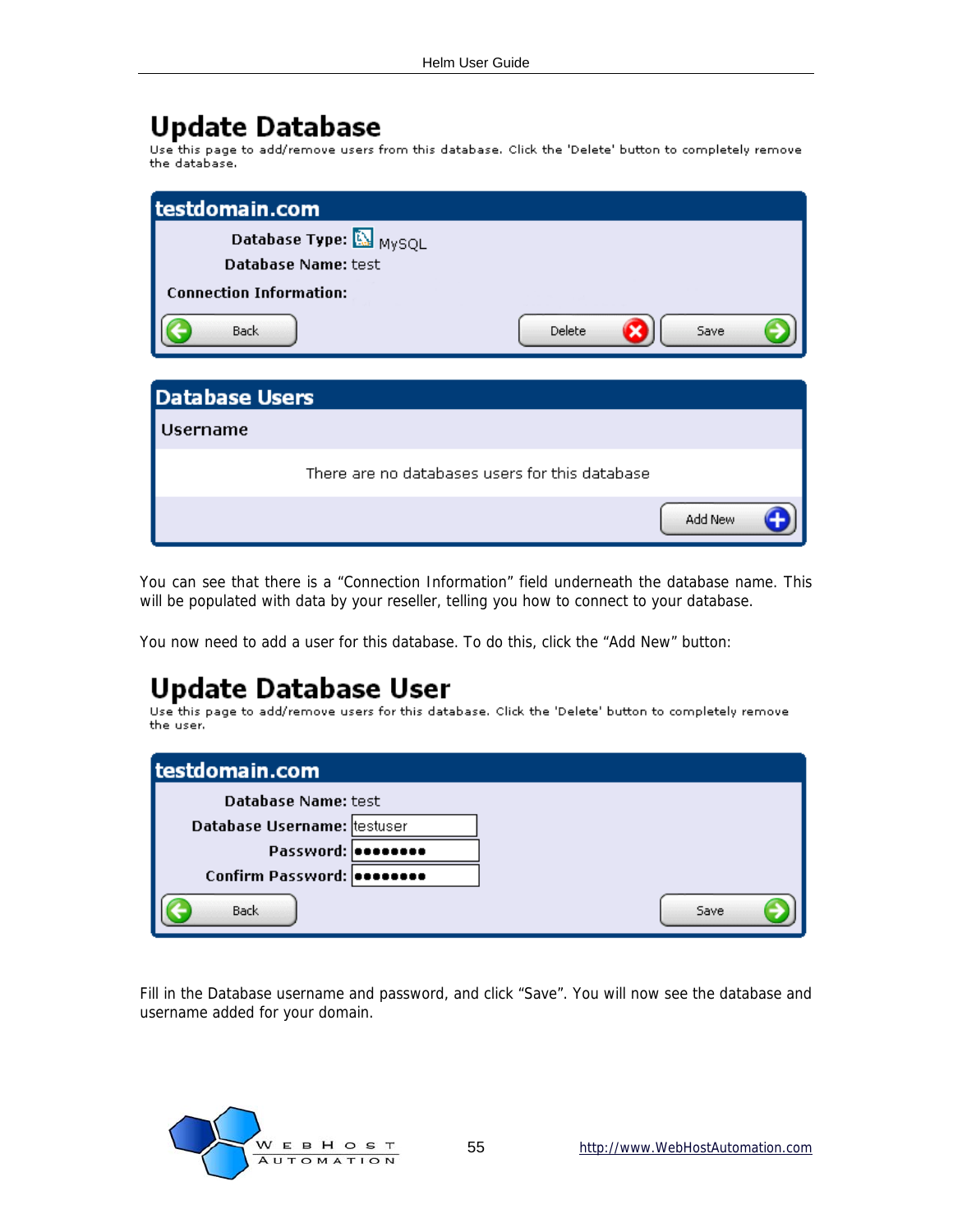## **Update Database**

Use this page to add/remove users from this database. Click the 'Delete' button to completely remove<br>the database.

| testdomain.com                 |                |
|--------------------------------|----------------|
| Database Type: A MySQL         |                |
| Database Name: test            |                |
| <b>Connection Information:</b> |                |
| <b>Back</b>                    | Delete<br>Save |
|                                |                |
| <b>Database Users</b>          |                |
| <b>Username</b>                |                |
| testuser                       |                |
|                                | Add New        |

If you need to alter the user details for that database simply click the user and edit the details, then click "Save". You can also delete the database by clicking the "Delete" button.

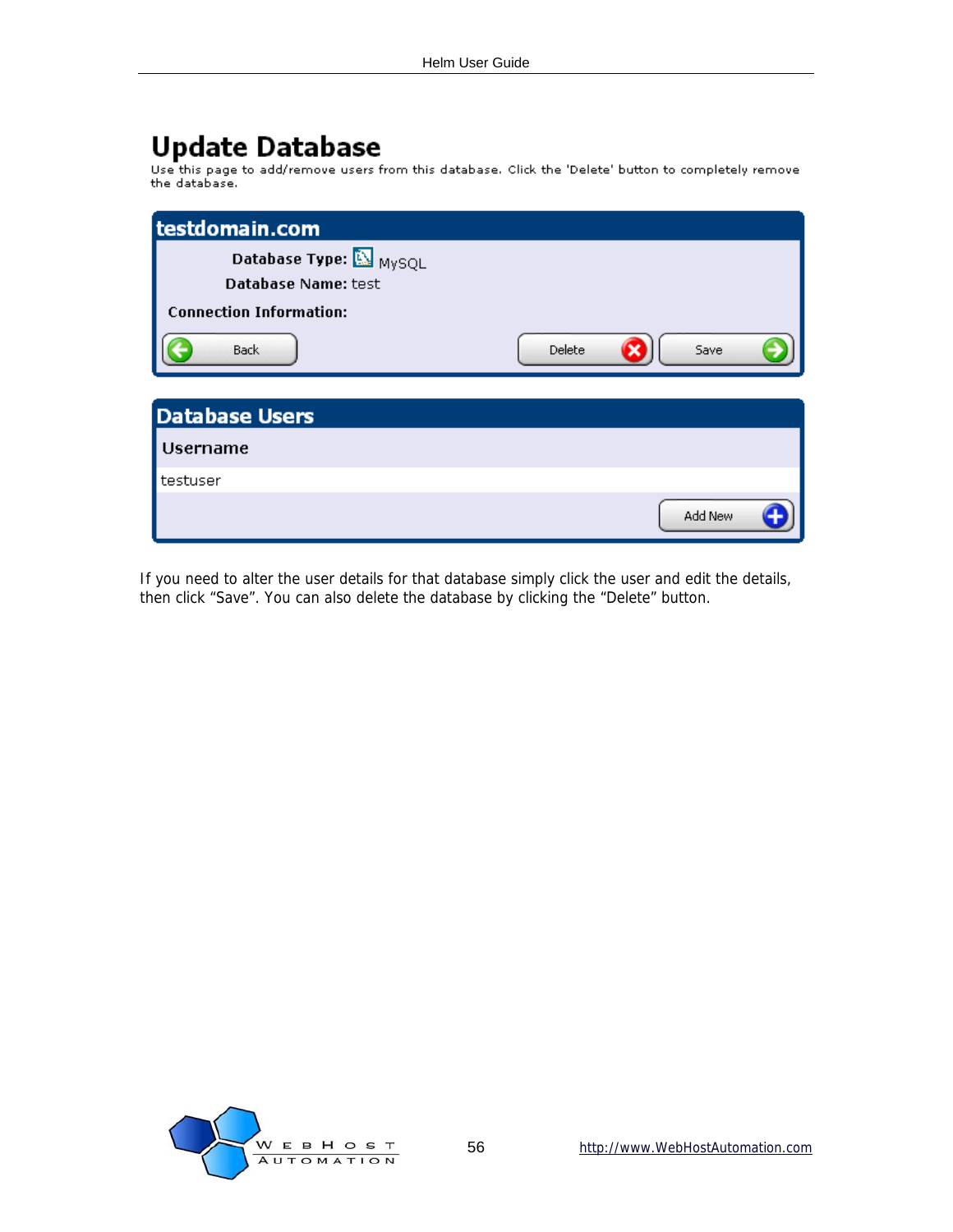### <span id="page-56-0"></span>**MIME Types**

MIME Types represent file types that are presented to your web browser. The MIME Types option in the control panel allows you to specify how the browser views the file. To add a MIME type simply click "MIME Types" in the Domain Menu, then click "Add New".

### **Add MIME Type**

Use the form below to add a new MIME type for this domain. Click the 'Save' button to submit the form.

| sampledomain.com                    |      |
|-------------------------------------|------|
| <b>Extension:</b> XIs               |      |
| Content Type: application/x-msexcel |      |
| Back                                | Save |

Enter the extension of the MIME type and the Content Type, then click "Save". Helm will update your website settings to allow this type of MIME type to be parsed, providing your browser allows this. It doesn't matter what MIME types you set up to be opened by your web browser – it can only open files of types that it supports. You may need browser plug-ins or other programs installed. All Helm does is alter the website settings to allow the MIME types to be supported where applicable.

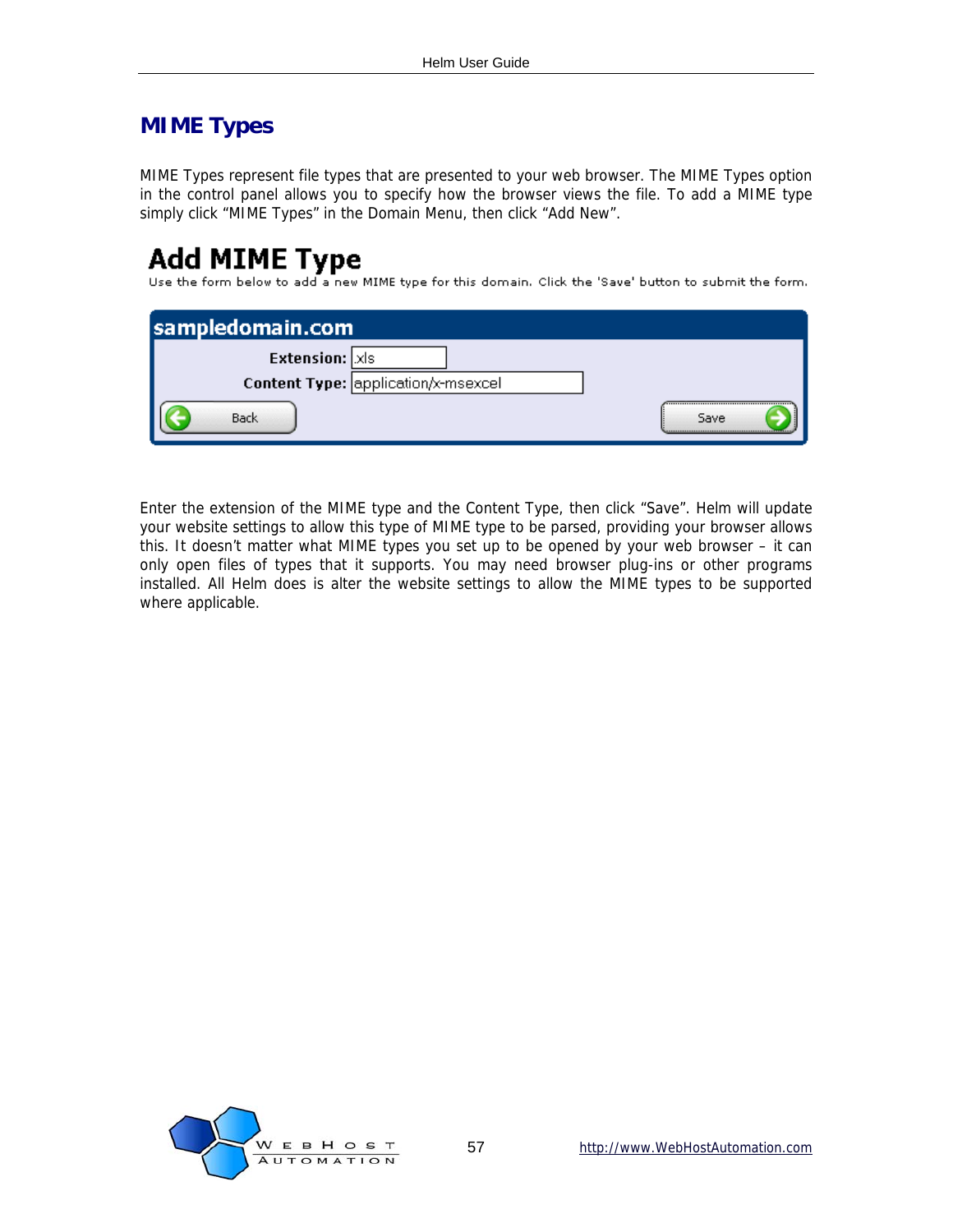### <span id="page-57-0"></span>**Custom Error Pages**

Helm lets you specify Custom Error pages for your domains, instead of being directed to the default error pages (such as "Page cannot be found", etc.).

To choose a custom page for a particular error page, choose "Custom Error Pages" from the Domain Menu:

#### **Custom Error Pages** 404

The following shows the list of customisable error pages. To change an error page, click on the relevant error code in the list below.

| sampledomain.com            |                    |
|-----------------------------|--------------------|
| Error Code                  | Page Location      |
| 400 (Bad Request)           | [Default Location] |
| 401 (Unauthorized)          | [Default Location] |
| 403 (Forbidden)             | [Default Location] |
| 404 (Not Found)             | [Default Location] |
| 500 (Internal Server Error) | [Default Location] |
| <b>Back</b>                 |                    |

Choose the error code you want to edit to point to a custom error page:



Use the form below to update the selected HTTP error page. Click the 'Save' button to save any change

| sampledomain.com                                                           |      |
|----------------------------------------------------------------------------|------|
| Error Code: 400 (Bad Request)                                              |      |
| Error Page URL: MyErrorPages/400.asp                                       |      |
| e.g. '/HTTPErrors/404page.asp'<br>* Leave blank to set to default location |      |
| <b>Back</b>                                                                | Save |

Now simply choose the error URL. This is the location of the page that is displayed when the error occurs. This page should be placed within the 'wwwroot' folder of the account. The format of the path should start with a '/' to specify the root of the web site. So /MyErrorPages/400.asp will point to an ASP page in the "MyErrorPages" sub-folder of the "wwwroot" folder. Click "Save" to save the custom location.

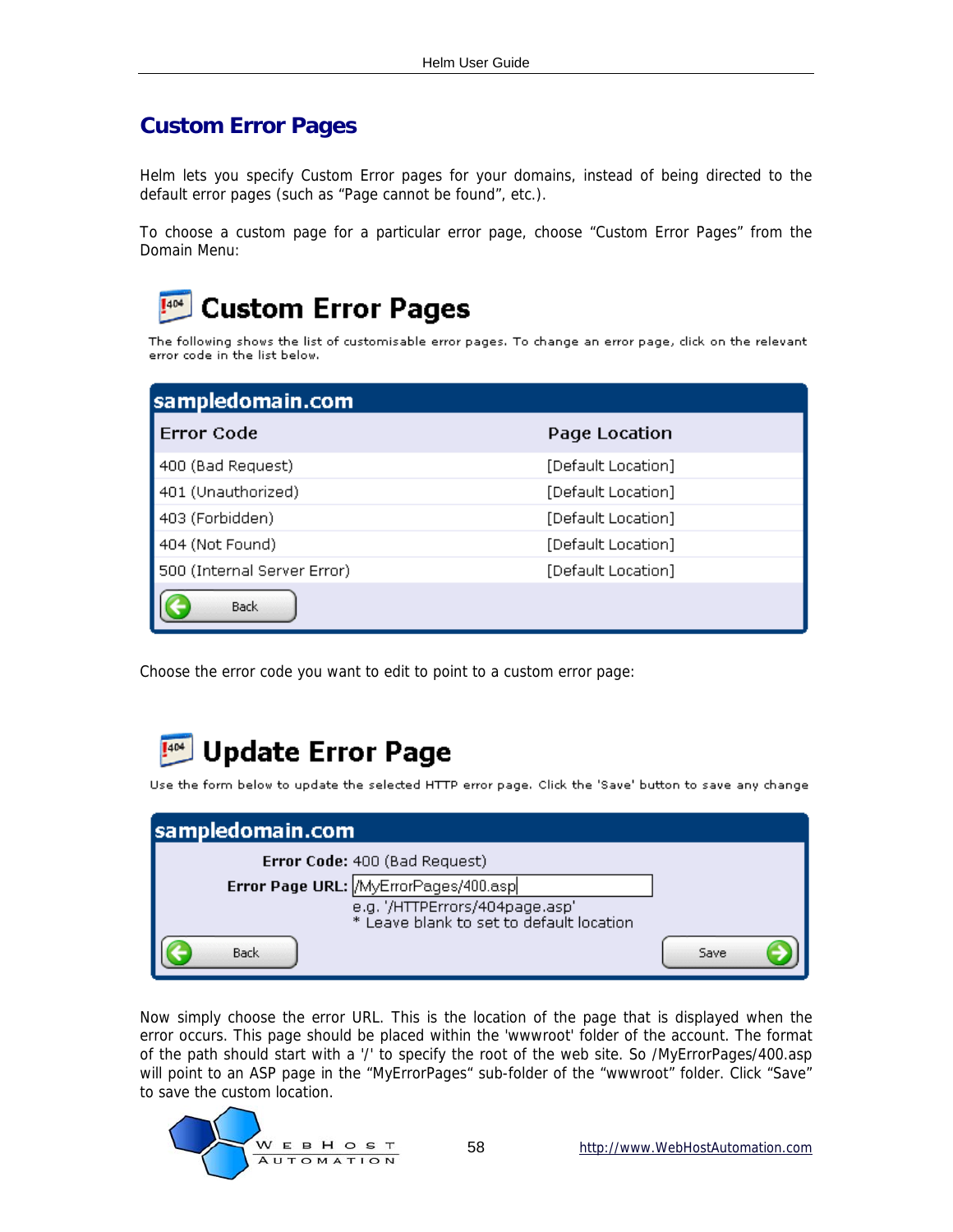### <span id="page-58-0"></span>**FrontPage Extensions**

Some web hosts may offer the ability to install FrontPage Extensions which allow you to use FrontPage to publish to your domain. You can find out full details from your web host about this, if they offer it.

To install FrontPage, choose "FrontPage Extensions" from the Domain Menu then click "Install" to install FrontPage Extensions:

## **Frontpage Settings**

This page allows you to install or remove Frontpage Server Extensions from this site.

| FrontPage Extensions have been installed on sampledomain.com |  |  |
|--------------------------------------------------------------|--|--|
| sampledomain.com                                             |  |  |
| Frontpage Extensions: Installed                              |  |  |
| Username: sampledomain.co_fp1                                |  |  |
| Password:                                                    |  |  |
| <b>Back</b><br>Check<br>Remove<br>Save                       |  |  |

You can then see the username provided to you for FrontPage. By default, the password is set to your control panel password, so you can change this as necessary and click "Save" to save the settings.

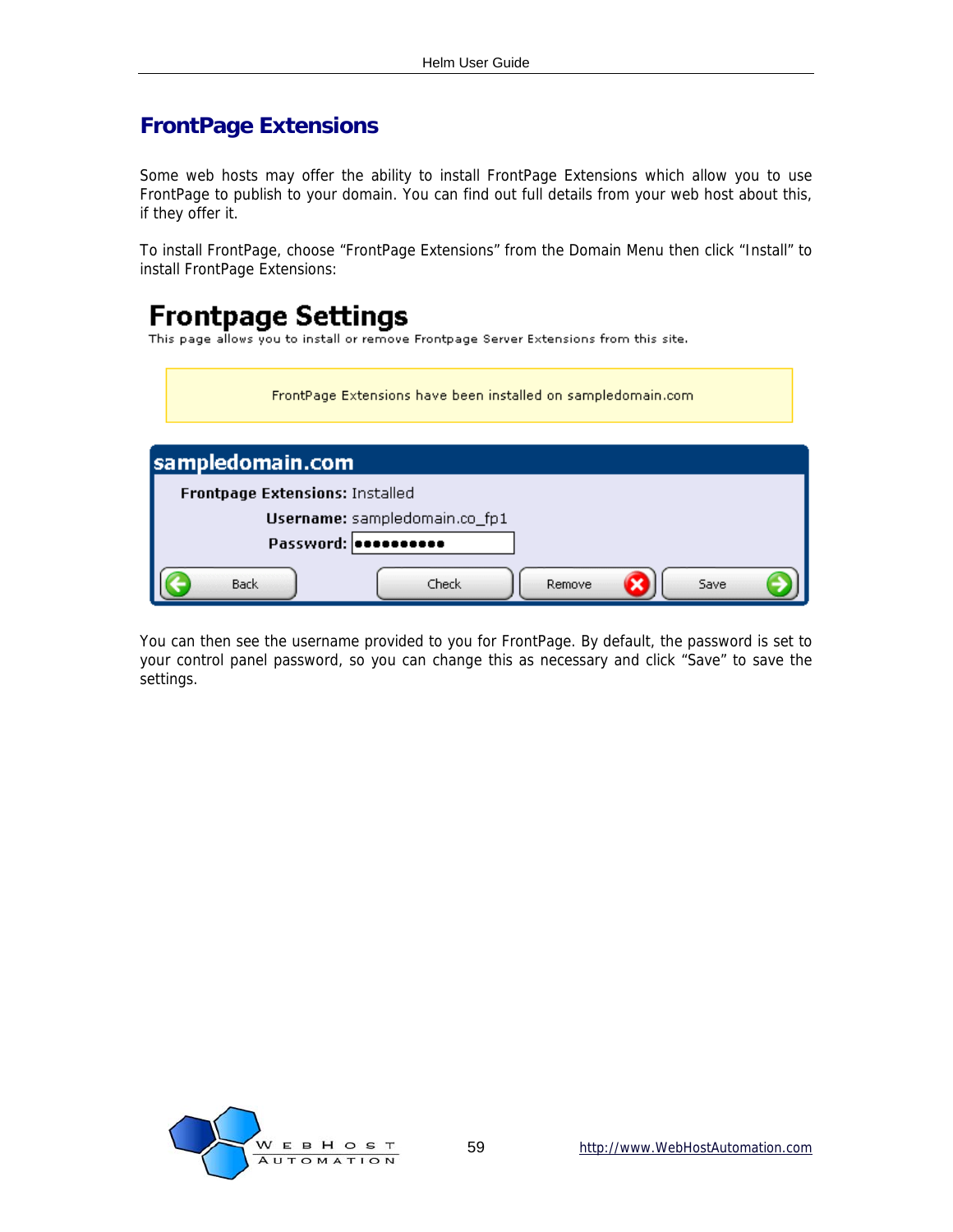#### <span id="page-59-0"></span>**SSL**

Helm allows support for Shared SSL (Secure Socket Layer) for your website. This means you can set up additional space that is accessible through https: rather than http. It creates a folder within your web space called SSL, so any files you put in here will be accessed through https.

You will need an SSL certificate which you will need to arrange through your web host (if offered).

To install, simply click "SSL" from the Domain Menu, then click "Install". The SSL path is (by default) the root of your website folder.



If you wish to uninstall the SSL support, simply click "Uninstall".

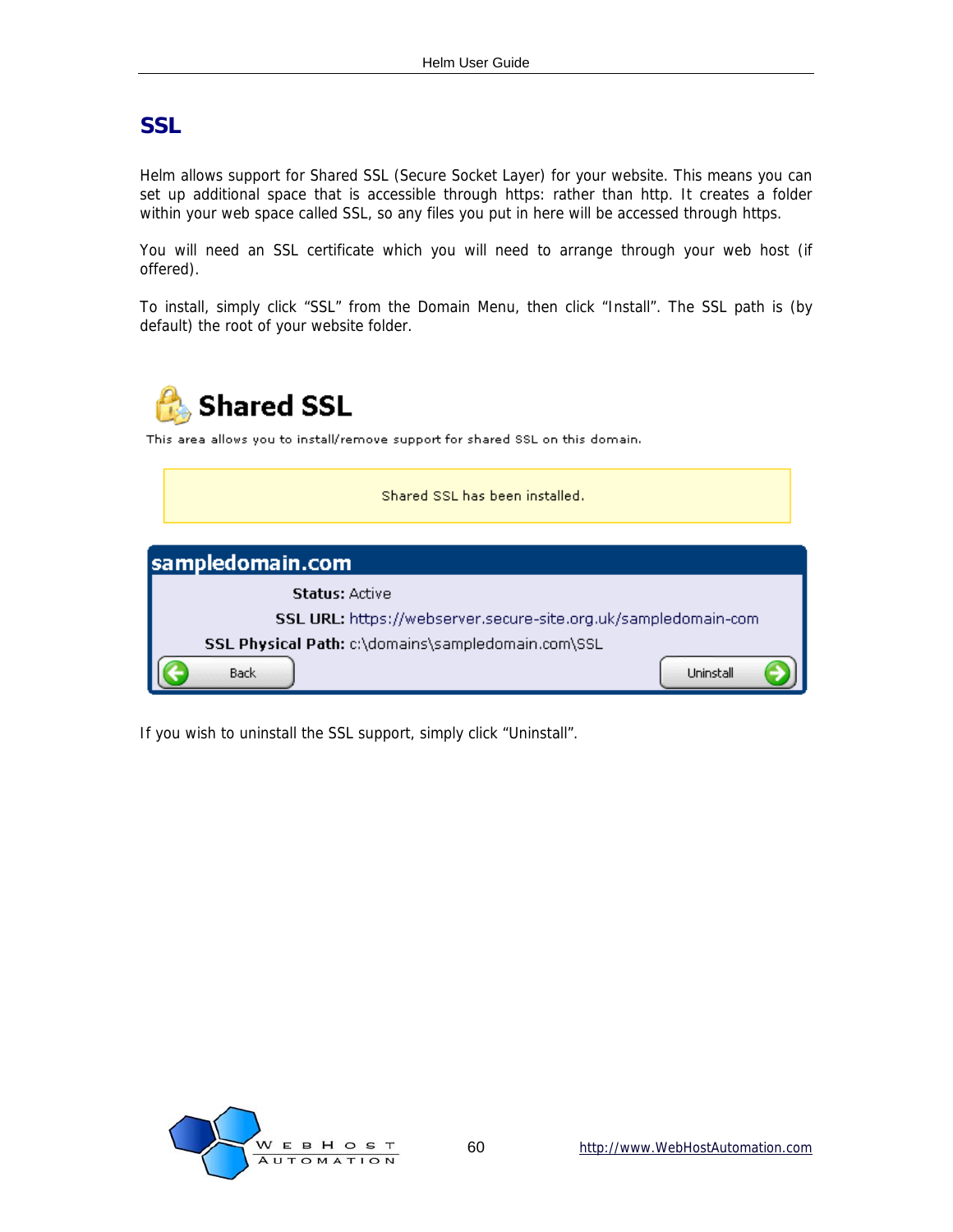### <span id="page-60-0"></span>**Web Site Settings**

Clicking on Web Site Settings will take you to a page where you can configure various domain options and extensions. To get started, choose "Website Settings" from the Domain Menu:

|                                            | Website Application Settings )<br>This page allows you to make changes to how your website executes applications such as ASP,           |  |  |  |
|--------------------------------------------|-----------------------------------------------------------------------------------------------------------------------------------------|--|--|--|
| ASP.NET, Perl and PHP.<br>sampledomain.com |                                                                                                                                         |  |  |  |
| Web Server: DEVSVR1                        | Website URL: http://www.sampledomain.com/<br>Website IP: 192.168.1.3 (Shared)                                                           |  |  |  |
| Web Forwarding URL:                        | Physical Path: c:\domains\sampledomain.com                                                                                              |  |  |  |
| Default Docs: Default.htm                  | Directory Browsing<br><b>▽</b> Parent Paths<br>☑ Website Write Permissions<br>Default.asp<br>Default.aspx<br>holding.asp<br>holding.htm |  |  |  |
| <b>Back</b>                                | Save                                                                                                                                    |  |  |  |
| <b>Website Extensions</b>                  |                                                                                                                                         |  |  |  |
| ASP.Net: None<br>PHP:<br>Python:           | $ASP: \Box$ Available<br><b>Perl:</b> $\Box$ Available<br><b>Lavailable</b><br>$\Box$ Available<br>CGI-Bin: Available                   |  |  |  |
| ColdFusion: Available<br><b>Back</b>       | Save                                                                                                                                    |  |  |  |

Web Forwarding URL:- Use this field if you want the domain to simply redirect to another domain when it is accessed. For instance, if your domain is [http://www.domain.com](http://www.domain.com/) and you type [http://www.microsoft.com](http://www.microsoft.com/) in this field, then whenever someone tries to access [http://www.domain.com](http://www.domain.com/), they will automatically be redirected to [http://www.microsoft.com](http://www.microsoft.com/).

Directory Browsing:- You may also set up directory browsing on your domain by checking this box. An example of a directory browsing page can be seen here: [http://download.webhostautomation.net](http://download.webhostautomation.net/)

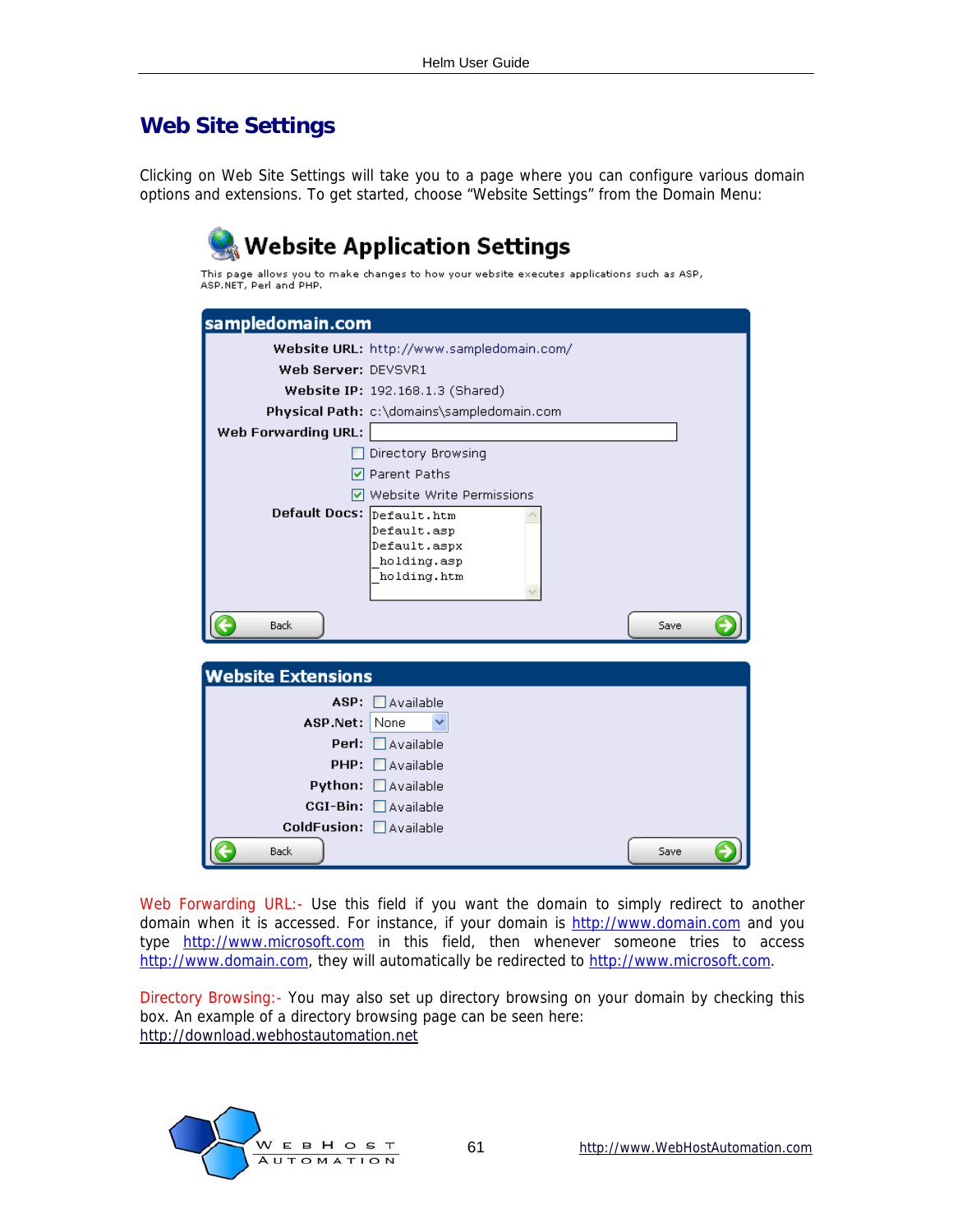Parent Paths:- You may want to enable Parent Paths on your domain for coding purposes – check the box to allow this.

Website Write Permissions:- You can enable write permissions on your domain. This enables other web pages to write to and delete files within your web space. For added web site security you should disable this unless absolutely necessary.

Default Docs:- You can make different default documents available to the site by adding them to this list box – one per line. Default documents can be a directory's home page or an index page. Before you add a default document name to this list, make sure that the default document has been created and placed in either the website's root directory, or a virtual directory of the site.

Website Extensions:- Depending on the contents of the package you have purchased, your domain may be able to support one or more website extensions such as ASP, Perl and PHP. Select the extensions you wish to install (where available) and click "Save". To enable Directory Browsing, simply check the box and click "Save". You can remove/uninstall settings by unchecking the relevant boxes, then clicking "Save".